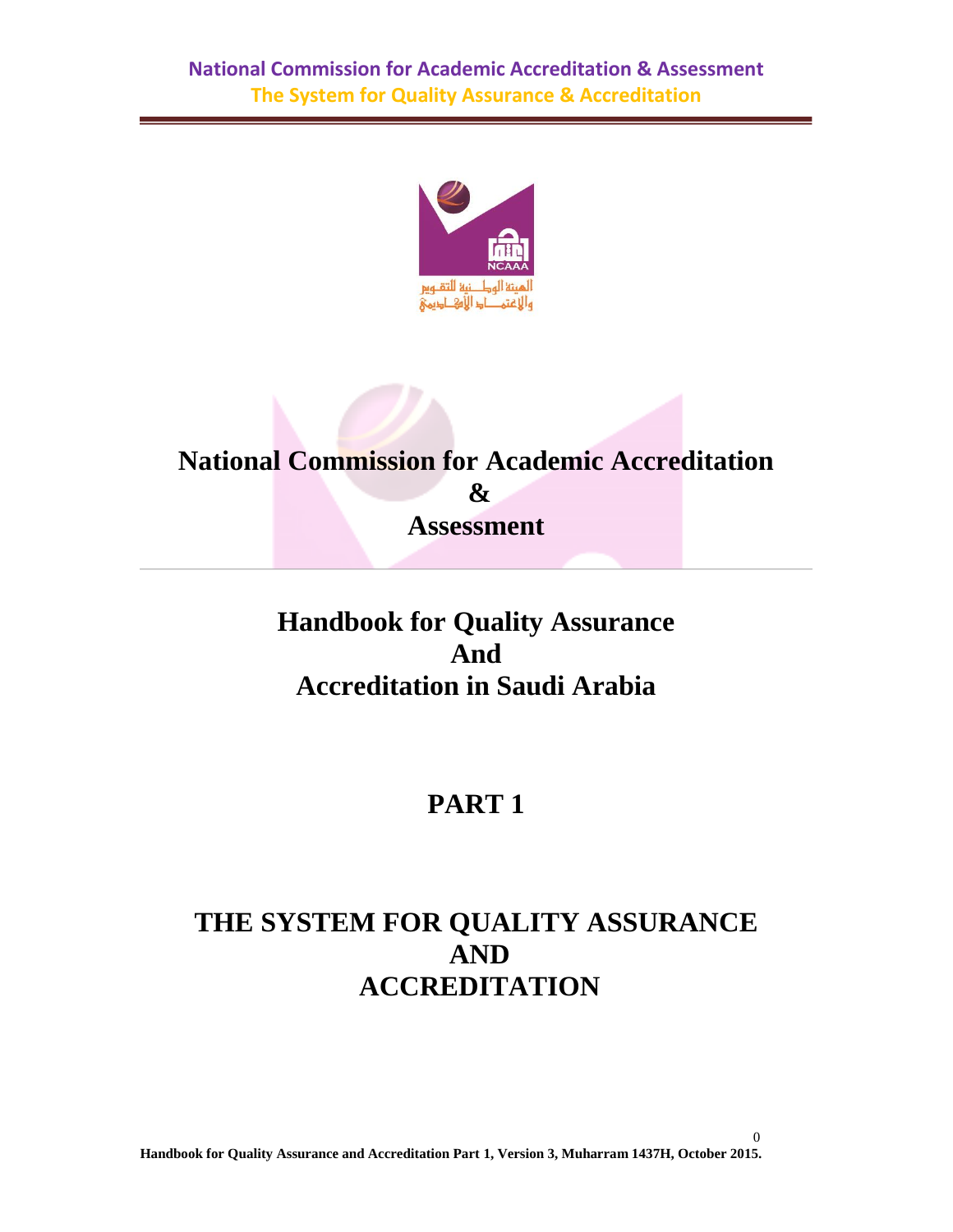# **TABLE OF CONTENTS**

|--|

| 1.1 Principles Underlying the System for Accreditation and Quality Assurance 4 |  |
|--------------------------------------------------------------------------------|--|
|                                                                                |  |
|                                                                                |  |
|                                                                                |  |
| 1.5 Consistent Use of Titles for Awards and Types of Institutions  10          |  |
| 1.6 Transition to the System for Accreditation and Quality Assurance  100      |  |
| 1.7 Misrepresentations of the Status of an Institution or of Approvals or      |  |
|                                                                                |  |

| <b>STANDARDS FOR ACCREDITATION AND QUALITY ASSURANCE  122</b>            |  |  |
|--------------------------------------------------------------------------|--|--|
|                                                                          |  |  |
|                                                                          |  |  |
| 2.3 Summary of Standards, Forms of Evidence, and Possible Indicators 144 |  |  |
|                                                                          |  |  |
|                                                                          |  |  |

| Concepts and Terminology for Use in Accreditation and Quality Assurance in |  |
|----------------------------------------------------------------------------|--|
|                                                                            |  |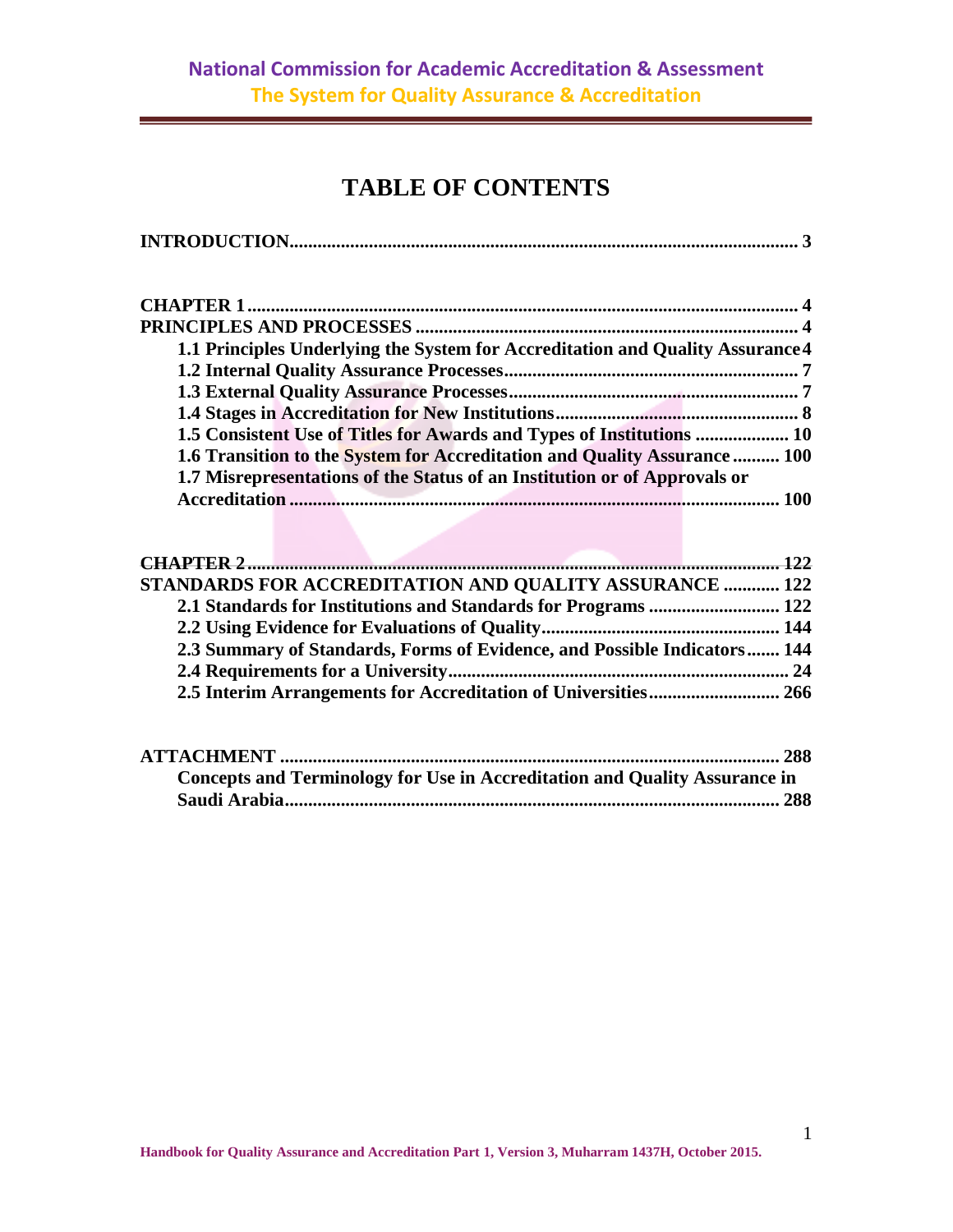# **INTRODUCTION**

<span id="page-2-0"></span>The National Commission for Academic Accreditation & Assessment (NCAAA) has been established in the Kingdom of Saudi Arabia with responsibility for determining standards and criteria for academic accreditation and assessment and for accrediting postsecondary institutions and the programs they offer. The Commission is committed to a strategy of encouraging, supporting, and evaluating the quality assurance processes of postsecondary institutions to ensure that quality of learning and management of institutions are equivalent to the highest international standards.

This Handbook has been prepared to assist institutions in introducing and developing internal quality assurance processes and in preparing for the external peer reviews that the Commission will conduct to verify the achievement of high standards of performance.

Part 1 of the Handbook is intended to give a general overview of the system for quality assurance and accreditation.

Part 2 of the Handbook focuses on internal quality assurance processes. It provides advice on establishing an institution's quality center, processes of planning, evaluation and internal reporting on educational programs, and self study and improvement of institutional activities.

Part 3 of the Handbook provides details of what is required in preparation for and the conduct of external reviews.

The Handbook should be read in conjunction with two other key documents, a *National Qualifications Framework* setting out the learning expectations and credit requirements for levels of academic awards and two documents setting out standards for accreditation. The primary standards documents are *Standards for Quality Assurance and Accreditation of Higher Education Institutions* and *Standards for Quality Assurance and Accreditation of Higher Education Programs.* Both of these are accompanied by companion documents providing self-evaluation scales for assessment of performance in relation to the standards. These documents explain the standards expected by the Commission and are intended to serve as important guides for continuing improvements in quality. Additional standards and processes are available for distance education, technical training programs and community colleges.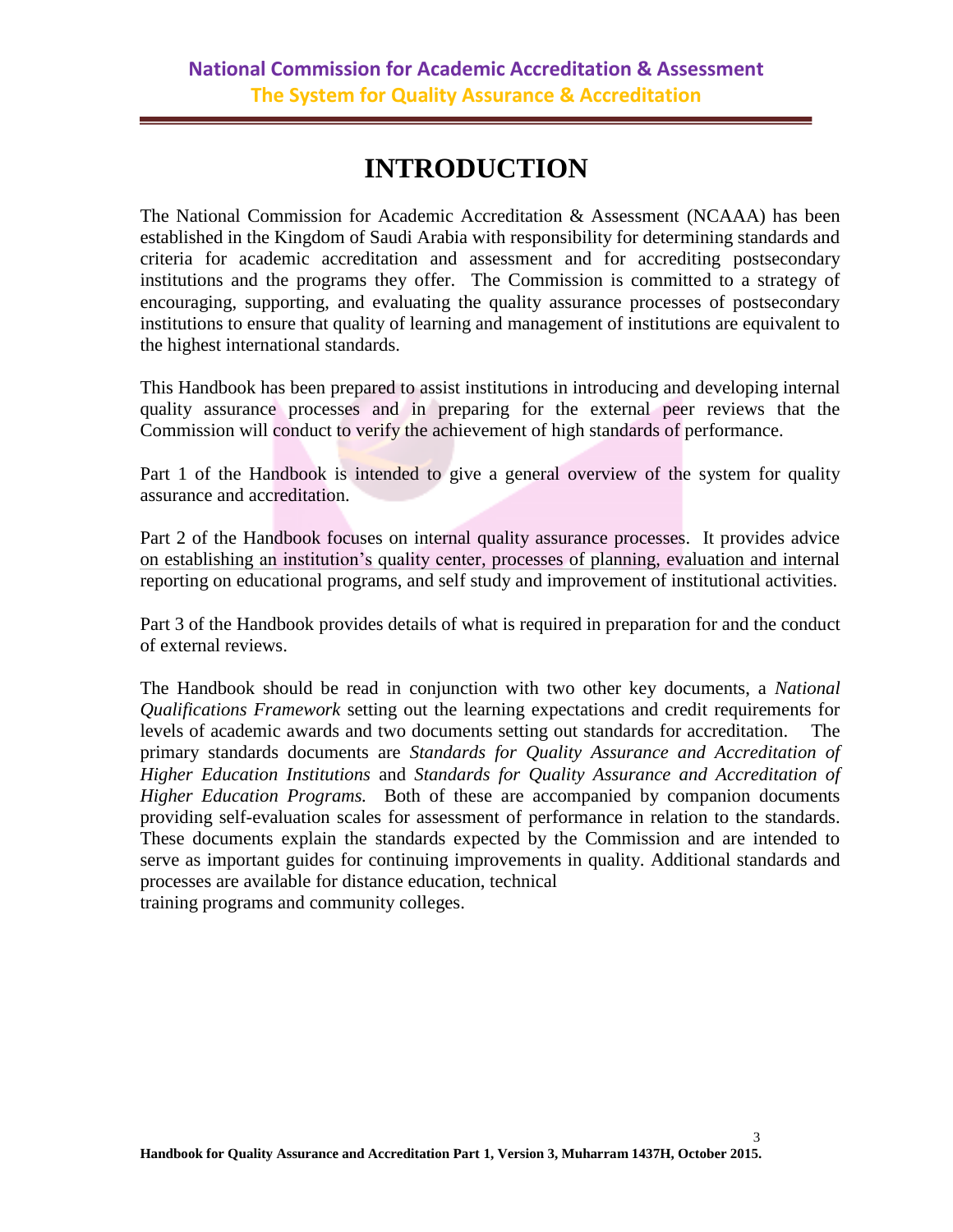### <span id="page-3-1"></span><span id="page-3-0"></span>**CHAPTER 1 – PRINCIPLES AND PROCESSES**

#### **Summary of Arrangements**

The NCAAA has responsibility under its By-Laws for establishing standards and for accreditation of all postsecondary institutions and all postsecondary programs other than military education. Its responsibility relates to both institutions as a whole and to the individual programs they offer.

The Commission is an independent authority. Its role is separate from that of the Ministries and other government agencies to which institutions are administratively accountable and which may establish regulations and reporting requirements for the institutions for which they are responsible.

The Commission's responsibilities relate to quality issues, which include the resources available, processes followed, the quality of services provided and the quality of student learning. The Commission has established required standards in eleven broad areas of activity, and has developed a qualifications framework that specifies foundational standards of learning outcomes for each level of qualifications. It expects institutions to establish internal quality assurance systems that ensure high levels of quality in all of these eleven areas.

Quality assurance internal systems must include processes of strategic planning in relation to appropriately defined institutional mission statements, and short term and long term planning and reporting procedures based on evidence of quality of performance. Evidence-based self studies must be undertaken to assess performance and plan for improvement. These self studies are followed by independent external peer reviews that verify the conclusions of the self studies and consider performance in relation to international standards. The Commission considers the reports from these independent external reviews in making its decisions on accreditation.

Institutions and programs, after they have achieved full recognition and accreditation, will be reviewed once every seven years.

#### <span id="page-3-2"></span>**1.1 Principles Underlying the System for Accreditation and Quality Assurance**

#### **1.1.1 Responsibility for quality rests with institutions delivering programs.**

The institutions delivering programs in Saudi Arabia are responsible for the quality of those programs and for the quality of all of their facilities and activities. An "institution" is the legal entity established in Saudi Arabia with authority to grant academic awards.

The principle of institutional responsibility has a number of important implications.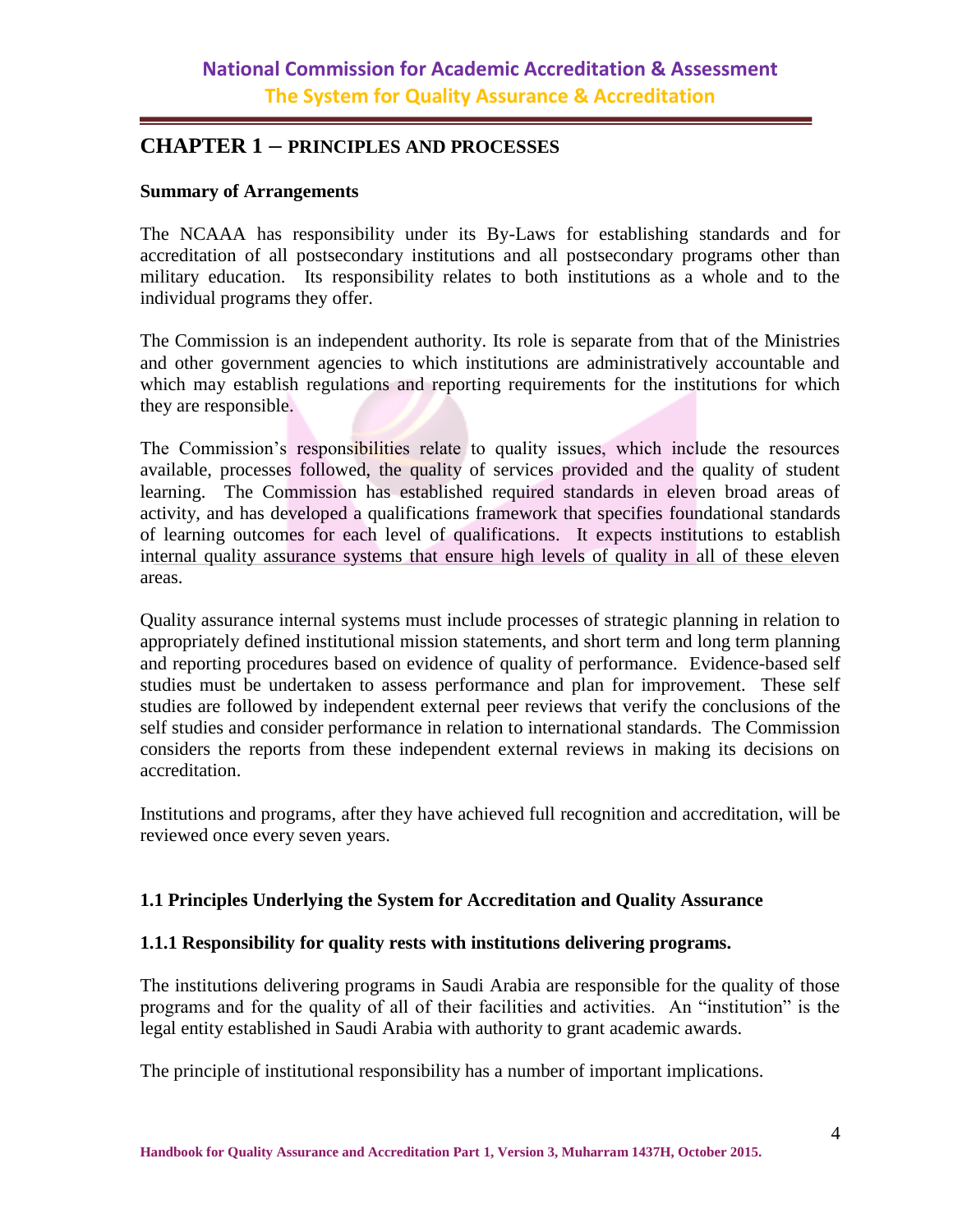First, while an external organization such as the Commission can have an important role in assisting institutions in planning and introducing strategies for improvement and in evaluating and publicly reporting on what is achieved, this does not remove responsibility from the institution. An external authority can help, but it cannot deliver quality.

Second, although an institution may decentralize some of its responsibilities or delegate authority to an internal unit, such as a college or department, this does not remove responsibility from the institution as a whole. Reviews of quality by the Commission for institutional accreditation will address the total institution and reviews of programs for program accreditation will address everything that affects the quality of the program.

Third, if an institution in Saudi Arabia delivers a program that has been developed elsewhere, it is still the institution in Saudi Arabia that must accept responsibility and will be accountable for the quality of the programs it offers. This is the case even where an academic or technical qualification may be issued by a partner institution in another country. An international institution wishing to operate in Saudi Arabia must establish a legal entity within the country, must meet the quality requirements for an institution of its type in Saudi Arabia, regardless of any accreditation or quality requirements in its own country, and must provide sufficient resources and facilities within Saudi Arabia to satisfy quality standards.

#### **1.1.2 Quality relates to all of an institution's functions and activities.**

Quality assurance processes in institutions involve the educational programs and other matters, such as the facilities and equipment, staffing, relationships with the communities served by the institution and the administrative processes that link all these together. This means that a quality assurance system involves individuals and academic and organizational units throughout an institution, not only those directly involved in the delivery of educational programs.

Consideration is given to inputs, processes, and outcomes, with an emphasis on the quality of the outcomes of the services they provide. The most important consideration is the quality of outcomes, although inputs and the processes used are still significant and standards relating to them must be maintained.

#### **1.1.3 Emphasis should be on support for continuing quality improvement rather than on satisfying required standards.**

The primary objective of the system for accreditation and quality assurance is continuous improvement and this orientation will permeate all of the Commission's activities.

An important consideration in accreditation judgments will be the existence and effective use of quality improvement mechanisms. Institutions are encouraged to work towards continuous improvement beyond minimum requirements in all of their activities.

#### **1.1.4 Supportive relationships are essential.**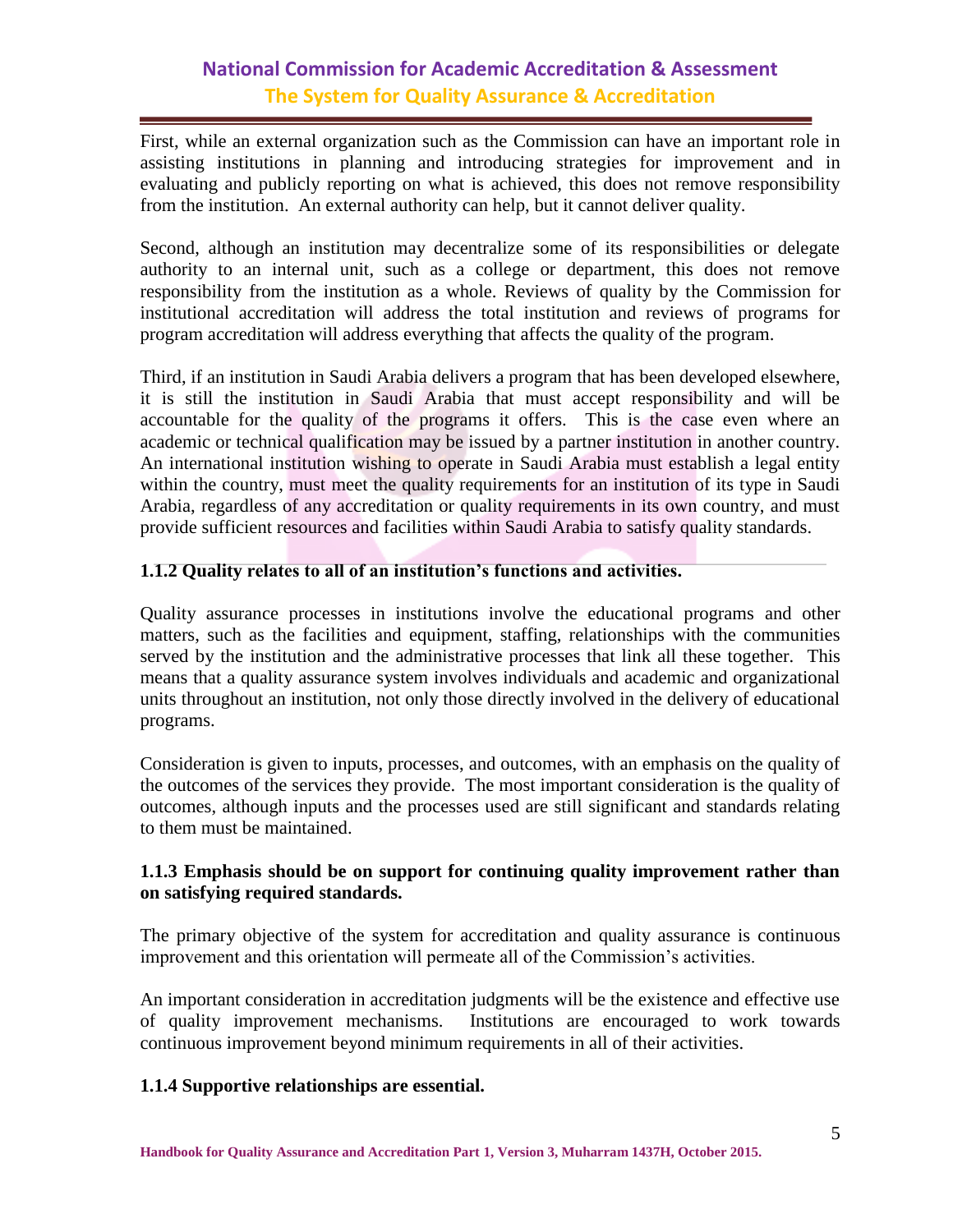Relationships of trust and support are essential within institutions, between institutions and the Commission, and between the reviewers with whom it works. Willingness to acknowledge areas that need improvement and mistakes and work to deal with them is considered strength, not a weakness. It must be possible for individuals, for groups within institutions, and for institutions as a whole, to acknowledge difficulties and discuss plans for overcoming them without fear. Attempting to conceal problems is a serious weakness that will be open to criticism.

Therefore, the style of interaction within an institution that is effectively working for quality improvement, and between the Commission and the institution during external reviews must be characterized by cooperation, openness and transparency, sensitivity to mission and objectives, and constructive support in identifying and resolving difficulties.

#### **1.1.5 Assessments of quality must be evidence based and independently verified.**

Conclusions about quality should be based directly on observable evidence rather than subjective judgements. Indicators of achievement should be identified in advance, related to valid benchmarks to establish appropriate standards of performance, and systematically analyzed. Where interpretations are required, interpretations should be independently verified.

#### **1.1.6 Diversity should be encouraged.**

Flexibility in organizational arrangements is necessary to meet the needs of different communities, to respond to differing missions and to reflect the differing circumstances and resources of different institutions. Allowing diversity is also essential if creativity and innovation are to be encouraged and improvements are to develop over time. Specific requirements for meeting quality standards may vary for different types of institution. For example, research may be an important element in the work of some institutions and not for others.

There are important differences in expectations for some standards; the quality of learning expected for academic awards does not vary. If community confidence in the system of postsecondary education is to be maintained, it must be possible to rely on consistent standards of student achievement.

#### **1.1.7 Stakeholders should have substantial involvement in planning and review processes with feedback regularly obtained, analyzed, and responded to.**

Stakeholders include students and graduates, staff, employers, providers of funds, members of the communities served by the institution and any other groups with which the institution is involved. The stakeholders have perspectives that need to be considered if a system for quality assurance is to be effective.

#### **1.1.8 Total institutional commitment to quality improvement should be achieved through effective leadership and widespread involvement.**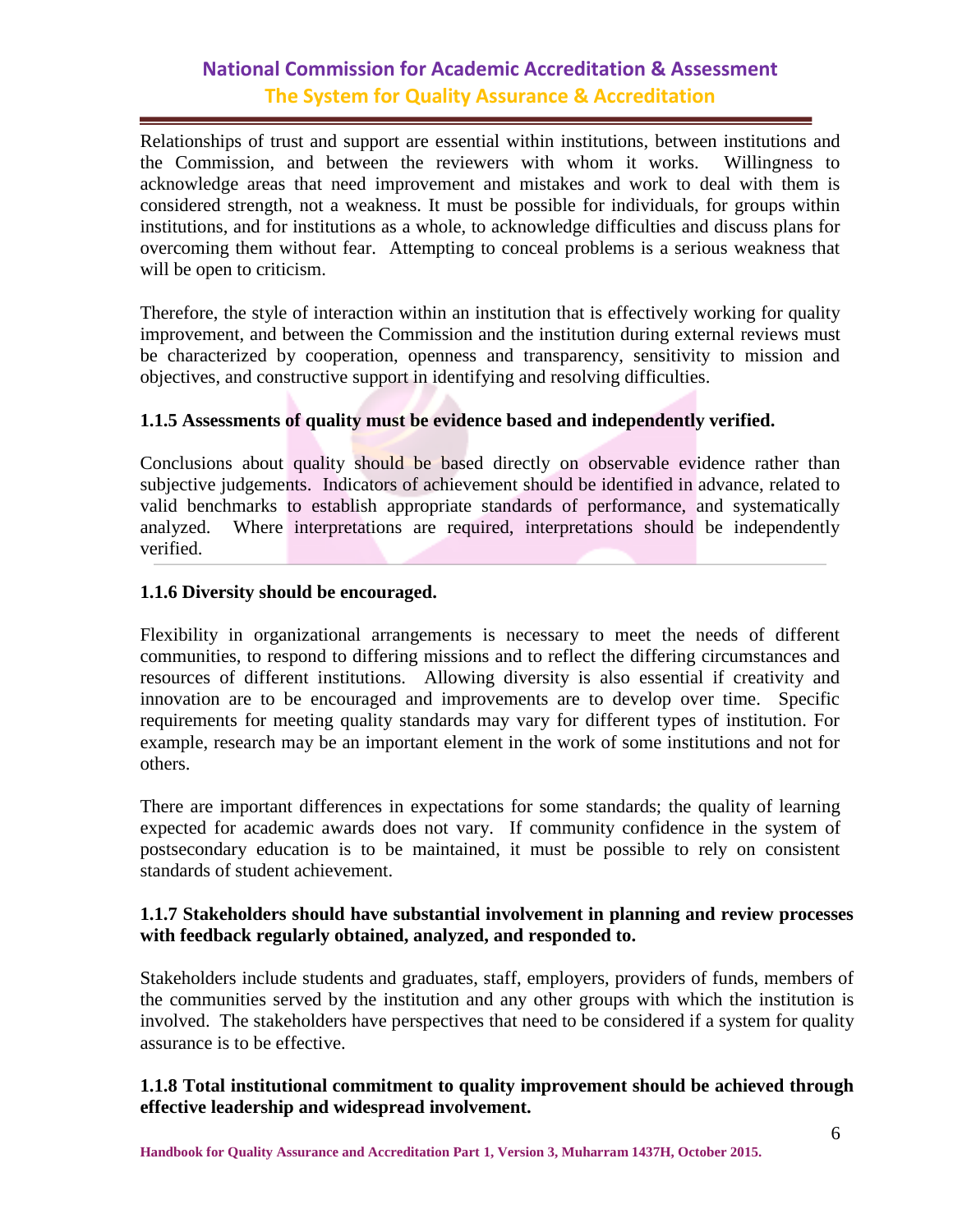A good educational institution is a learning organization. All faculty and staff are involved in evaluating their performance and that of the units within which they work, and offer ideas and plan for improvement following that evaluation. There must be effective leadership and coordination at the level of the institution as a whole, and this leadership and coordination must be combined with wide participation in evaluation, planning, and reporting. While effective leadership is essential at the most senior levels of the institution, it is equally important in internal academic and administrative units.

#### <span id="page-6-0"></span>**1.2 Internal Quality Assurance Processes**

All postsecondary institutions must have comprehensive and effective quality assurance systems.

For a new institution a quality assurance system should be an integral part of the plans for its development. See standard three (3) for specific details.

For an existing institution, processes of quality assurance must be fully integrated in all parts of the organization (See Part 2 of this Handbook). In summary, the expectations include leadership and coordination of quality assessment and improvement processes based on the mission and goals of the institution; preparation of detailed planning and reporting procedures; and implementation of those procedures in a continuing cycle of annual planning, monitoring and review. These serve as a vital review and planning mechanism for the institution itself and also as the basis for independent external reviews by the Commission.

A central part of the institution's responsibility for its own quality assurance involves assessing itself against appropriate performance indicators (KPIs) using internal and external benchmarks or reference points with analysis and applications for improvement. These may be performance descriptions of standards provided by the Commission, benchmarks relating to the performance of other comparable institutions within Saudi Arabia or elsewhere, or the opinions of independent evaluators with relevant experience in postsecondary education.

#### <span id="page-6-1"></span>**1.3 External Quality Assurance Processes**

The Commission has established a system for external quality assurance involving accreditation of institutions and programs if they meet required quality standards. To carry out these evaluations the Commission uses trained and experienced reviewers. Reviewers study documentary information, visit institutions, and provide recommendations to the Commission. A summary of the processes followed is given below, and the stages are described in greater detail in Chapter 3, Part 3, of the Handbook deals specifically with external review processes and the preparations that are needed for reviews.

For new institutions, assessments by the Commission will occur at two stages. First, when a proposal to establish a new institution is being considered or when it has just started, the Commission will consider its current activities and review the plans for further development. This review is designed to ensure that if the plans are properly implemented the institution and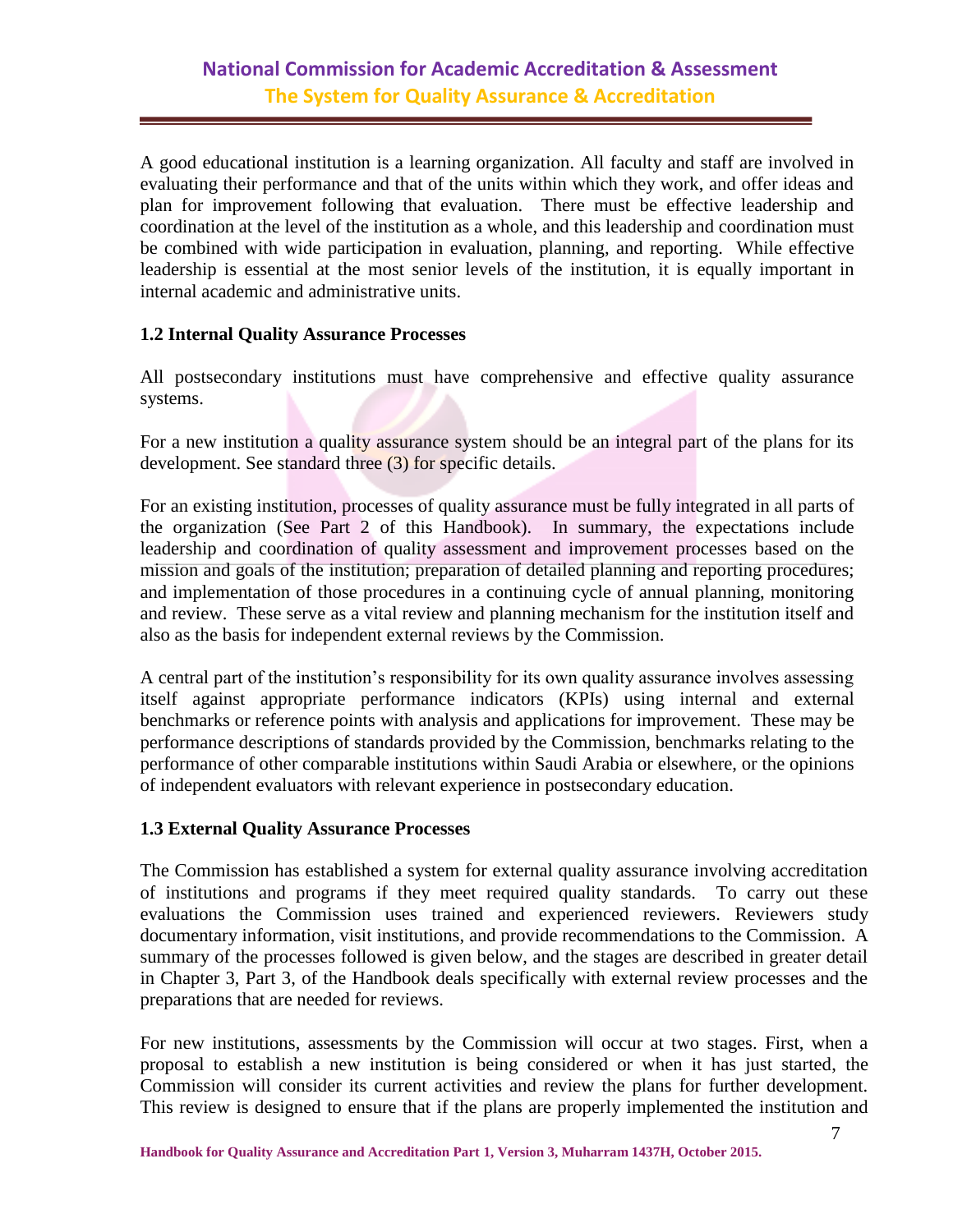its quality assurance systems will likely satisfy the required standards and that programs will meet accreditation requirements. If the plans also meet the standards established by the relevant Ministry then a license will be given to allow it to begin operating. The second stage occurs after the institution is established and the first group of students have completed their programs. The Commission will carry out a further assessment to ensure that plans were properly and fully implemented and that standards are being met. Full institutional and program accreditation may then be given.

The reviews of institutions and of programs are closely related. Institutional reviews deal with all of an institution's activities, including an overview of the quality of its programs and the facilities and services to support them. Reviews of programs focus in greater detail with individual programs and the sub-standards of teaching and learning achieved in standard four (4).

#### <span id="page-7-0"></span>**1.4 Stages in Accreditation for New Institutions**

These notes apply to an institution responsible to the Ministry of Education. For any institution that must be approved by, or is responsible to a different government agency, details of requirements must be obtained from the ministry or agency concerned. The following notes are a summary of the stages involved. Further details are provided in Chapter 1 of Part 3 of this Handbook.

**1.4.1** Accreditation for New Private Higher Education Institutions

- The proposers of the institution apply to the Ministry of Education for an Initial Licence.
- The proposers of the institution provide details of their proposal to the Ministry of Education which assesses the plans in relation to the Ministry's regulations, and to the NCAAA which assesses the plans in relation to its quality assurance requirements. The plans include a Stage 1 plan showing what will be done in preparations before the first students are admitted, and the proposal to the NCAAA should include details of programs to be offered within the first three years.

A proposal to establish a new private university must include plans to meet the special requirements of a university. The institution should start as a college, and if plans are approved, given the opportunity to move to university status as the requirements for a university are met.

**1.4.2** Approval and Accreditation of Higher Education Institutions Based in Other Countries Wishing to Operate in Saudi Arabia.

An international higher education institution wishing to operate in Saudi Arabia must follow the same steps as a private college described above and meet all the requirements. The institution must be established as a legal entity (i.e., a company) in Saudi Arabia. Services and support systems provided by the "home" institution are taken into account in judgments made by the Ministry and the NCAAA.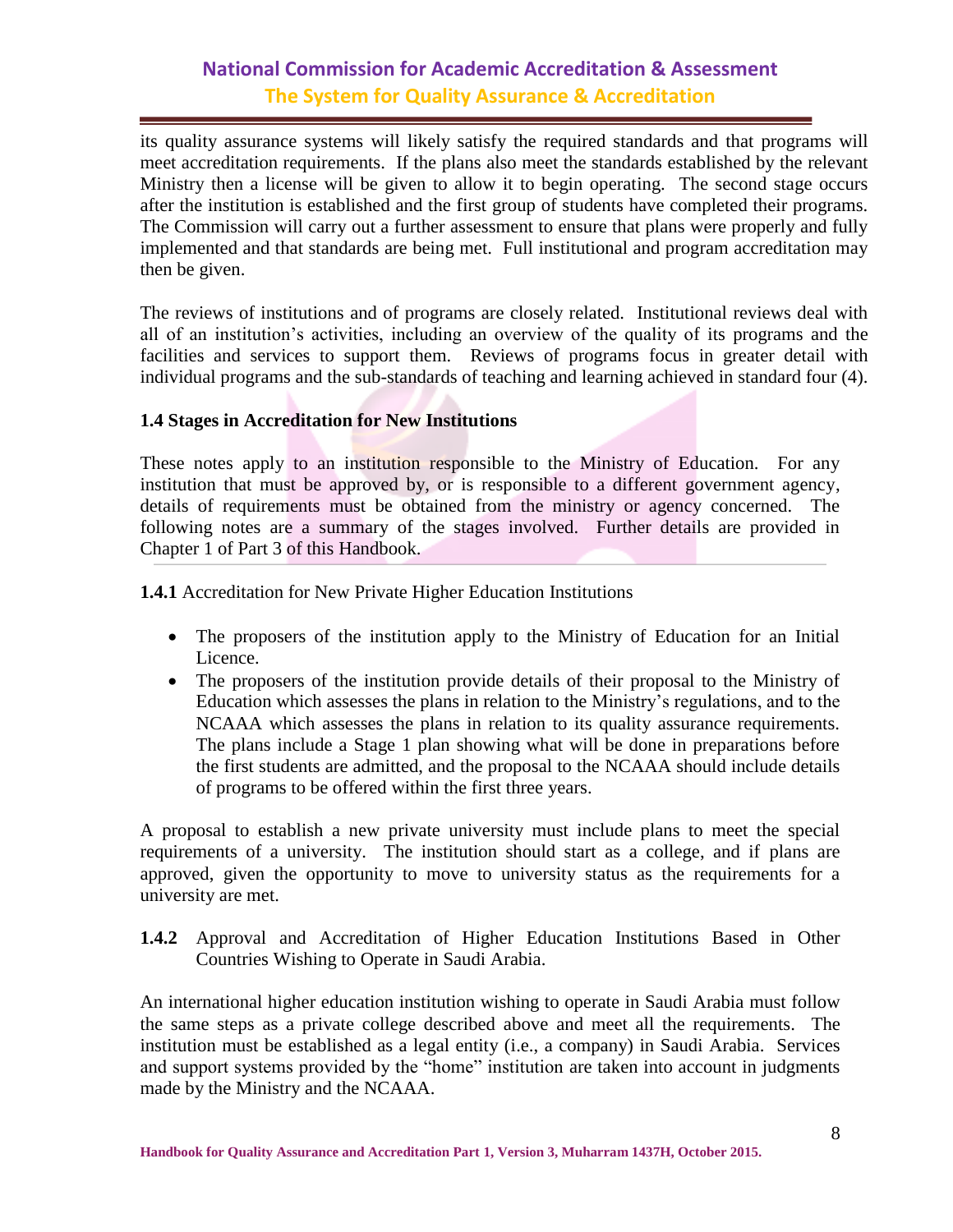If an international institution wishes to offer a program through a franchising agreement (or comparable process) with a Saudi Arabian institution, the Saudi Arabian institution must have a final licence whose scope of activities includes that program. The program must meet Saudi Arabian requirements for accreditation within five years of accepting students.

**1.4.3** Accreditation of New Public Universities

(a) New universities established from the beginning

An initial license is not applicable. However, planning and establishment of the new university should follow a parallel process to that for a new private college.

- Plans must be prepared for the institution that meet the requirements of the Ministry of Education and/or other government agencies, and these plans are checked by the Ministry. The plans for the quality assurance arrangements in the institution and the programs to be offered within the first three years should be submitted to the NCAAA.
- When the first group of students have graduated, the institution will complete its self studies and the NCAAA will carry out an assessment for full accreditation of the institution and the initial programs according to a plan determined between NCAAA and the institution.
- (b) New university formed from existing public colleges or campuses
- The Committee responsible for planning for the establishment of the new university must prepare plans that meet the requirements of the Ministry of Education and/or other government agencies; and these plans are checked by the Ministry. The Committee should conduct an initial self evaluation of programs and activities on the existing campus and prepare plans for quality assurance for the new institution. These plans must meet the requirements of the NCAAA for a quality assurance system, and must deal with any deficiencies found in the initial self evaluation. The NCAAA will assess those plans.
- When the first group of students have graduated, the institution will conduct self studies and the NCAAA will carry out an assessment for full accreditation of the institution and the initial programs.

#### **1.4.4** Accreditation of Existing Public Universities and Private Universities and Colleges

The NCAAA will consult with institutions and prepare a schedule for reviews for full accreditation. Reviews will normally be carried out for institutional accreditation as a first step, and followed with reviews for accreditation of programs at a later time.

Reviews for accreditation will not be carried out before the first group of students have graduated from the institution or the program concerned.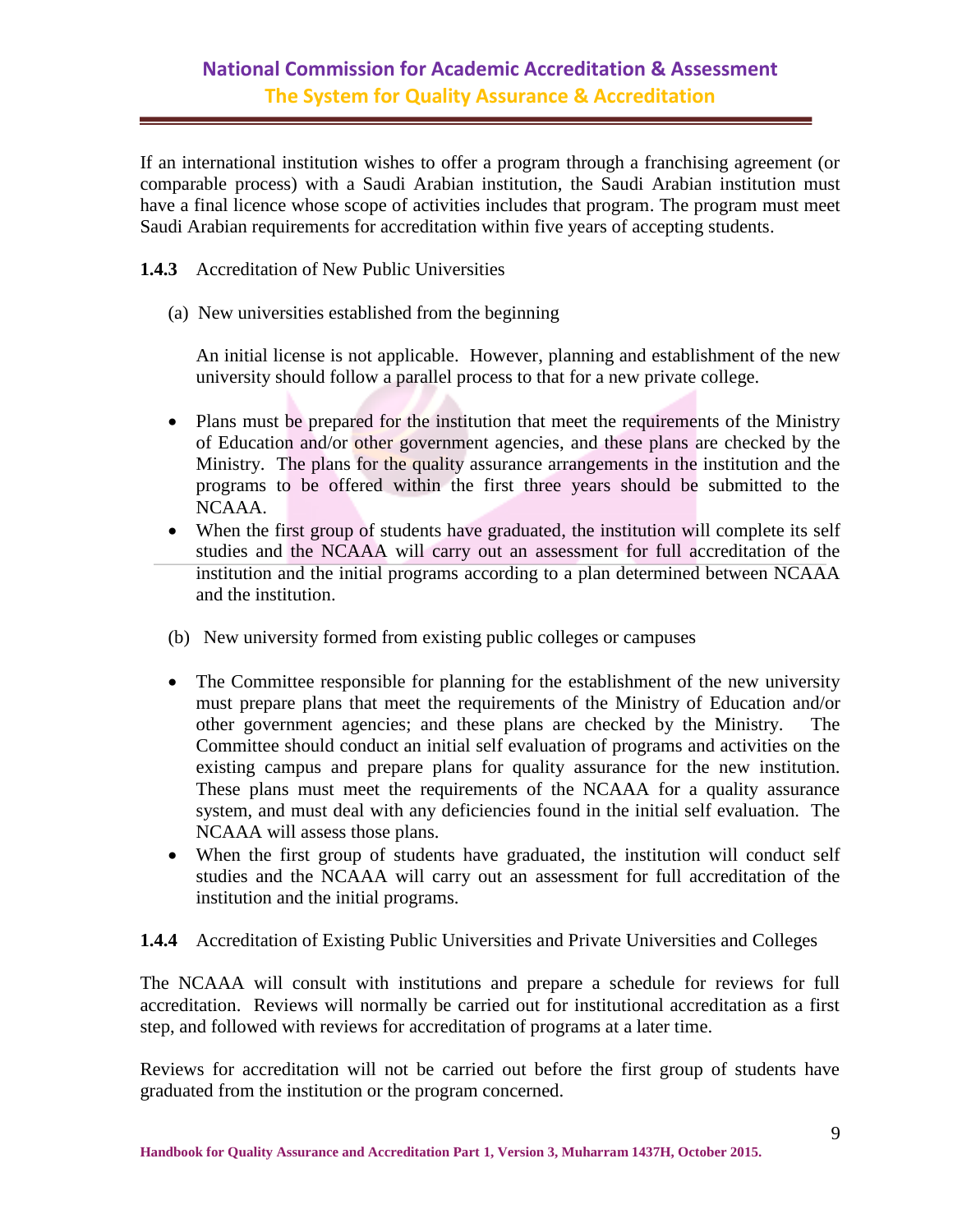#### <span id="page-9-0"></span>**1.5 Consistent Use of Titles for Awards and Types of Institutions**

Postsecondary education programs are provided by many different types of institutions; some designed for different types of programs, such as technical training or higher education, some involved in research and the delivery of postgraduate professional and research programs, and some concentrating on excellence in teaching and support for students at the undergraduate level. There are also specialized professional institutes offering high quality postgraduate professional education in specific fields for experienced practitioners in those professions, or in general areas of required expertise, such as business administration.

There is potential for confusion and undermining of public confidence if titles of programs or names for categories of institutions are ambiguous or are used inconsistently. Consequently, the Commission will require conformity with standard terminology in accrediting institutions and programs.

The titles and expectations for learning outcomes for programs are specified in the *National Qualifications Framework* (NQF).Where the same or similar titles are used for programs in technical training and higher education; one of the terms should be consistently used in the title for the technical qualification.

See the NQF for clear definitions of the levels of programs offered by institutions.

#### <span id="page-9-1"></span>**1.6 Transition to the System for Accreditation and Quality Assurance**

Information about standards and procedures is available on the Commission website. All institutions and programs are encouraged to introduce internal quality assurance processes as soon as possible. The Commission provides training and advice to assist in initial process.

#### <span id="page-9-2"></span>**1.7 Misrepresentations of the Status of an Institution or of Approvals or Accreditation**

Community confidence in the system of postsecondary education and training requires accurate and honest representation about institutions and programs and their accreditation status. Any misrepresentation by or on behalf of an institution will be regarded as a serious offence.

Examples include, advertising or referring to a program or an institution as fully accredited when it is not accredited, using the term university in the title of an institution when it has been licensed as a college or an institute, claiming or implying that a program is accredited by the Commission when this is not the case, or wrongly claiming that a program offering is within the scope of an institution's license. Misrepresentations will lead to cancellation by the Commission of accreditation of the program concerned and of the institution, as well as incurring severe penalties from the responsible Ministry.

An institution or a program may be accredited by an international organization outside Saudi Arabia, but not by the Commission in Saudi Arabia. To protect the community from possible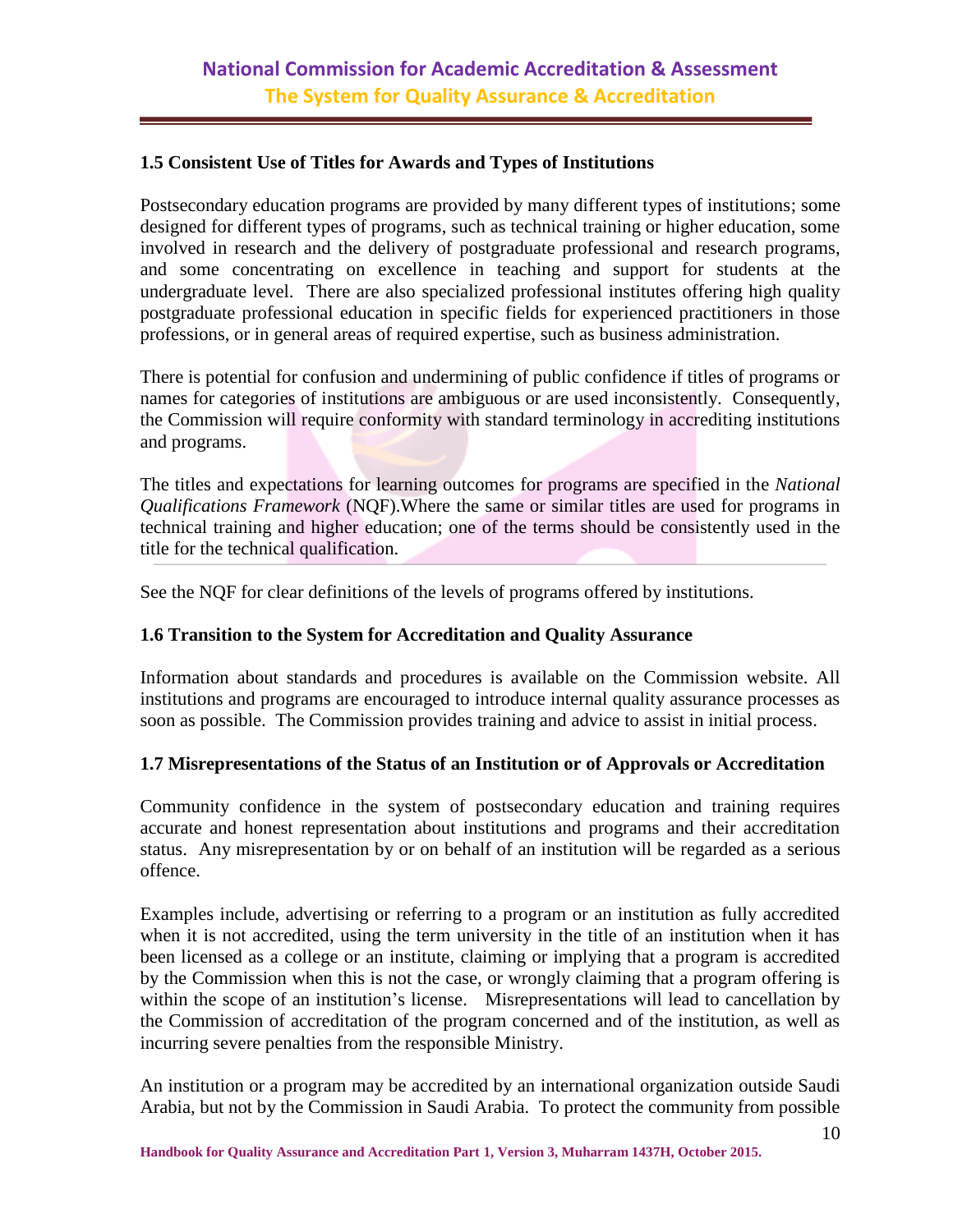misrepresentation about the quality of an institution or program, reference to that accreditation can only be made in descriptive information or promotional literature if two conditions are met. (i) Any reference to accreditation by another agency must be clearly indicate the organization from which accreditation has been obtained. It must not say simply that it is or has been accredited which could imply that accreditation has been granted by the official accrediting agency in Saudi Arabia (the NCAAA) and (ii) The accrediting agency is one that is officially recognized by the government in the country where it is established and is endorsed by the Commission.

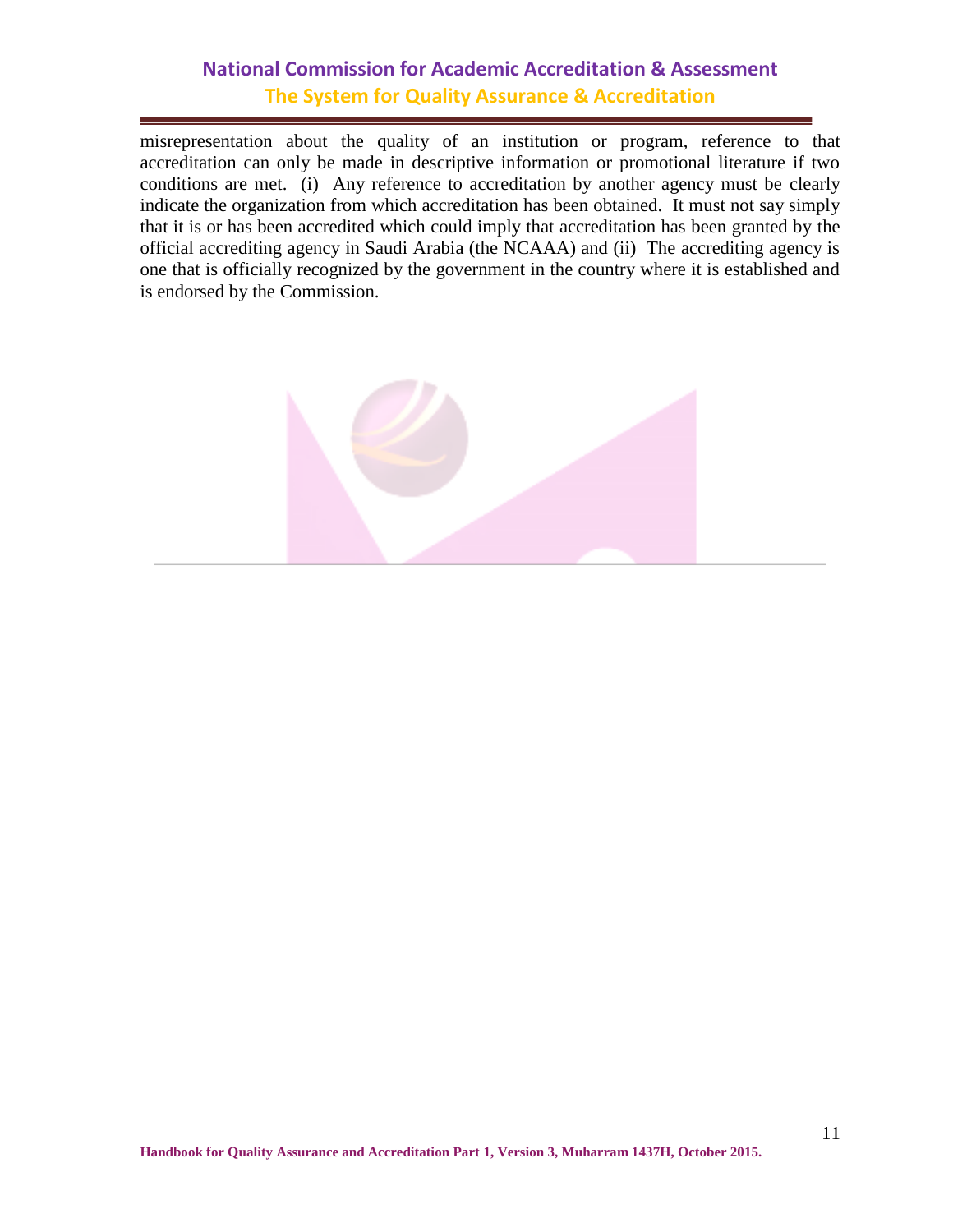#### <span id="page-11-1"></span><span id="page-11-0"></span>**CHAPTER 2 – STANDARDS FOR ACCREDITATION & QUALITY ASSURANCE**

#### <span id="page-11-2"></span>**2.1 Standards for Institutions and Standards for Programs**

The standards to be applied in judgments about accreditation are based on what are generally considered good practices in postsecondary institutions. These "good practices" must be understood so that institutions can refer to them in their internal quality processes and external reviewers can use them as criteria in their evaluations. The practices are summarized in eleven broad statements of standards and described in two documents, *Standards for Quality Assurance and Accreditation in Higher Education Institutions*, and *Standards for Quality Assurance and Accreditation of Higher Education Programs.* The standards are also used with two companion documents prepared to help institutions and those responsible for the delivery of programs to evaluate their performance in relation to the standards. These are the *Self Evaluation Scales for Higher Education Institutions* and the *Self Evaluation Scales for Higher Education Programs.* 

The eleven broad standards apply to both institutions and programs though there are differences in how they are applied for these different kinds of evaluation. The standards are presented in five groups:

#### **a) Institutional Context**

- 1) Mission and Objectives
- 2) Governance and Administration
- 3) Management of Quality Assurance and Improvement

#### **b) Quality of Learning and Teaching**

4) Learning and Teaching

#### **c) Support for Student Learning**

- 5) Student Administration and Support Services
- 6) Learning Resources

#### **d) Supporting Infrastructure**

- 7) Facilities and Equipment
- 8) Financial Planning and Management
- 9) Employment Processes

#### **e) Community Contributions**

10) Research

11) Institutional Relationships with the Community

In evaluations for institutional accreditation, performance in relation to all of these areas is considered for the institution as a whole, including an overview of programs across the institution. For a program evaluation each standard is considered from the perspective of the particular program under review with special emphasis on standards 3 and 4.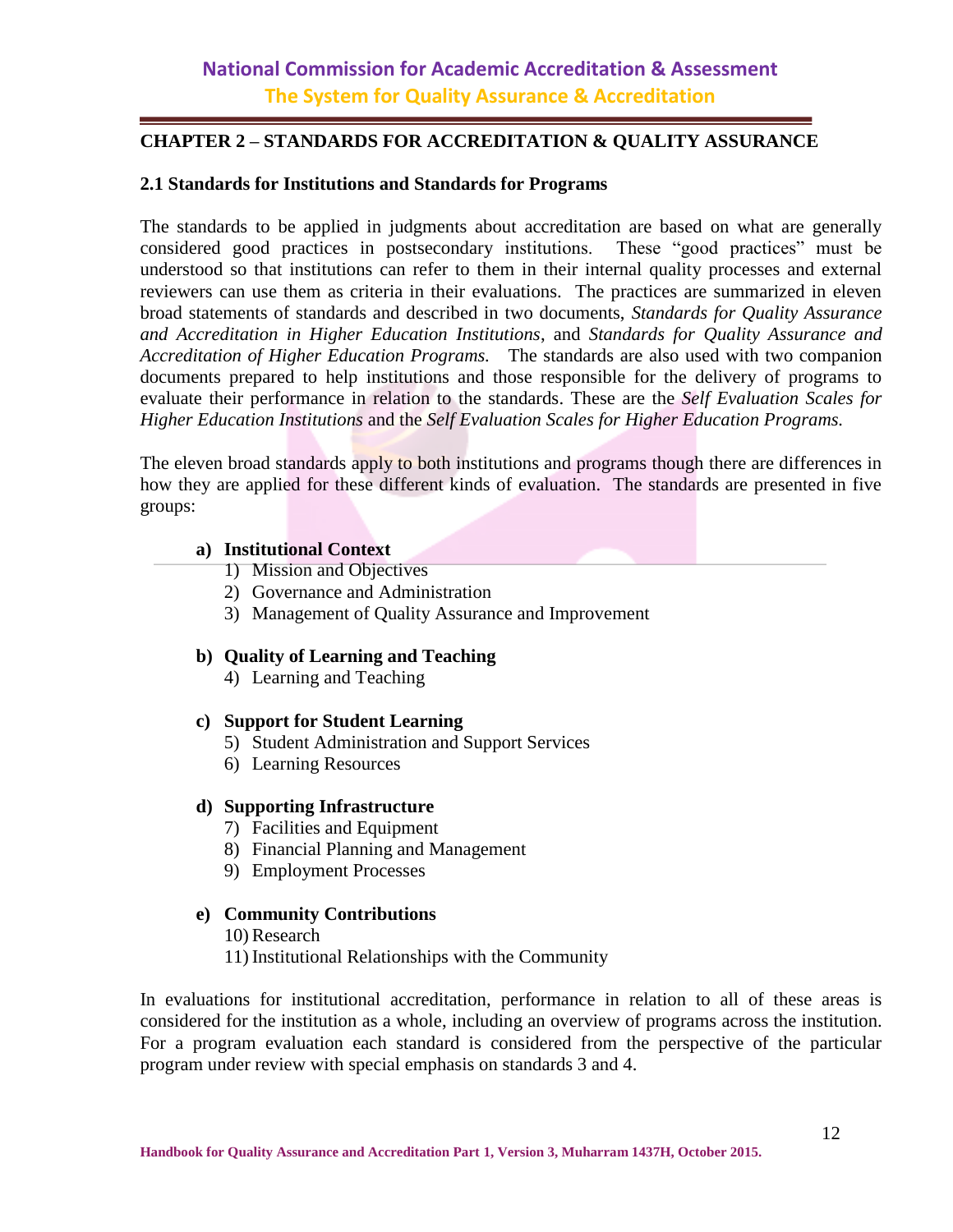Some activities of an institution affect individual programs in only a very indirect way; for example, the quality of processes followed by a university council. These are not included in a program evaluation. However, some activities administered centrally in an institution do have a major impact on programs: for example, the appointment of staff, or the effectiveness of a central library. These are considered in a program evaluation as they affect the particular program being evaluated, even though they are not controlled by the program's managers.

The standards are applicable to all institutions, large and small, public and private. Nevertheless, the way tasks are carried out will vary widely, reflecting the size, complexity, and resources available to an institution, the environment in which it is operating, and the priorities established in its mission.

The Commission has not established weightings for the different areas of activity in making evaluations since the relative importance can vary for different kinds of institutions and the circumstances in which they operate. For example, a university with a major commitment to research would be expected to give significant emphasis to research and strategies to develop research capacity. However, a college with undergraduate programs would be expected to have limited involvement in research or perhaps none at all, though its teaching staff would be expected to engage in scholarly activities that keep them up to date with developments in their field.

Despite variations, it is expected that the standard for learning and teaching, with particular emphasis on learning outcomes, will always be regarded as of primary importance and are reviewed in depth at the program level.

Programs must demonstrate standards of student achievement that are consistent with the requirements of the *National Qualifications Framework*, a document that describes in general terms the increasing levels of knowledge and skills required for higher qualifications.

The main elements in the NQF must be met. See the NQF for specific details.

The *National Qualifications Framework* includes broad general descriptions of the level of mastery expected in each of these domains for each qualifications level.

The standard for learning and teaching requires that students learn the knowledge and skills expected in academic disciplines or required for professional practice in fields for which they are being prepared. To meet this requirement, institutions should consider in their planning the requirements of any relevant professional body or specialist accreditor in the field, as well as any special requirements relating to circumstances in Saudi Arabia.

Judgments about quality involve comparisons with past benchmark performance (to assess improvement) or with other institutions for analysis and to make judgments about quality and relative levels of performance. The objective of the system in Saudi Arabia is that quality will be at least equivalent to that found in good quality international institutions. This will require international comparisons on at least some important matters. However, points of comparison to establish benchmarks of performance must be appropriate for the institution concerned and its mission and circumstances.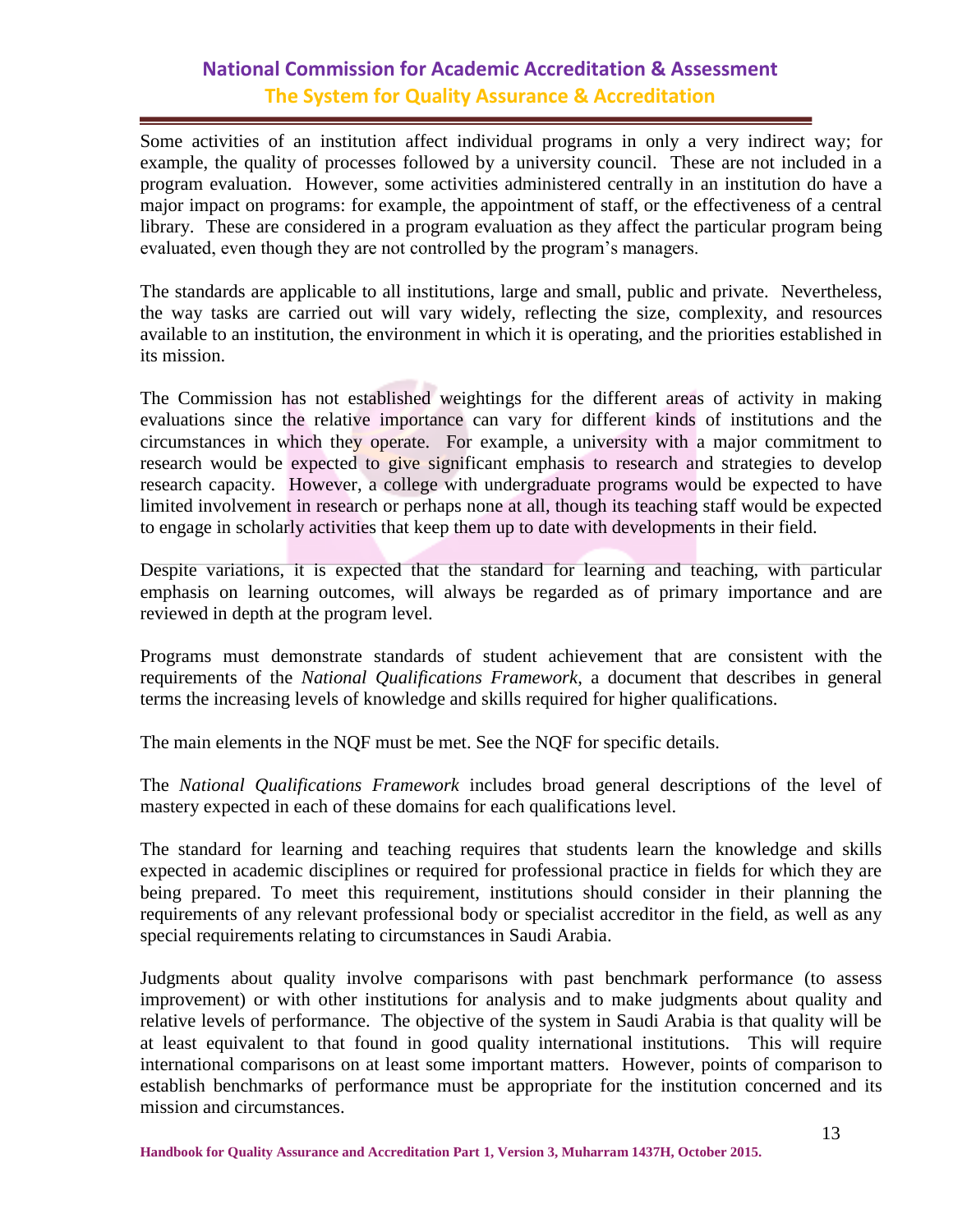Part 2 of this Handbook includes details of what should be included in a number of planning documents and reports.

In the vocational and technical training strand of the *National Qualifications Framework*, six domains of learning have been identified. These differ to some extent from the domains in higher education, reflecting the different orientation of programs in that sector, including the key requirement to develop a number of specific skills required for employment. As for higher education, achieving the required standards of learning in these domains is extremely important and this will require use of teaching strategies appropriate for the type of learning involved. Considerations for program accreditation will include careful consideration of the teaching strategies used to achieve those outcomes, the ways that learning is assessed, the direct and indirect processes for verifying the quality performance of learning outcomes and the extent to which employment requirements are met.

One primary objective of any program is that what is learned will be used effectively after graduation. Accordingly, the evaluation of programs must include at least some evidence that what is learned is applied appropriately in personal and professional lives after graduation. This will call for evidence based on surveys or other mechanisms to assess whether the required long term learning outcomes have been achieved.

#### <span id="page-13-0"></span>**2.2 Using Evidence for Evaluations of Quality**

Judgments about quality are based on evidence rather than relying on reputations or general impressions. Quality assurance evidence is direct or indirect scientific assessment and confirmation of facts and information that inform a decision. In developing a system of quality assurance it is best to plan in advance for the kind of evidence that will be provided. Specific performance indicators are identified to create a framework for benchmark data, a field for analysis, and scientific evidence to confirm or validate standards are met, while a variety of forms of evidence can be used, it is necessary to decide on at least some specific performance indicators. For example, NCAAA provides 33 key performance indicators (see NCAAA KPIs, D.4).

Performance indicators are used by external reviewers with other information that may be taken into account. Part of the role of an external reviewer is to verify the conclusions made by an institution and this often involves consideration of evidence that goes beyond the performance indicators that have been selected by the institution.

In addition to the indicators that an institution selects for its own evaluations and reports, the Commission identified a limited number of key performance indicators (KPIs) that must be used in all institutions or in particular groups of institutions. Data on those KPIs is required in the selfstudy reports, see NCAAA KPIs, D.4.

#### <span id="page-13-1"></span>**2.3 Summary of Standards, Forms of Evidence, and Possible Indicators**

A summary of the eleven general standards, some comments on kinds of evidence that could be considered and possible performance indicators based on this evidence is provided below. The comments on evidence and indicators presented here are intended to be illustrative. Part of the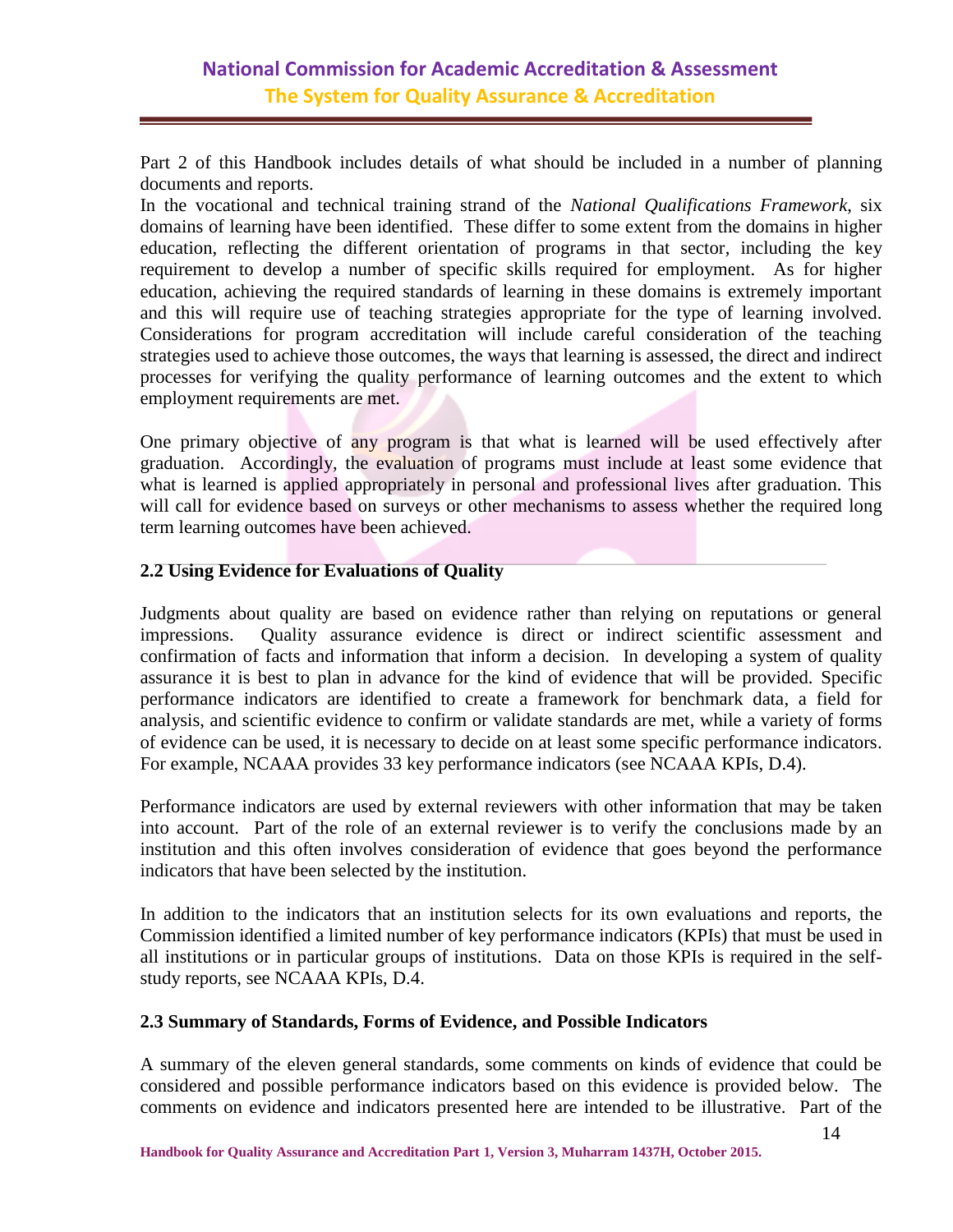quality planning for an institution or a program is to identify evidence and indicators that will be used for that institution or program for quality assurance purposes.

It should also be noted that in these examples, the standards for an institution offering face-to-face or on-campus instruction have been used. For an institution offering distance education programs, some different forms of evidence and indicators is required.

**Institutional Standard Program Standard**

#### **A. Institutional Context**

#### **Standard 1: Mission Goals and Objectives Standard 1: Mission Goals and Objectives**

| ппостататопит отиплин у                                | 11021ani Dianuaru                                       |  |  |  |  |
|--------------------------------------------------------|---------------------------------------------------------|--|--|--|--|
| The institution's mission statement must clearly and   | The mission of the program must be consistent with      |  |  |  |  |
| appropriately define its principal purposes and        | that for the institution and apply that mission to the  |  |  |  |  |
| priorities, and be influential in guiding planning and | particular goals and requirements of the program        |  |  |  |  |
| action within the institution.                         | concerned. It must clearly and appropriately define the |  |  |  |  |
|                                                        | program's principal purposes and priorities and be      |  |  |  |  |
|                                                        | influential in guiding planning and action.             |  |  |  |  |
| Specific requirements for an institution relating to   | Specific requirements for a particular program relating |  |  |  |  |
| Standard 1 are specified under the headings of:        | to Standard 1 are specified under the headings of:      |  |  |  |  |
|                                                        |                                                         |  |  |  |  |
| 1.1 Appropriateness of the Mission                     | 1.1 Appropriateness of the Mission                      |  |  |  |  |
| 1.2 Usefulness of the Mission Statement                | 1.2 Usefulness of the Mission Statement                 |  |  |  |  |
| 1.3 Development and Review of the Mission              | 1.3 Development and Review of the Mission               |  |  |  |  |
| 1.4 Use Made of the Mission                            | 1.4 Use Made of the Mission                             |  |  |  |  |
| 1.5 Relationship Between Mission,<br>Goals<br>and      | 1.5 Relationship Between Mission, Goals and             |  |  |  |  |
| Objectives                                             | Objectives                                              |  |  |  |  |
|                                                        |                                                         |  |  |  |  |

#### **Evidence and Performance Indicators**

Evidence about the quality of the mission could be obtained from examination of the mission statement itself, copies of papers proposing the mission or modifications to it, interviews with staff and students to find out how well it is known and supported, and consideration of other reports, proposals and statements to determine the extent to which the mission is used as a basis for decisions. Indicators that could be used include responses to questions on surveys to determine how well the mission is known and supported, or the proportion of policy decisions that refer to the mission among criteria for decision-making.

#### **Standard 2: Governance and Administration Standard 2 Program Administration**

| <b>Institutional Standard</b>                                                                                 | <b>Program Standard</b>                                   |  |  |  |  |  |  |  |
|---------------------------------------------------------------------------------------------------------------|-----------------------------------------------------------|--|--|--|--|--|--|--|
| The governing body must provide effective                                                                     | Program administration must reflect an appropriate        |  |  |  |  |  |  |  |
| leadership in the interests of the institution as a whole                                                     | balance between accountability to senior management       |  |  |  |  |  |  |  |
| and its clients, through policy development and                                                               | and the governing board of the institution, and           |  |  |  |  |  |  |  |
| flexibility to meet the specific requirements of the<br>processes for accountability. Senior administrators   |                                                           |  |  |  |  |  |  |  |
| must lead the activities of the institution effectively<br>program concerned. Planning processes must involve |                                                           |  |  |  |  |  |  |  |
| within a clearly defined governance structure. Their<br>stakeholders (e.g. students, professional bodies,     |                                                           |  |  |  |  |  |  |  |
| activities must be consistent with high standards of                                                          | industry representatives, teaching staff) in establishing |  |  |  |  |  |  |  |
| integrity and ethical practice. If there are separate                                                         | goals and objectives and reviewing and responding to      |  |  |  |  |  |  |  |
| sections for male and female student's resources must                                                         | results achieved. If a program is offered in sections for |  |  |  |  |  |  |  |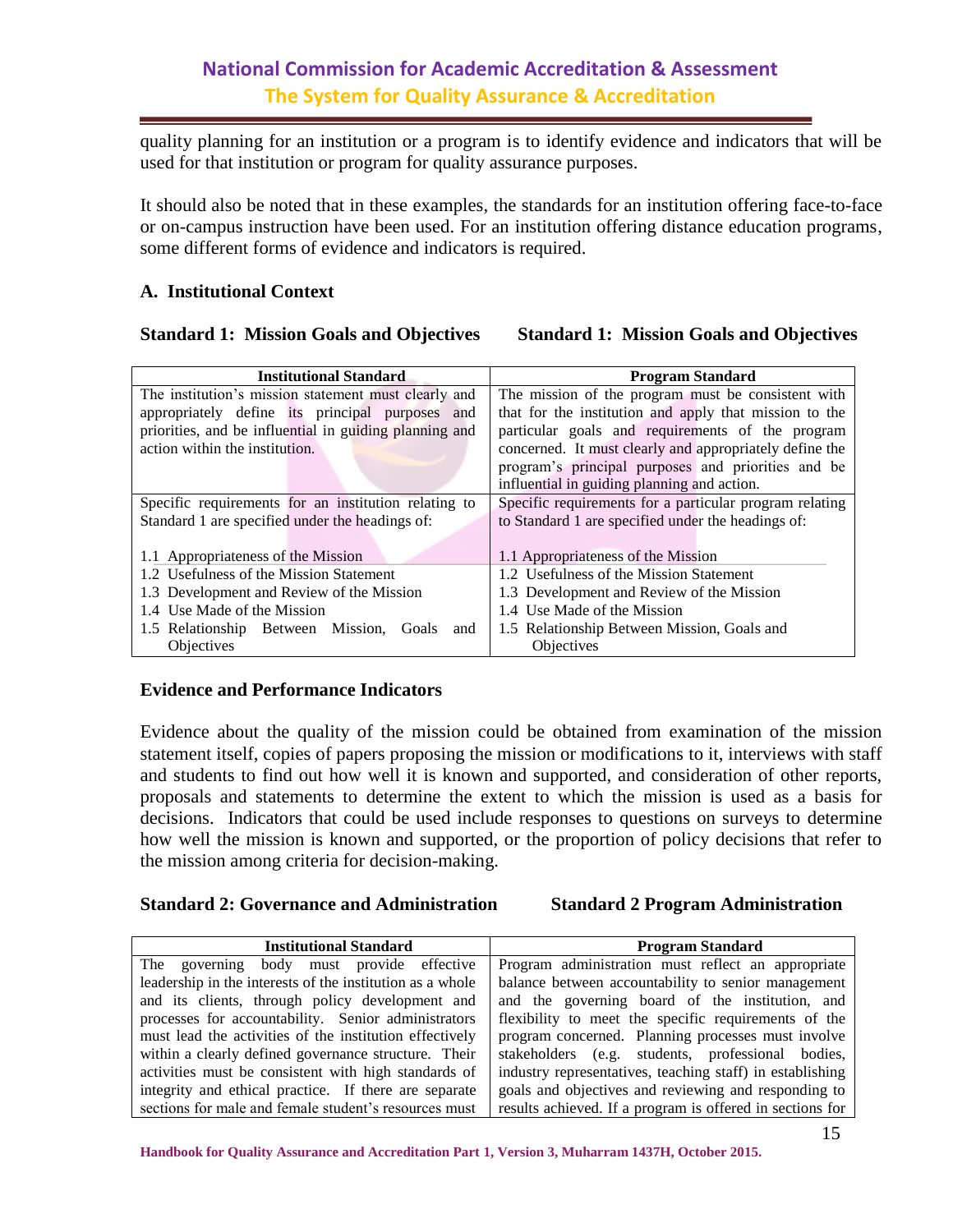| be comparable in both sections, there must be        | male and female students resources for the program      |  |  |  |  |
|------------------------------------------------------|---------------------------------------------------------|--|--|--|--|
| effective communication between them, and full       | must be comparable in both sections and there must be   |  |  |  |  |
| involvement in planning and decision making          | effective communication between them and equitable      |  |  |  |  |
| processes. Planning and management must occur        | involvement in planning processes. The quality of       |  |  |  |  |
| within a framework of sound policies and regulations | delivery of courses and the program as a whole must be  |  |  |  |  |
| administrative<br>financial<br>and<br>that<br>ensure | regularly monitored with adjustments made promptly      |  |  |  |  |
| accountability and provide an appropriate balance    | in response to feedback and developments in the         |  |  |  |  |
| between coordinated planning and local initiative.   | external environment affecting the program.             |  |  |  |  |
| Specific requirements for an institution relating to | Specific requirements for a particular program relating |  |  |  |  |
| Standard 2 are specified under the headings of:      | to Standard 2 are specified under the headings of:      |  |  |  |  |
|                                                      |                                                         |  |  |  |  |
| 2.1 Governing Body                                   | 2.1 Leadership                                          |  |  |  |  |
| 2.2 Leadership                                       | 2.2 Planning Processes                                  |  |  |  |  |
| 2.3 Planning Processes;                              | 2.3 Relationship Between Sections for Male and          |  |  |  |  |
| 2.4 Relationship Between Sections for Male and       | <b>Female Students</b>                                  |  |  |  |  |
| <b>Female Students</b>                               | 2.4 Integrity                                           |  |  |  |  |
| 2.5 Integrity                                        | 2.5 Internal Policies and Regulations                   |  |  |  |  |
| 2.6 Internal Policies and Regulations                |                                                         |  |  |  |  |
| 2.7 Organizational Climate                           |                                                         |  |  |  |  |
| 2.8 Associated Companies and Controlled Entities.    |                                                         |  |  |  |  |
|                                                      |                                                         |  |  |  |  |

#### **Evidence and Performance Indicators**

Evidence about the quality of governance and administration can be obtained from the terms of reference for the governing body and major committees, samples of documents recommending decisions by these bodies, and evidence of their self-assessment. Evidence about the quality of policy and regulations, risk assessment analyses or oversight of controlled entities can be obtained by examination of relevant documents and discussions with faculty and staff who might be expected to be aware their contents. Organizational climate can be assessed by survey results or discussion with staff and students. Indicators could be at least partly based on responses to surveys by teaching and other staff and students, graduates, employers, and professional bodies.

# Assurance and Improvement **Assurance**

# **Standard 3: Management of Quality Standard 3. Management of Program Quality**

| <b>Institutional Standard</b>                             | <b>Program Standard</b>                                 |
|-----------------------------------------------------------|---------------------------------------------------------|
| Quality assurance processes must involve all sections of  | Teaching and other staff involved in the program must   |
| the institution and be effectively integrated into normal | be committed to improving both their own performance    |
| planning and administrative processes. Criteria for       | and the quality of the program as a whole. Regular      |
| assessment of quality must include inputs, processes,     | evaluations of quality must be undertaken within each   |
| and outcomes with a particular focus on outcomes.         | course based on valid evidence and appropriate          |
| Processes must be established to ensure that teaching     | benchmarks, and plans for improvement made and          |
| and other staff and students are committed to             | implemented. Quality must be assessed by reference to   |
| improvement and regularly evaluate their own              | evidence and include consideration of data that reports |
| performance. Quality must be assessed by reference to     | on specific performance indicators and challenging      |
| evidence and include consideration of data that reports   | external benchmarks. Central importance must be         |
| on specific performance indicators and challenging        | attached to student learning outcomes with each course  |
| external benchmarks. Specific requirements in the         | contributing to the achievement of overall program      |
| institution's quality assurance system should be          | objectives.                                             |
| periodically reviewed to ensure that unnecessary          |                                                         |
| requirements are not included and that data that is       |                                                         |
| provided is actually used in an effective way.            |                                                         |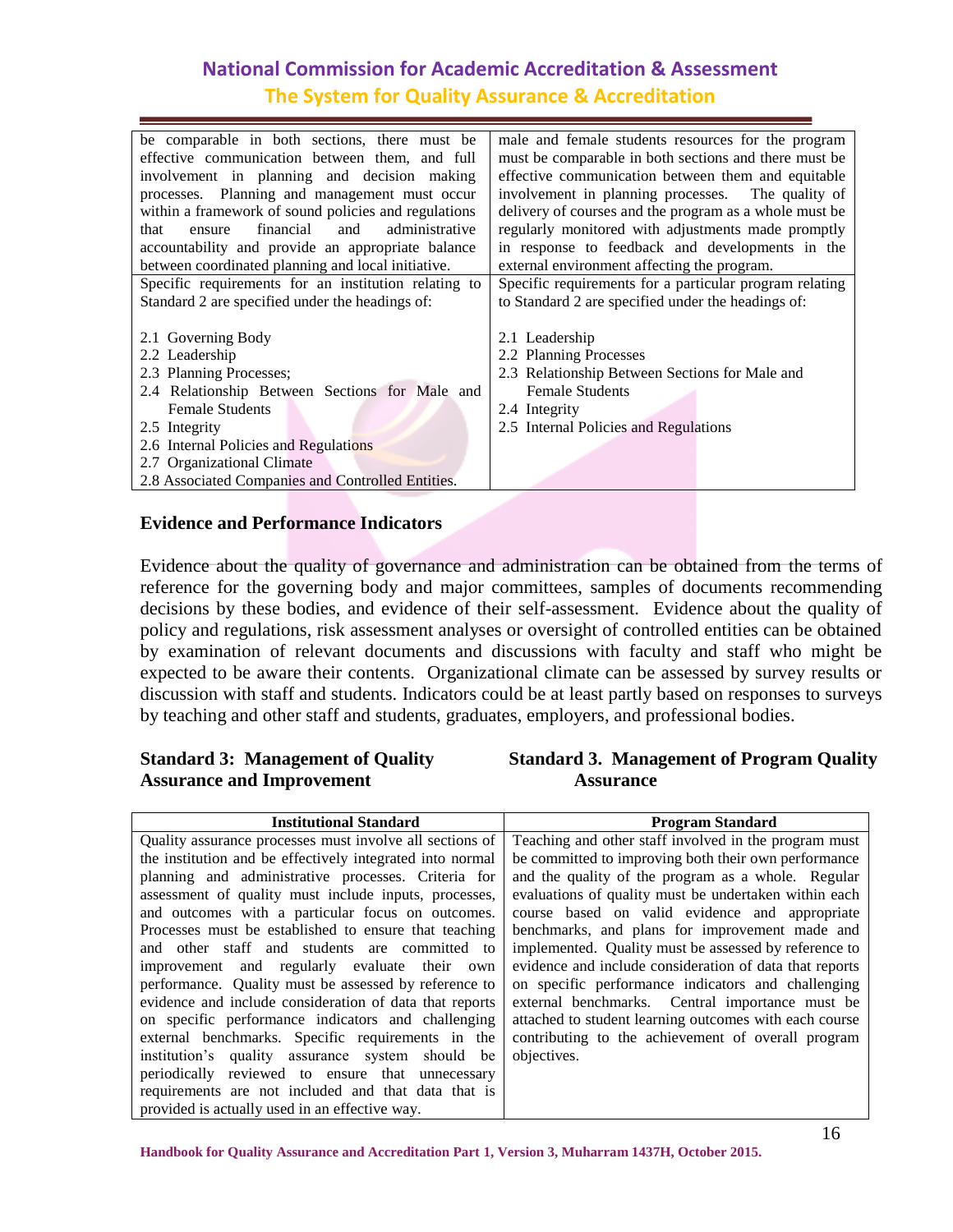| Specific requirements for an institution relating to                                                                                                                                                                                                    | Specific requirements for a particular program relating                                                                                                                                                                                                     |
|---------------------------------------------------------------------------------------------------------------------------------------------------------------------------------------------------------------------------------------------------------|-------------------------------------------------------------------------------------------------------------------------------------------------------------------------------------------------------------------------------------------------------------|
| Standard 3 are specified under the headings of:                                                                                                                                                                                                         | to Standard 3 are specified under the headings of:                                                                                                                                                                                                          |
| 3.1 Institutional Commitment to Quality Improvement<br>3.2 Scope of Quality Assurance Processes<br>3.3 Administration of Quality Assurance Processes<br>3.4 Use of Performance Indicators and Benchmarks<br>3.5 Independent Verification of Evaluations | 3.1 Commitment to Quality Improvement in the<br>Program<br>3.2 Scope of Quality Assurance Processes<br>3.3 Administration of Quality Assurance Processes<br>3.4 Use of Performance Indicators and Benchmarks<br>3.5 Independent Verification of Evaluations |

#### **Evidence and Performance Indicators**

Evidence about the quality of management of quality assurance processes can be obtained by looking at the outcomes of those processes, which include progressive improvement in learning outcomes and aspects of the planning and administration of the institution.

Evidence about the processes followed can be obtained from surveys or discussions with staff or students. Other evidence can be gained from the quality of reports on performance by units within the institution, including whether they are evidence-based and appropriately benchmarked in relation to external standards. Information about the quality of services provided by a quality center can be obtained from rates of participation in, and reports on the effectiveness of professional development programs aimed at teaching methodology, quality improvement, consistency and appropriateness of quality-related documents, reports throughout the institution, and assessments of the value and effectiveness of quality assurance processes by students, staff, and senior administrators. The regular use of appropriate key performance indicators and benchmarks (including benchmarks relating to other institutions are particularly important).

The key performance indicators identified by the Commission should be used, but additional indicators linked to the particular mission of the institution and the program should also be used when appropriate. When goals and objectives are established for the development and improvement of the program appropriate performance indicators should be identified as part of that planning process

#### **B. Quality of Learning and Teaching**

#### **Standard 4: Learning and Teaching**

| <b>Institutional Standard</b>                            | <b>Program Standard</b>                                  |  |  |  |  |  |
|----------------------------------------------------------|----------------------------------------------------------|--|--|--|--|--|
| The institution must have an effective system for        | Student learning outcomes must be clearly specified,     |  |  |  |  |  |
| ensuring that all programs meet high standards of        | consistent with the National Qualifications Framework    |  |  |  |  |  |
| learning and teaching through initial approvals,         | and requirements for employment or professional          |  |  |  |  |  |
| monitoring of performance, and provision of institution- | practice. Standards of learning must be accessed         |  |  |  |  |  |
| wide support services. In all programs student learning  | through appropriate processes and benchmarked            |  |  |  |  |  |
| outcomes must be clearly specified, consistent with the  | against demanding and relevant external reference        |  |  |  |  |  |
| National Qualifications Framework and (for professional  | points. Teaching staff must be appropriately qualified   |  |  |  |  |  |
| programs) requirements for employment or professional    | and experienced for their particular teaching            |  |  |  |  |  |
| practice. Standards of learning must be accessed through | responsibilities, use teaching strategies suitable for   |  |  |  |  |  |
| processes and benchmarked<br>appropriate<br>against      | different kinds of learning outcomes, and participate in |  |  |  |  |  |
| demanding and relevant external reference points.        | activities to improve their teaching effectiveness.      |  |  |  |  |  |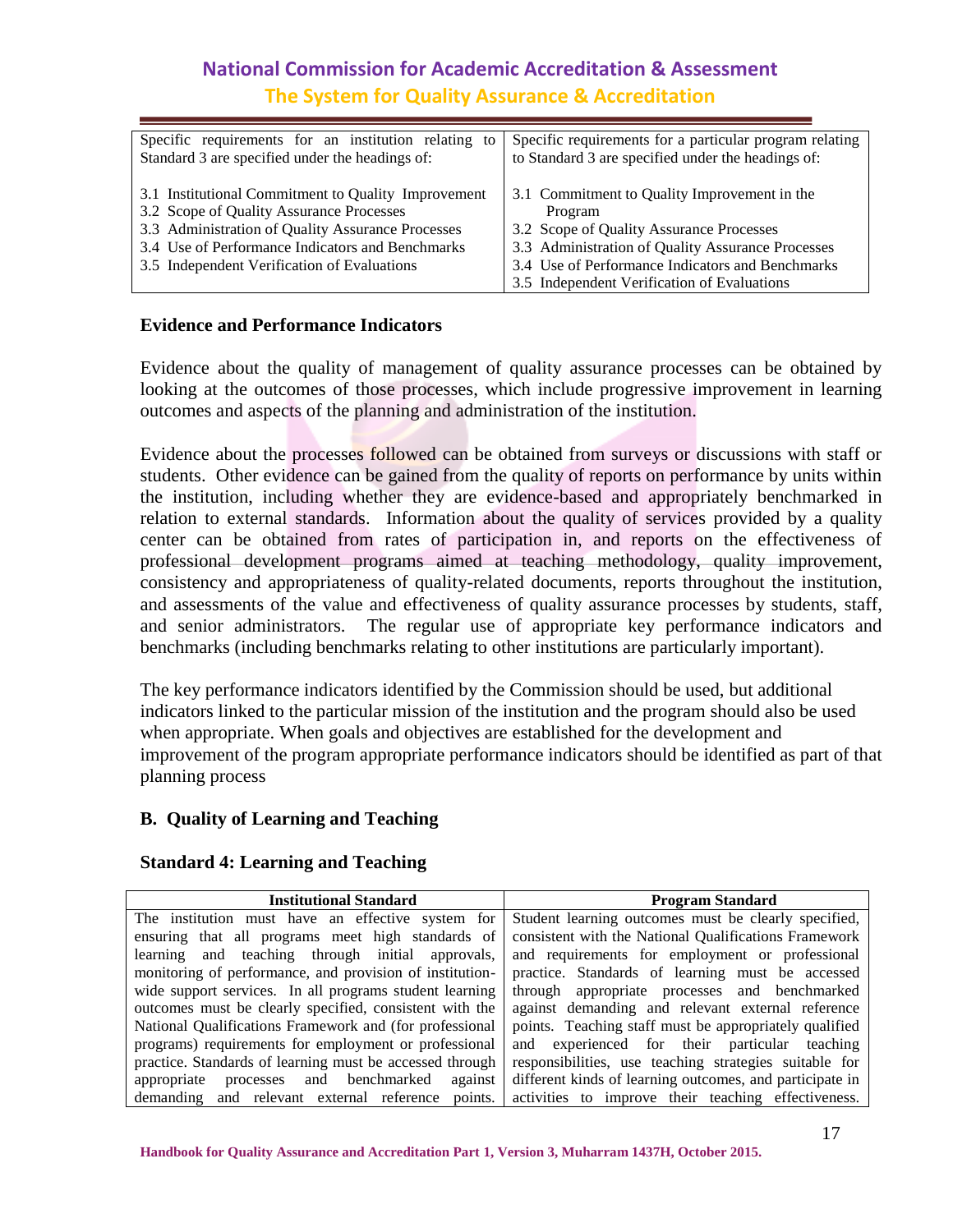| Teaching staff must be appropriately qualified and<br>experienced for their particular teaching responsibilities,<br>use teaching strategies suitable for different kinds of<br>learning outcomes, and participate in activities to<br>improve their teaching effectiveness. Teaching quality<br>and the effectiveness of programs must be evaluated<br>through student assessments and graduate and employer<br>surveys, with feedback used as a basis for plans for<br>improvement. If programs are offered in different<br>sections for male and female students required standards<br>must be the same, equivalent resources must be provided,<br>and evaluations must include data for each section. | Teaching quality and the effectiveness of programs<br>must be evaluated through student assessments and<br>graduate and employer surveys, with feedback used as<br>a basis for plans for improvement.<br>If the program is offered in different sections for male<br>and female students required standards must be the<br>same, equivalent resources provided, and evaluations<br>must include data for each section. |  |  |  |  |
|-----------------------------------------------------------------------------------------------------------------------------------------------------------------------------------------------------------------------------------------------------------------------------------------------------------------------------------------------------------------------------------------------------------------------------------------------------------------------------------------------------------------------------------------------------------------------------------------------------------------------------------------------------------------------------------------------------------|------------------------------------------------------------------------------------------------------------------------------------------------------------------------------------------------------------------------------------------------------------------------------------------------------------------------------------------------------------------------------------------------------------------------|--|--|--|--|
| Specific requirements for an institution relating to<br>Standard 4 are specified under the headings of:                                                                                                                                                                                                                                                                                                                                                                                                                                                                                                                                                                                                   | Specific requirements for a particular program relating<br>to Standard 4 are specified under the headings of:                                                                                                                                                                                                                                                                                                          |  |  |  |  |
| Institutional Oversight of Quality of Learning and<br>4.1                                                                                                                                                                                                                                                                                                                                                                                                                                                                                                                                                                                                                                                 | 4.1 Student Learning Outcomes                                                                                                                                                                                                                                                                                                                                                                                          |  |  |  |  |
| Teaching                                                                                                                                                                                                                                                                                                                                                                                                                                                                                                                                                                                                                                                                                                  | 4.2 Program Development Processes                                                                                                                                                                                                                                                                                                                                                                                      |  |  |  |  |
| <b>Student Learning Outcomes</b><br>4.2                                                                                                                                                                                                                                                                                                                                                                                                                                                                                                                                                                                                                                                                   | Program Evaluation and Review Processes<br>4.3                                                                                                                                                                                                                                                                                                                                                                         |  |  |  |  |
| <b>Program Development Processes</b><br>4.3                                                                                                                                                                                                                                                                                                                                                                                                                                                                                                                                                                                                                                                               | <b>Student Assessment</b><br>4.4                                                                                                                                                                                                                                                                                                                                                                                       |  |  |  |  |
| Program Evaluation and Review Processes<br>4.4                                                                                                                                                                                                                                                                                                                                                                                                                                                                                                                                                                                                                                                            | 4.5 Educational Assistance for Students                                                                                                                                                                                                                                                                                                                                                                                |  |  |  |  |
| <b>Student Assessment</b><br>4.5                                                                                                                                                                                                                                                                                                                                                                                                                                                                                                                                                                                                                                                                          | <b>Quality of Teaching</b><br>4.6                                                                                                                                                                                                                                                                                                                                                                                      |  |  |  |  |
| 4.6<br><b>Educational Assistance for Students</b>                                                                                                                                                                                                                                                                                                                                                                                                                                                                                                                                                                                                                                                         | Support for Improvements in Quality of Teaching<br>4.7                                                                                                                                                                                                                                                                                                                                                                 |  |  |  |  |
| 4.7<br>Quality of Teaching                                                                                                                                                                                                                                                                                                                                                                                                                                                                                                                                                                                                                                                                                | Qualifications and Experience of Teaching Staff<br>4.8                                                                                                                                                                                                                                                                                                                                                                 |  |  |  |  |
| 4.8<br>Support for Improvements in Quality of Teaching                                                                                                                                                                                                                                                                                                                                                                                                                                                                                                                                                                                                                                                    | 4.9 Field Experience Activities                                                                                                                                                                                                                                                                                                                                                                                        |  |  |  |  |
| Qualifications and Experience of Teaching Staff<br>4.9                                                                                                                                                                                                                                                                                                                                                                                                                                                                                                                                                                                                                                                    | 4.10 Partnership Arrangements with Other Institutions                                                                                                                                                                                                                                                                                                                                                                  |  |  |  |  |
| <b>Field Experience Activities</b><br>4.10                                                                                                                                                                                                                                                                                                                                                                                                                                                                                                                                                                                                                                                                |                                                                                                                                                                                                                                                                                                                                                                                                                        |  |  |  |  |
| Partnership Arrangements with Other Institutions<br>4.11                                                                                                                                                                                                                                                                                                                                                                                                                                                                                                                                                                                                                                                  |                                                                                                                                                                                                                                                                                                                                                                                                                        |  |  |  |  |

#### **Evidence and Performance Indicators**

Evidence about the quality of learning and teaching may be obtained from ratings by students, graduates, and employers of the quality of programs, statistics on course and program completions and employment outcomes, ratios of students to faculty, and statistics on faculty qualifications. Important sources of evidence might include independent expert advice on the appropriateness of teaching strategies and assessments for the different domains of learning in the *National Qualifications Framework*. Evidence should be available about the results of benchmarking standards of learning outcomes in relation to appropriate external reference points. This could be done in several different ways including check marking of samples of students' work and independent assessments of the standards of test questions and students' responses.

The selection of performance indicators for quality of learning and teaching requires the use of data in a form that can be quantified and used in comparisons across the institution, with other institutions, and with past performance.

#### **C. Support for Student Learning**

#### **Standard 5: Student Administration and Support Services**

| <b>Institutional Standard</b>                                                                    |  |  |  |  | <b>Program Standard</b> |  |  |  |  |  |  |  |
|--------------------------------------------------------------------------------------------------|--|--|--|--|-------------------------|--|--|--|--|--|--|--|
| Administration of admissions and student record Admission processes must be efficient, fair, and |  |  |  |  |                         |  |  |  |  |  |  |  |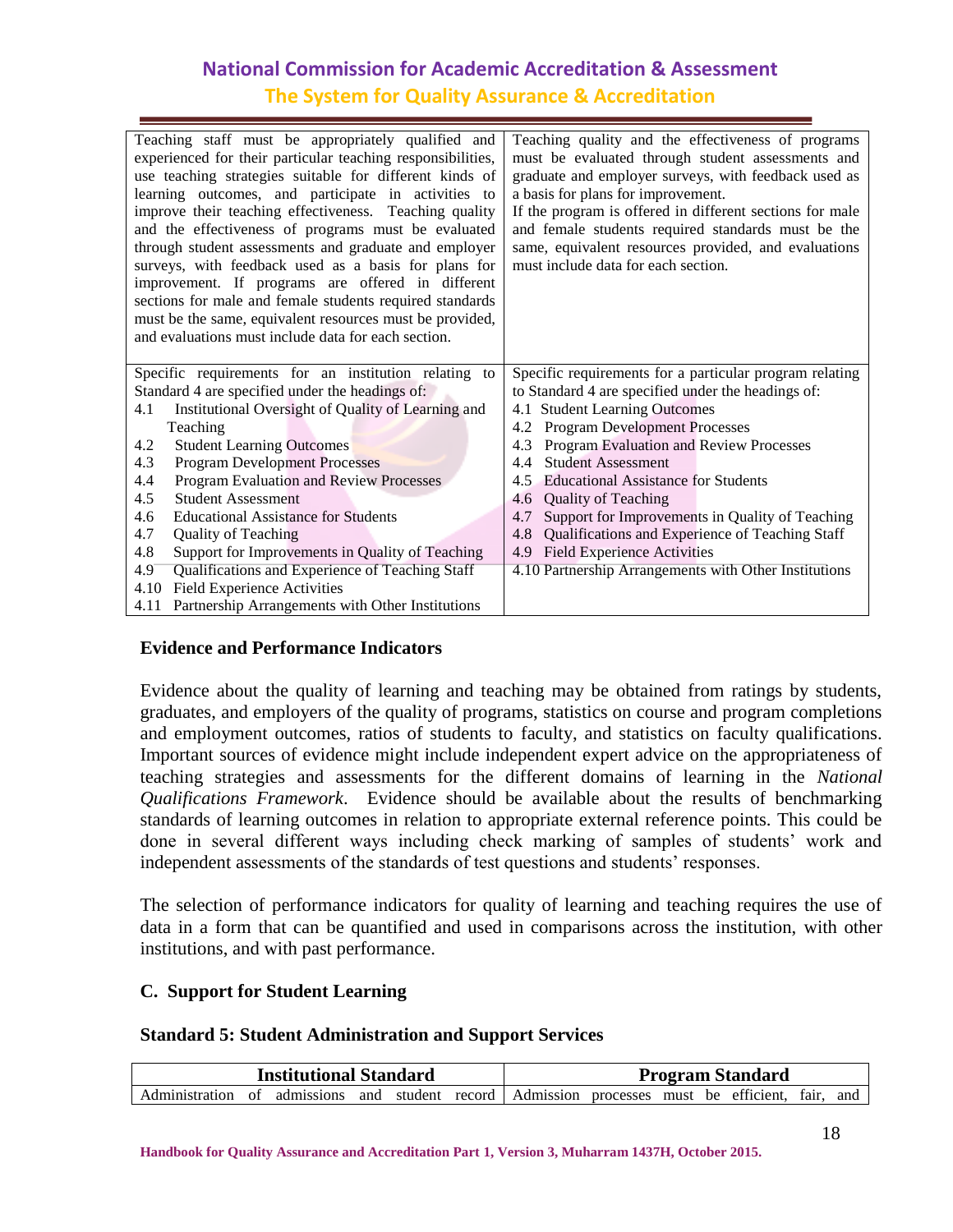| systems must be reliable and responsive, with<br>confidentiality of records maintained in keeping with<br>stated policies. Students' rights and responsibilities<br>must be clearly defined and understood, with transparent<br>and fair procedures available for discipline and appeals.<br>Mechanisms for academic advice, counselling, and<br>support services must be accessible and responsive to<br>student needs. Support services for students must go<br>beyond formal academic requirements and include<br>extracurricular provisions for religious, cultural,<br>sporting, and other activities relevant to the needs of the<br>student body. | responsive to the needs of students entering the<br>Clear information about<br>program.<br>program<br>requirements and criteria for admission and program<br>completion must be readily available for prospective<br>students and when required at later stages during the<br>program. Mechanisms for student appeals and dispute<br>resolution must be clearly described, made known, and<br>fairly administered. Career advice must be provided in<br>relation to occupations related to the fields of study<br>dealt with in the program. |
|----------------------------------------------------------------------------------------------------------------------------------------------------------------------------------------------------------------------------------------------------------------------------------------------------------------------------------------------------------------------------------------------------------------------------------------------------------------------------------------------------------------------------------------------------------------------------------------------------------------------------------------------------------|----------------------------------------------------------------------------------------------------------------------------------------------------------------------------------------------------------------------------------------------------------------------------------------------------------------------------------------------------------------------------------------------------------------------------------------------------------------------------------------------------------------------------------------------|
| Specific requirements for an institution relating to                                                                                                                                                                                                                                                                                                                                                                                                                                                                                                                                                                                                     | Specific requirements for a particular program relating                                                                                                                                                                                                                                                                                                                                                                                                                                                                                      |
| Standard 5 are specified under the headings of:                                                                                                                                                                                                                                                                                                                                                                                                                                                                                                                                                                                                          | to Standard 5 are specified under the headings of:                                                                                                                                                                                                                                                                                                                                                                                                                                                                                           |
| 5.1 Student Admissions                                                                                                                                                                                                                                                                                                                                                                                                                                                                                                                                                                                                                                   | 5.1 Student Admissions                                                                                                                                                                                                                                                                                                                                                                                                                                                                                                                       |
| 5.2 Student Records                                                                                                                                                                                                                                                                                                                                                                                                                                                                                                                                                                                                                                      | 5.2 Student Records                                                                                                                                                                                                                                                                                                                                                                                                                                                                                                                          |
| 5.3 Student Management                                                                                                                                                                                                                                                                                                                                                                                                                                                                                                                                                                                                                                   | 5.3 Student Management                                                                                                                                                                                                                                                                                                                                                                                                                                                                                                                       |
| 5.4 Planning and Evaluation of Student Services                                                                                                                                                                                                                                                                                                                                                                                                                                                                                                                                                                                                          | 5.4 Student Advising and Counselling Services                                                                                                                                                                                                                                                                                                                                                                                                                                                                                                |
| 5.5 Medical and Counselling Services                                                                                                                                                                                                                                                                                                                                                                                                                                                                                                                                                                                                                     |                                                                                                                                                                                                                                                                                                                                                                                                                                                                                                                                              |
| 5.6 Extra Curricular Activities for Students                                                                                                                                                                                                                                                                                                                                                                                                                                                                                                                                                                                                             |                                                                                                                                                                                                                                                                                                                                                                                                                                                                                                                                              |

#### **Evidence and Performance Indicators**

Evidence about the quality of student administration and support services can be obtained from surveys of students about the quality and responsiveness of services provided, usage rates for particular services, response times for communicating decisions on admissions, and the frequency and results of discipline procedures. Performance indicators can be based directly on this information, but additional evidence in a review might include such things as visits to facilities and discussions with students and staff.

#### **Standard 6: Learning Resources**

| <b>Institutional Standard</b>                          | <b>Program Standard</b>                                    |
|--------------------------------------------------------|------------------------------------------------------------|
| Learning resources including libraries and provisions  | Learning resource materials and associated services must   |
| for access to electronic and other reference material  | be adequate for the requirements of the program and the    |
| must be planned to meet the particular requirements of | courses offered within it and accessible when required for |
| the institution's programs and provided at an adequate | students in the program. Information about requirements    |
| level. Library and associated IT facilities must be    | must be made available by teaching staff in sufficient     |
| accessible at times to support independent learning,   | time for necessary provisions to be made for resources     |
| with assistance provided in finding material required. | required, and staff and students must be involved in       |
| Facilities must be provided for individual and group   | evaluations of what is provided. Specific requirements     |
| study in an environment conducive to effective         | for reference material and on-line data sources and for    |
| investigations and research. The services must be      | computer terminals and assistance in using this            |
| evaluated and should be improved in response to        | equipment will vary according to the nature of the         |
| systematic feedback from teaching staff and students.  | program and the approach to teaching.                      |
| Specific requirements for an institution relating to   | Specific requirements for a particular program relating to |
| Standard 6 are specified under the headings of:        | Standard 6 are specified under the headings of:            |
| 6.1 Planning and Evaluation                            | 6.1 Planning and Evaluation                                |
| 6.2 Organization                                       | 6.2 Organization                                           |
| 6.3 Support for Users                                  | 6.3 Support for Users                                      |
| 6.4 Resources and Facilities                           | 6.4 Resources and Facilities                               |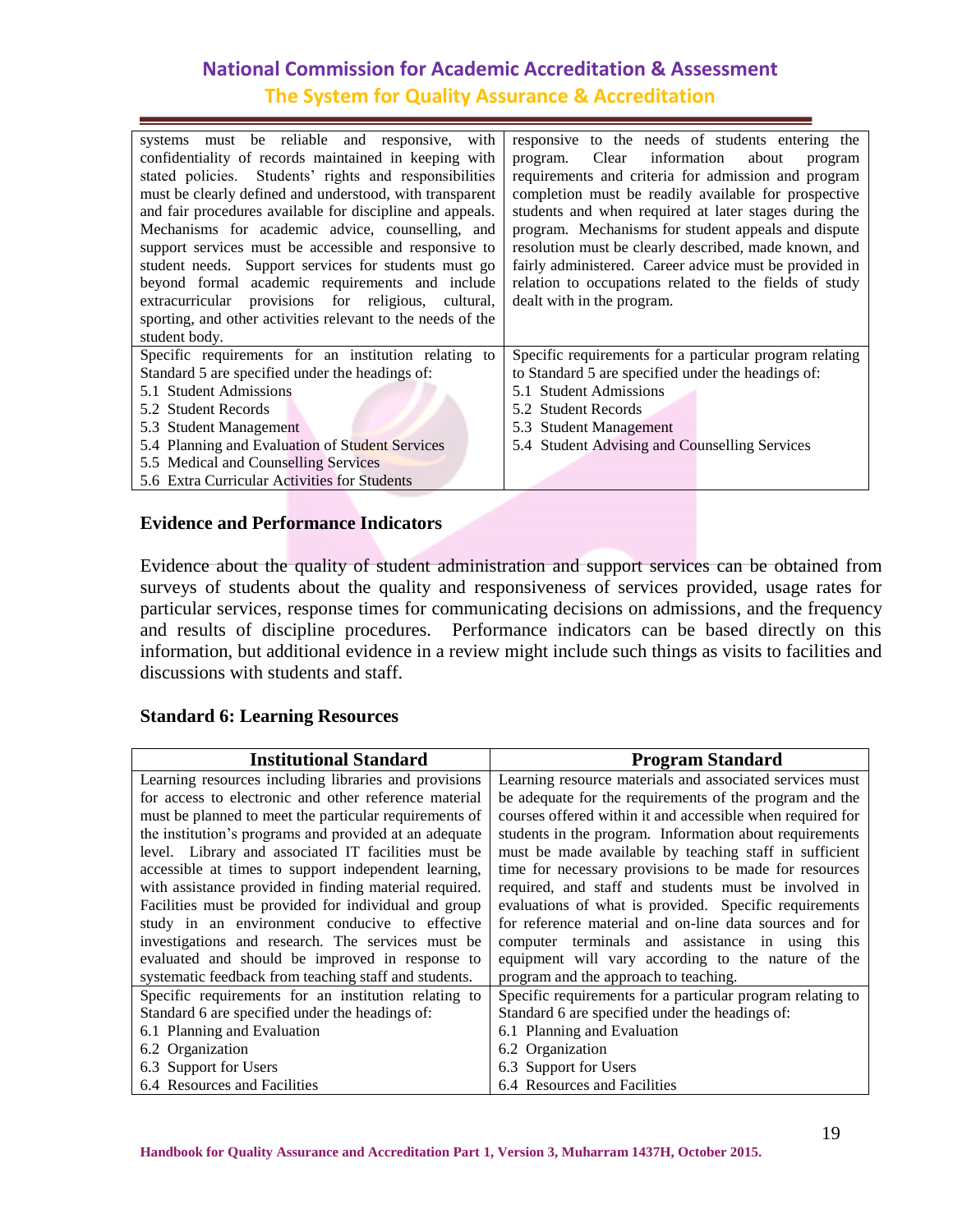#### **Evidence and Performance Indicators**

Evidence about the quality of the provision of learning resources and performance indicators derived from this evidence can be obtained from user satisfaction surveys, success rates for students in accessing course reference material, documents describing processes for identifying and responding to course requirements, and details of times when facilities are available for use by students and faculty. Information should be available about the provision of orientation programs for new students and responsiveness to requests from groups of stakeholders. The institution should be able to provide information about comparisons of the level of provision through books, periodicals, and web-based resources with comparable institutions offering similar programs. An appropriate performance indicator would be whether that level of provision was equalled or exceeded.

#### **D. Supporting Infrastructure**

#### **Standard 7: Facilities and Equipment**

| <b>Institutional Standard</b>                             | <b>Program Standard</b>                                  |
|-----------------------------------------------------------|----------------------------------------------------------|
| Facilities must be designed or adapted to meet the        | Adequate facilities and equipment must be available      |
| particular requirements for teaching and learning in the  | for the teaching and learning requirements of the        |
| programs offered by the institution, and offer a safe and | program. Use of facilities and equipment should be       |
| healthy environment for high quality education. Use of    | monitored and regular assessments of adequacy made       |
| facilities must be monitored and user surveys used to     | through consultations with teaching and other staff, and |
| assist in planning for improvement. Adequate provision    | students.                                                |
| must be made for classrooms and laboratories, use of      |                                                          |
| computer technology and research equipment by             |                                                          |
| teaching staff and students and appropriate provision     |                                                          |
| made for services such as food services, extracurricular  |                                                          |
| activities, and where relevant, student accommodation.    |                                                          |
| Specific requirements for an institution relating to      | Specific requirements for a particular program relating  |
| Standard 7 are specified under the headings of:           | to Standard 7 are specified under the headings of:       |
| 7.1 Policy and Planning                                   | 7.1 Policy and Planning                                  |
| 7.2 Quality and Adequacy of Facilities and Equipment      | 7.2 Quality and Adequacy of Facilities and Equipment     |
| 7.3 Management and Administration of Facilities and       | 7.3 Management and Administration of Facilities and      |
| Equipment                                                 | Equipment                                                |
| 7.4 Information Technology                                | 7.4 Information Technology                               |
| 7.5 Student Residences                                    |                                                          |

#### **Evidence and Performance Indicators**

Evidence about the quality of provision of facilities and equipment can be obtained from planning documents, user satisfaction surveys, reports on responses to those surveys, comparisons of provision with comparable institutions offering similar programs, and direct observations by independent evaluators.

Assessment of the condition of facilities and equipment and maintenance schedules should provide information about the quality and maintenance of facilities and major equipment. Regulations and codes of practice relating to the use of facilities and high value equipment provide evidence of sound management practices and security arrangements. Performance indicators could include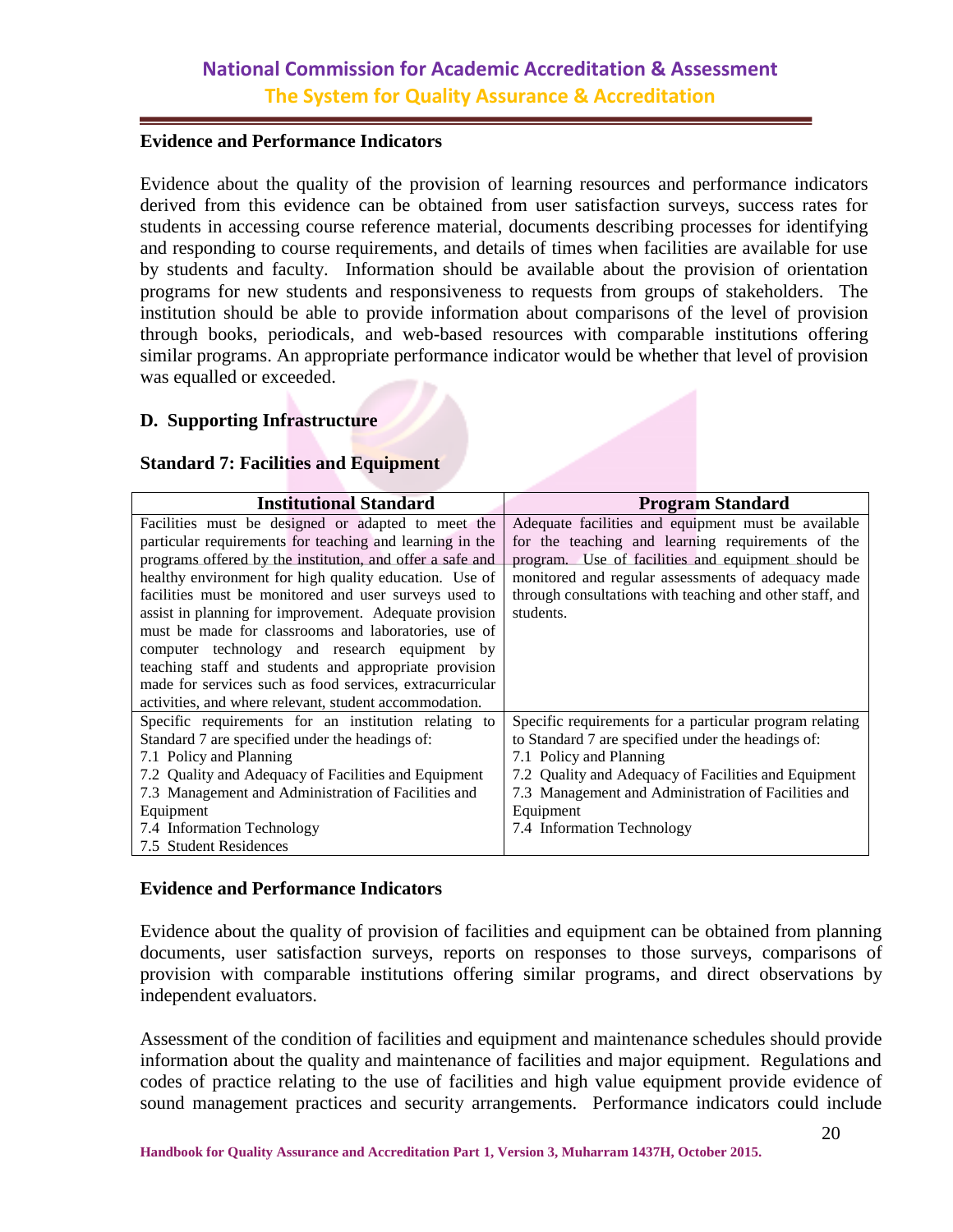such things as ratings on surveys of user satisfaction, statistics on equipment breakdowns, repair and upgrade schedules, and comparisons of provision to comparable institutions.

#### **Standard 8: Financial Planning and Management**

| <b>Institutional Standard</b>                             | <b>Program Standard</b>                                   |
|-----------------------------------------------------------|-----------------------------------------------------------|
| Financial resources must be adequate for the programs     | Financial resources must be sufficient for the effective  |
| and services offered and efficiently managed in keeping   | delivery of the program. Program requirements must        |
| with program requirements and institutional priorities.   | be made known sufficiently far in advance to be           |
| Budgetary processes should allow for long term planning   | considered in institutional budgeting. Budgetary          |
| over at least a three year period. Effective systems must | processes should allow for long term planning over at     |
| be used for budgeting and for financial delegations and   | least a three year period. Sufficient flexibility must be |
| accountability providing flexibility for managers at      | provided for effective management and responses to        |
| different levels in the institution combined<br>with      | unexpected events and this flexibility must be            |
| institutional oversight and effective risk management.    | combined with appropriate accountability and reporting    |
|                                                           | mechanisms.                                               |
|                                                           |                                                           |
| Specific requirements for an institution relating<br>to   | Specific requirements for a particular program relating   |
| Standard 8 are specified under the headings of:           | to Standard 8 are specified under the headings of:        |
| 8.1 Financial Planning                                    | 8.1 Financial Planning and Budgeting                      |
| 8.2 Financial Management                                  | 8.2 Financial Management                                  |
| 8.3 Auditing and Risk Management                          |                                                           |
|                                                           |                                                           |

#### **Evidence**

Evidence about the quality of financial planning and management can be obtained from budget statements and audit reports together with relevant expenditure ratios; such as, staff and faculty salaries to total costs, and trends in expenditure on items such as student services, learning resources, and equipment. Reports on risk assessment should be available together with strategies for risk minimization. If the institution is involved in commercial activities, the short and long term total financial impact should be identified and evaluated in relation to the institution's mission and priorities. Performance indicators in this area commonly rely, to a considerable extent, on ratios of categories of expenditure in comparison to other institutions.

#### **Standard 9: Employment Processes**

| <b>Institutional Standard</b>                              | <b>Program Standard</b>                                  |
|------------------------------------------------------------|----------------------------------------------------------|
| Teaching and other staff must have the qualifications      | Teaching staff must have the knowledge and experience    |
| and experience for effective exercise of their             | needed for their particular teaching or<br>other         |
| responsibilities. Professional development strategies      | responsibilities and their qualifications and experience |
| must be followed to ensure continuing improvement in       | must be verified before appointment. New teaching staff  |
| the expertise of teaching and other staff. Performance     | must be thoroughly briefed about the program and their   |
| of all teaching and other staff must be periodically       | responsibilities before they begin. Performance of all   |
| evaluated, with outstanding performance recognized         | teaching and other staff must be periodically evaluated, |
| and support provided for improvement when required.        | with outstanding performance recognized and support      |
| Effective, fair, and transparent processes must be         | provided for professional development and improvement    |
| available for the resolution of conflicts and disputes     | in teaching skills.                                      |
| involving teaching or other staff. (Note: Teaching         |                                                          |
| staff refers to all staff with responsibility for teaching |                                                          |
| classes including full and part time staff, faculty,       |                                                          |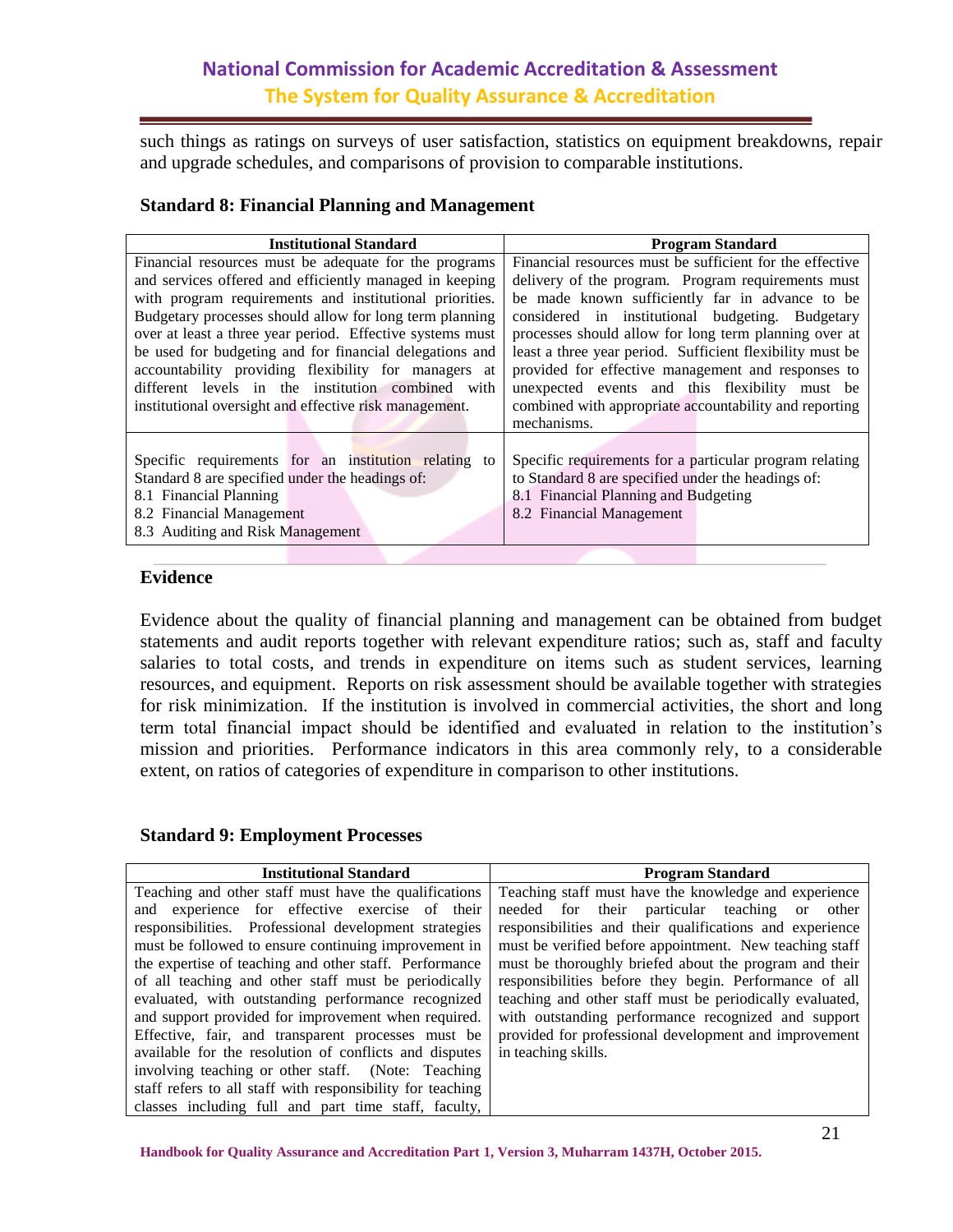| lecturers, and teaching assistants)                     |                                                            |
|---------------------------------------------------------|------------------------------------------------------------|
| Specific requirements for an institution as a whole     | Specific requirements for a particular program relating to |
| relating to Standard 9 are specified under the headings | Standard 9 are specified under the headings of:            |
| of:                                                     | 9.1 Recruitment                                            |
| 9.1 Policy and Administration                           | 9.2 Personal and Career Development                        |
| 9.2 Recruitment                                         |                                                            |
| 9.3 Personal and Career Development                     |                                                            |
| 9.4 Discipline, Complaints and Dispute Resolution       |                                                            |
|                                                         |                                                            |

#### **Evidence and Performance Indicators**

Evidence about quality of faculty and staff employment processes can be obtained from documents setting out employment and promotion processes and criteria, descriptions of orientation programs for new faculty and staff, and procedures for performance evaluation and support for improvement. Records of assessments of quality of teaching, and faculty and staff participation in professional development activities relevant to their employment can provide valuable evidence, particularly when they include ratios of participation and assessments of the value of those activities by the participants. Data on faculty turnover in parts of the institution can be used to indicate stability or instability in staffing. Regulations on dispute resolution combined with records of the incidence and outcomes of disputes can provide evidence about the effectiveness of those processes.

Performance indicators almost always include student/faculty ratios and proportions of faculty with levels of qualifications. However, a number of other performance indicators that can also be readily quantified are important such as participation ratios in professional development and scholarly activities. Others include; rates of turnover of faculty and staff, and incidence of disputes might be selected if there are problems in the institution that need to be monitored.

| <b>Institutional Standard</b>                            | <b>Program Standard</b>                                    |
|----------------------------------------------------------|------------------------------------------------------------|
| The institution should develop a research strategy       | A research strategy that is consistent with the nature     |
| consistent with its nature (e.g. as a university with    | and mission of the institution should be developed. All    |
| research obligations or as an undergraduate college)     | staff teaching higher education programs must be           |
| and its mission.                                         | involved in sufficient appropriate scholarly activities to |
| All staff teaching higher education programs must be     | ensure they remain up to date with developments in         |
| involved in sufficient appropriate scholarly activities  | their field, and those developments should be reflected    |
| to ensure they remain up to date with developments in    | in their teaching. Staff teaching in postgraduate          |
| their field, and those developments should be reflected  | programs or supervising higher degree research             |
| in their teaching. Staff teaching in postgraduate        | students must be actively involved in research in their    |
| programs or supervising higher degree research           | field. Adequate facilities and equipment must be           |
| students must be actively involved in research in their  | available to support the research activities of teaching   |
| field. Adequate facilities and equipment must be         | staff and post-graduate students to meet these             |
| available to support the research activities of teaching | requirements in areas relevant to the program.<br>Staff    |
| staff and post-graduate students to meet these           | research contributions must be recognized<br>and           |
| requirements. In universities and other institutions     | reflected in evaluation and promotion criteria.            |
| with research responsibility, teaching staff must be     |                                                            |
| encouraged to pursue research interests and to publish   |                                                            |
| the results of that research.<br>Their research          |                                                            |
| contributions must be recognized and reflected in        |                                                            |
| evaluation and promotion criteria. The research          |                                                            |
| output of the institution must be monitored and          |                                                            |

#### **Standard 10: Research**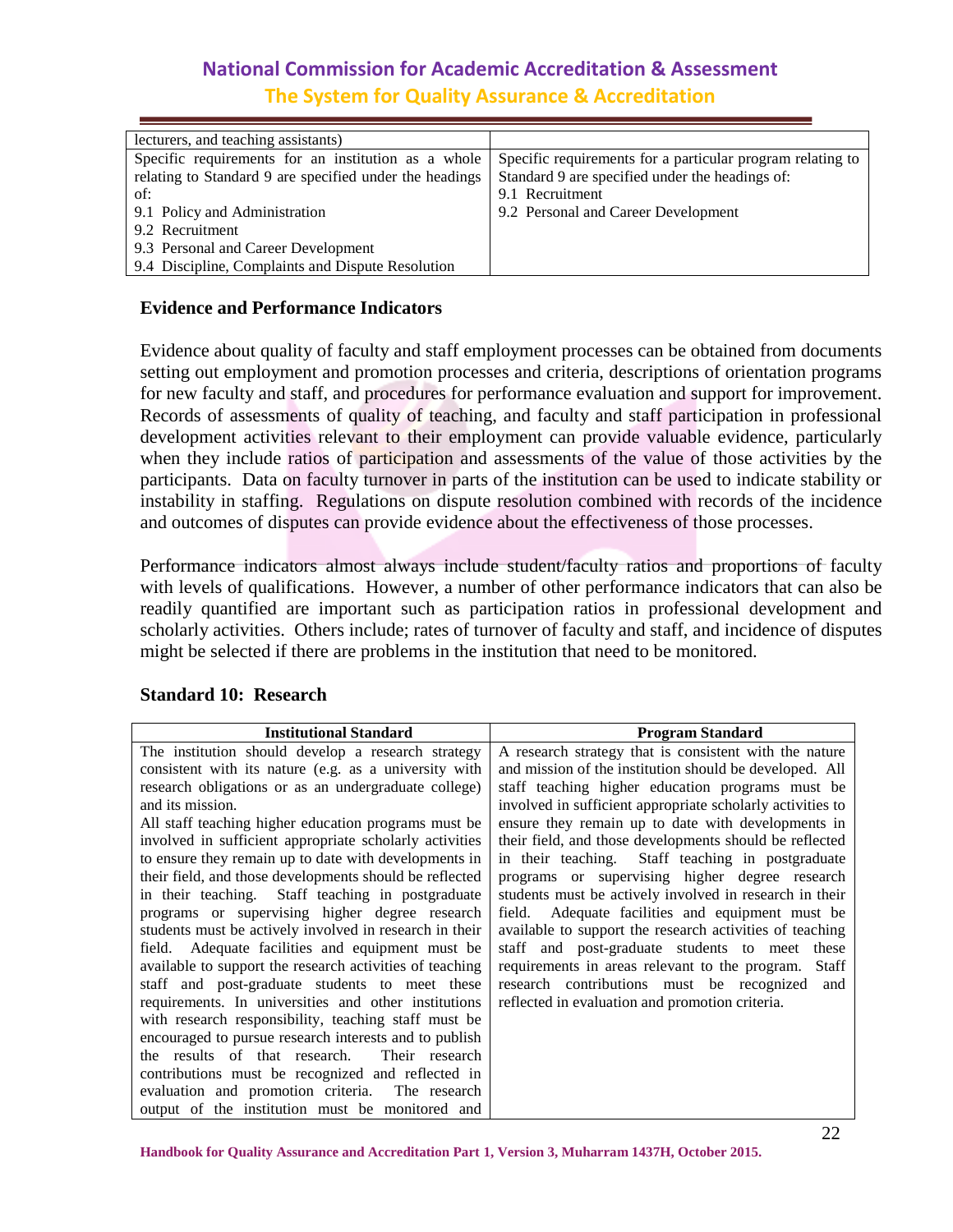| reported, and benchmarked against that of other         |                                                         |
|---------------------------------------------------------|---------------------------------------------------------|
| similar institutions. Clear and equitable policies must |                                                         |
| be established for ownership and commercialization of   |                                                         |
| intellectual property.                                  |                                                         |
| Specific requirements for an institution as a whole     | Specific requirements for a particular program relating |
| relating to Standard 10 are specified under the         | to Standard 10 are specified under the headings of:     |
| headings of:                                            | 10.1 Teaching Staff and Student Involvement in          |
| 10.1 Institutional Research Policies                    | Research                                                |
| 10.2 Teaching Staff and Student Involvement in          | 10.2 Research Facilities and Equipment                  |
| Research                                                |                                                         |
| 10.3 Commercialization of Research                      |                                                         |
| 10.4 Research Facilities and Equipment.                 |                                                         |

#### **Evidence and Performance Indicators**

Evidence about the institution's research strategies can be obtained from documents; such as, a research development plan, faculty evaluation and promotion criteria, policies on commercialization of research, ownership of intellectual property, and the extent of cooperation with industry and other institutions. Further evidence can be obtained by consideration of agreements for cooperative research or shared use of major equipment items. Faculty and student surveys can provide evidence about the adequacy of provisions for research facilities and equipment.

Performance indicators for research are commonly based on statistics on the volume of research publications per faculty member, the proportions of research-active faculty, and numbers of research citations, compared to those of other comparable institutions. Although it may be more difficult to quantify, institutions with a commitment to community service or research contributions may wish to include indicators of the extent to which research and scholarly activities are translated into applications within the academic or professional field concerned.

#### **Standard 11: Relationships with the Community**

| <b>Institutional Standard</b>                             | <b>Program Standard</b>                              |
|-----------------------------------------------------------|------------------------------------------------------|
| Contributing to the community must be recognized as       | Significant and appropriate contributions should be  |
| an important institutional responsibility. Facilities and | made to the community in which the institution is    |
| services must be made available to assist with            | established drawing on the knowledge<br>and          |
| community developments. Teaching and other staff          | experience of staff and the needs of the community   |
| must be encouraged to be involved in the community        | for that expertise. Community contributions should   |
| and information about the institution and its activities  | include both activities initiated and carried out by |
| made known to the community through public media          | individuals and more formal programs of assistance   |
| and other appropriate mechanisms. Community               | arranged by the institution or by program            |
| perceptions of the institution must be monitored and      | administrators. Activities should be documented and  |
| adopted<br>appropriate<br>strategies<br>to<br>improve     | made known in the institution and the community,     |
| understanding and enhance its reputation.                 | and staff contributions appropriately recognized     |
|                                                           | within the institution.                              |
| Specific requirements for an institution relating to      | Specific requirements for a program relating to      |
| Standard 4 are specified under the headings of:           | Standard 11 are specified under the headings of:     |
|                                                           |                                                      |
| 11.1 Institutional Policies on Community                  | 11.1 Policies on Community Relationships             |
| Relationships                                             | 11.2 Interactions With the Community                 |
| 11.2 Interactions With the Community                      |                                                      |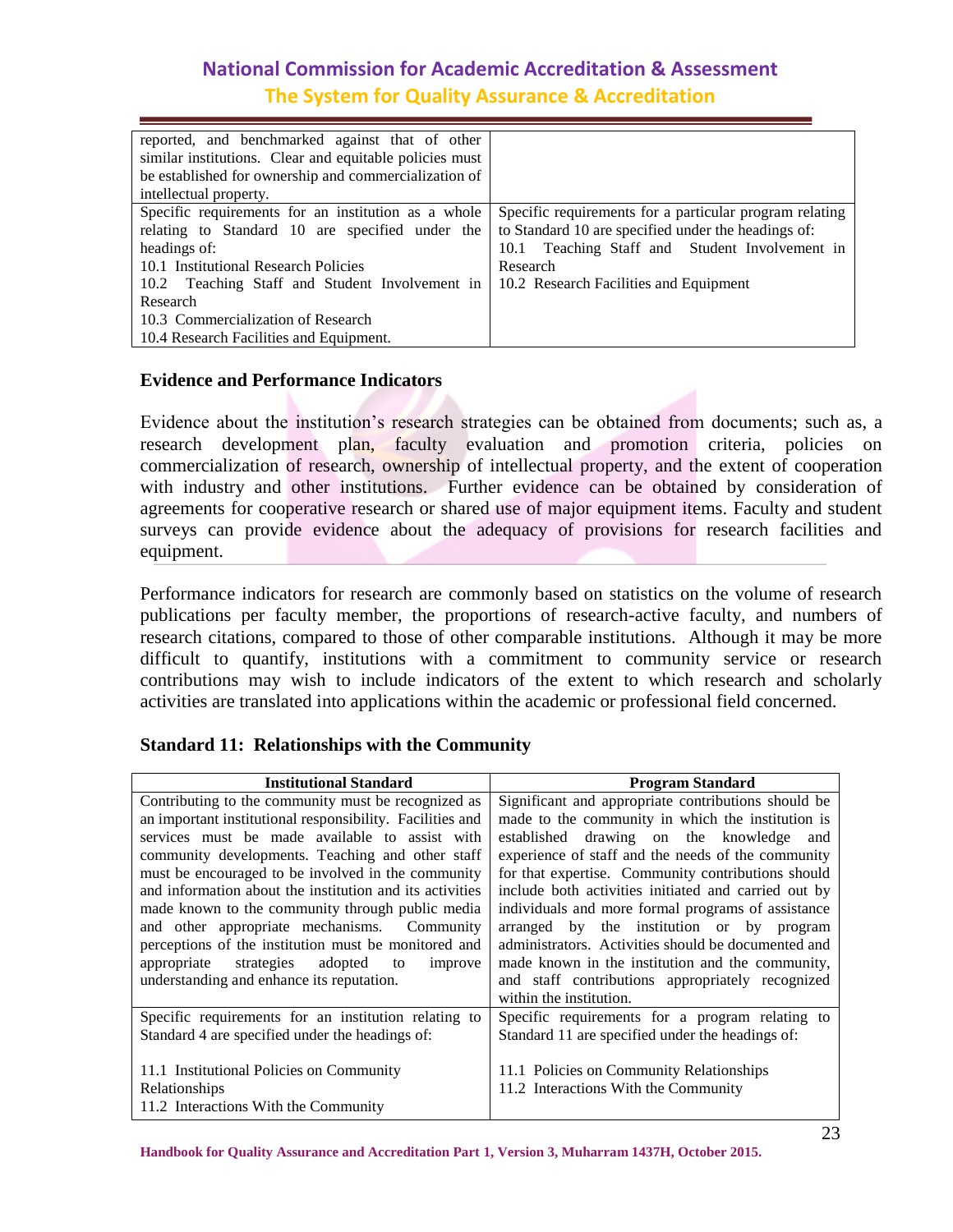| Institutional<br>Reputation<br>.<br>. |  |
|---------------------------------------|--|

#### **Evidence and Performance Indicators**

Evidence about quality of community relationships can be obtained from documents describing policies on service to the community, criteria for faculty evaluation that include community contributions, and guidelines and processes for community media releases, and other public comments on behalf of the institution. Reports on community relationships that include such matters as community use of institutional facilities, participation of staff on community committees or development projects, and interactions with schools and other agencies can provide relevant information. Community views about the quality of the institution and its standing as a respected member of the community can be obtained from surveys.

A number of these forms of evidence include ratings that can be used directly as performance indicators. However, in this particular area, the mission of the institution and the community within which it operates are important in deciding what aspects of performance should be closely monitored.

#### <span id="page-23-0"></span>**2.4 Requirements for a University**

The Ministry of Education has established minimum requirements for a private institution to be designated as a university. These Ministry requirements must be met for such an institution to be considered by the Commission for accreditation.

There are additional requirements for the *accreditation* of a university. For example, the Ministry requirements include a minimum of three colleges. For *accreditation* there must be programs in at least three fields of study in each of the three colleges. The Commission requirements relate to the breadth of program offerings, the levels of programs offered, the extent of involvement in research, the existence of sustained scholarly activity by teaching staff, and the size of an institution considered necessary to sustain these activities at a viable level.

The requirements stated here are appropriate for a university with a mission that focuses on teaching rather than research and should be considered as a minimum desirable. It is expected that an established university with commitment in its mission to be a research university and to achieve international ranking would have substantially higher levels of research activity and postgraduate research than are stated here and would benchmark its performance in research and postgraduate studies against highly regarded international universities.

#### **Minimum specific requirements are:**

**Breadth of Programs**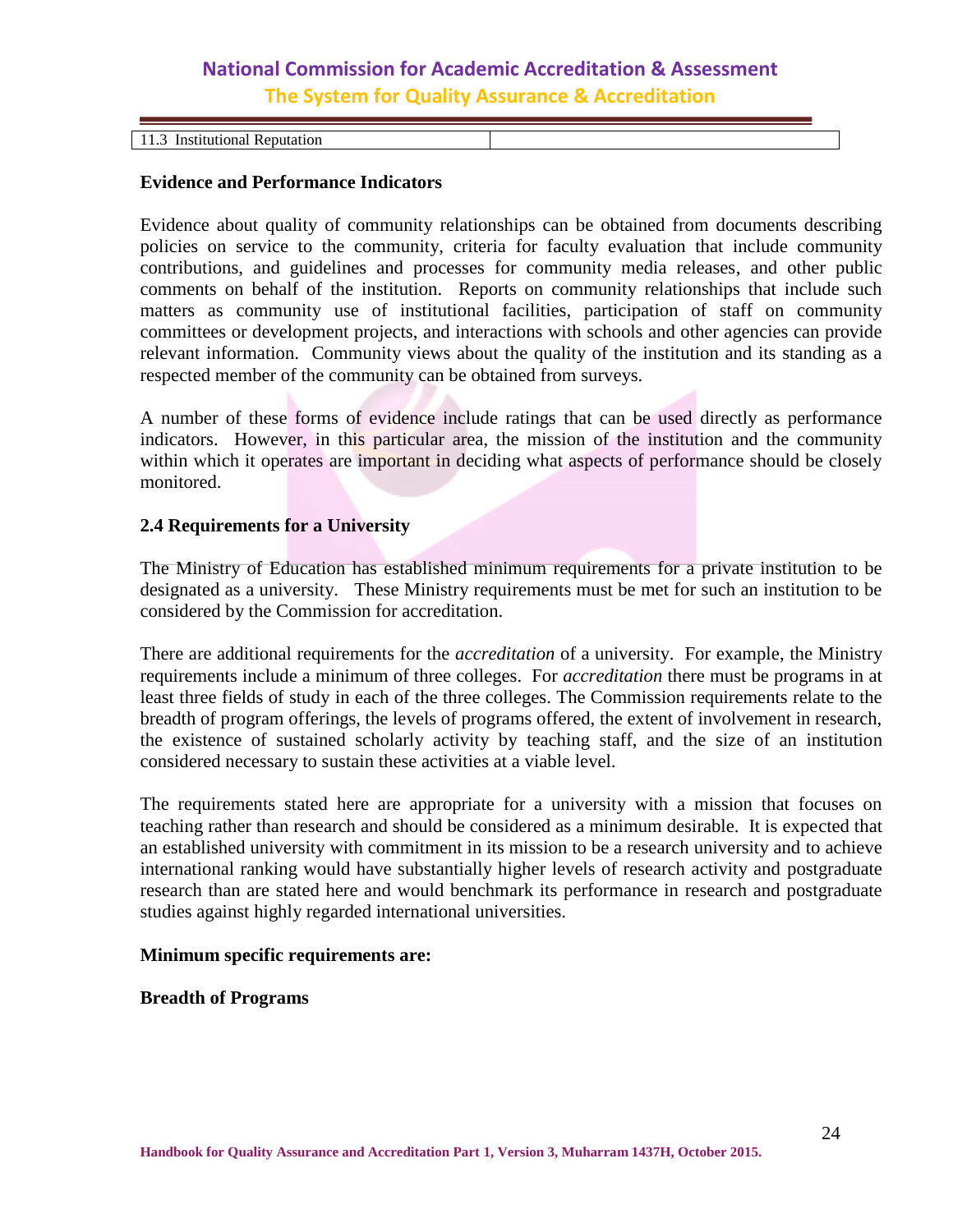Programs offered in at least three broad fields of learning<sup>1</sup> with a minimum of 5% of the institution's students enrolled in programs in each of the three fields.

#### **Level of Programs Offered**

Undergraduate programs should be provided in at least three fields of study. At postgraduate levels, programs should be offered up to the level of doctorates in at least one of those fields and at least master's degrees in a second. At least 5 % of students must be enrolled in higher degree programs. At least 2.5% should be enrolled in research degrees.

#### **Involvement in Research**

At least 2.5% of the annual operating budget of the institution (excluding student stipends) should be spent on research or the support of research. This amount can include special research grants, the institution's share of joint research and development projects, and the provision of support for specialized research equipment for staff and postgraduate student research. However, it does not include funding for the teaching of postgraduate research other programs, or general program administration.

#### **Sustained Scholarly Activity**

Teaching faculty at all levels in the institution should be involved in scholarly activities that ensure familiarity with the latest developments in their field and include exposure to those developments in their teaching. Staff members who are teaching at postgraduate level are expected to be qualified at the doctoral level and to be active scholars and researchers, as evidenced by recent refereed publications. Where professional programs are offered at postgraduate level, an alternative to doctoral qualifications for an appropriate proportion of teaching faculty may be extensive, successful, and recent experience in the relevant field of study.

#### **Size of Institution**

 $\overline{a}$ 

The minimum size normally required for a university actively involved in research and postgraduate study to be economically viable expressed in terms of student enrollments is 2,000 full-time equivalent students in higher education award programs. This number does not include students enrolled in foundation or preparatory programs, or in other non-award courses. Depending on the level of funding available in a private university, a smaller number could be demonstrated to be sufficient.

#### **Evidence and Performance Indicators**

<sup>1</sup> For the purposes of this requirement the following are considered broad fields of learning*.* 1*. Fine and Performing Arts,* 2*. Humanities and Religious Studies,* 3*. Education, 4. Social Sciences, 5*. *Business and Management, 6*. *Law, 7. Science, 8.Computer Science, 9*. *Engineering Manufacturing and Construction, 10*. *Agriculture and Related Studies, 11*. *Health Sciences, 12*. *Personal and Community Services (This classification is subject to periodic review)*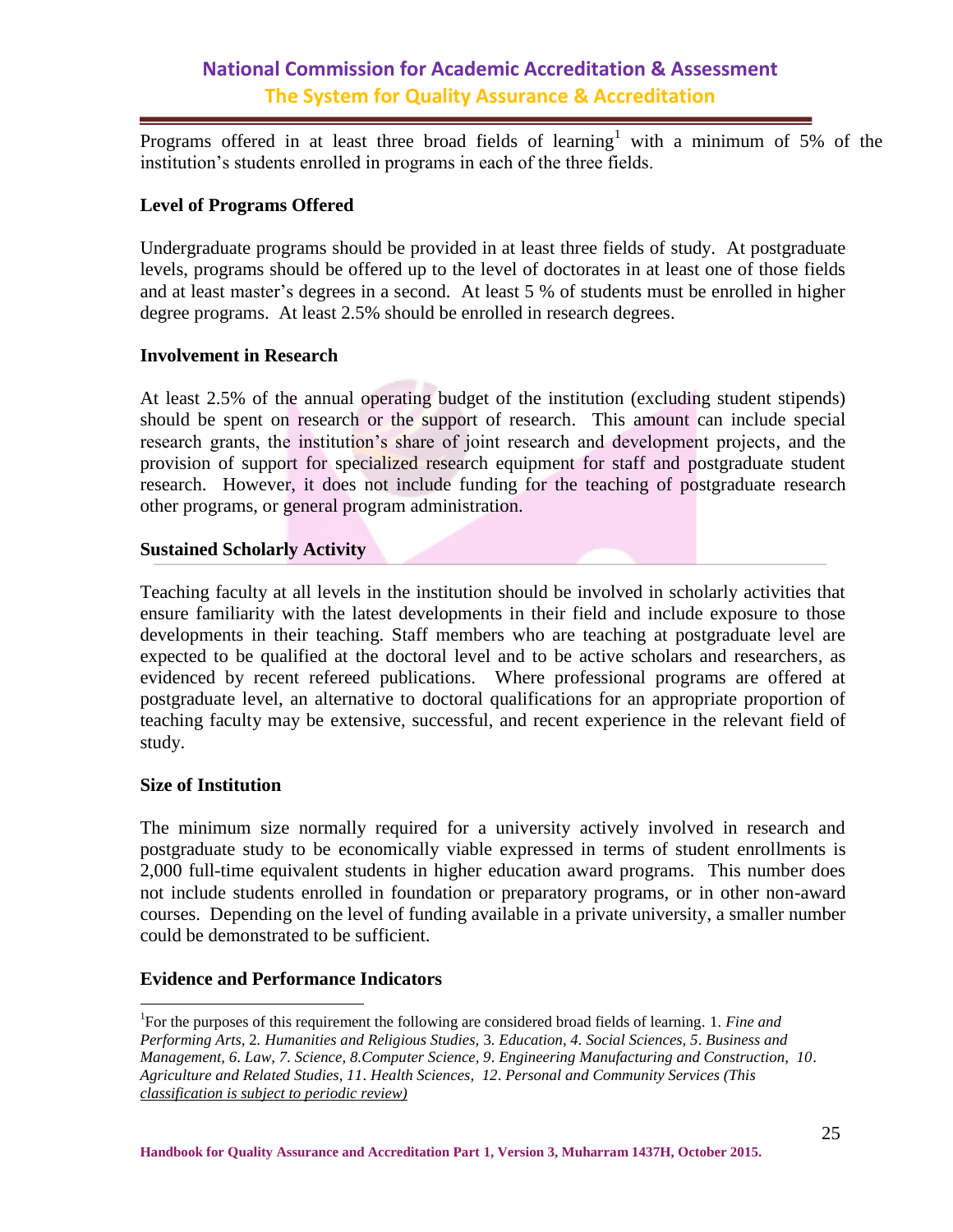Evidence about the quality of a university can be obtained from a range of sources relating to the special requirements for such an institution. General information should include matters relevant to all higher education institutions; such as, statistical data on enrollments, progression rates, graduation rates, responses to surveys of graduates and employers compared to other institutions. For a university, performance indicators should include information on the extent and impact of scholarship and research through numbers of publications and citations in refereed research journals, rates of publication of postgraduate student research, funds provided for research, and numbers of patents. For an established university, a useful source of evidence would be inclusion and position in international rankings of universities.

#### <span id="page-25-0"></span>**2.5 Interim Arrangements for Accreditation of Universities**

The Commission recognizes that there are a number of new public and private universities that have been established in Saudi Arabia. Their undergraduate programs may be very good but it may take some time for the requirements for research and postgraduate studies to be met. Accordingly, the Commission has indicated that will not deny accreditation to these institutions provided certain initial requirements are met. These initial requirements apply.

Planning for the development of research and postgraduate studies (a strategic research development plan).

The institution must have a strategic plan that meets the minimum requirements described in the previous section and standard ten (10), Research, within a period of five years.

Breadth of Studies

Programs offered at least at the bachelor's degree level in at least three broad fields of study

Level of Programs

Approval granted from the Ministry of Education and introduction of at least one postgraduate program.

#### Involvement in Research

A minimum of 2.5 percent of the annual operating budget spent on support for research (This amount could be from a combination of internal and external sources). This expenditure could include special research grants, the institution's share of joint research and development projects, and the provision of support for specialized research equipment for staff and postgraduate student research. However, it should not include funding for the teaching of postgraduate research or other programs, or general program administration.

Sustained Scholarly Activity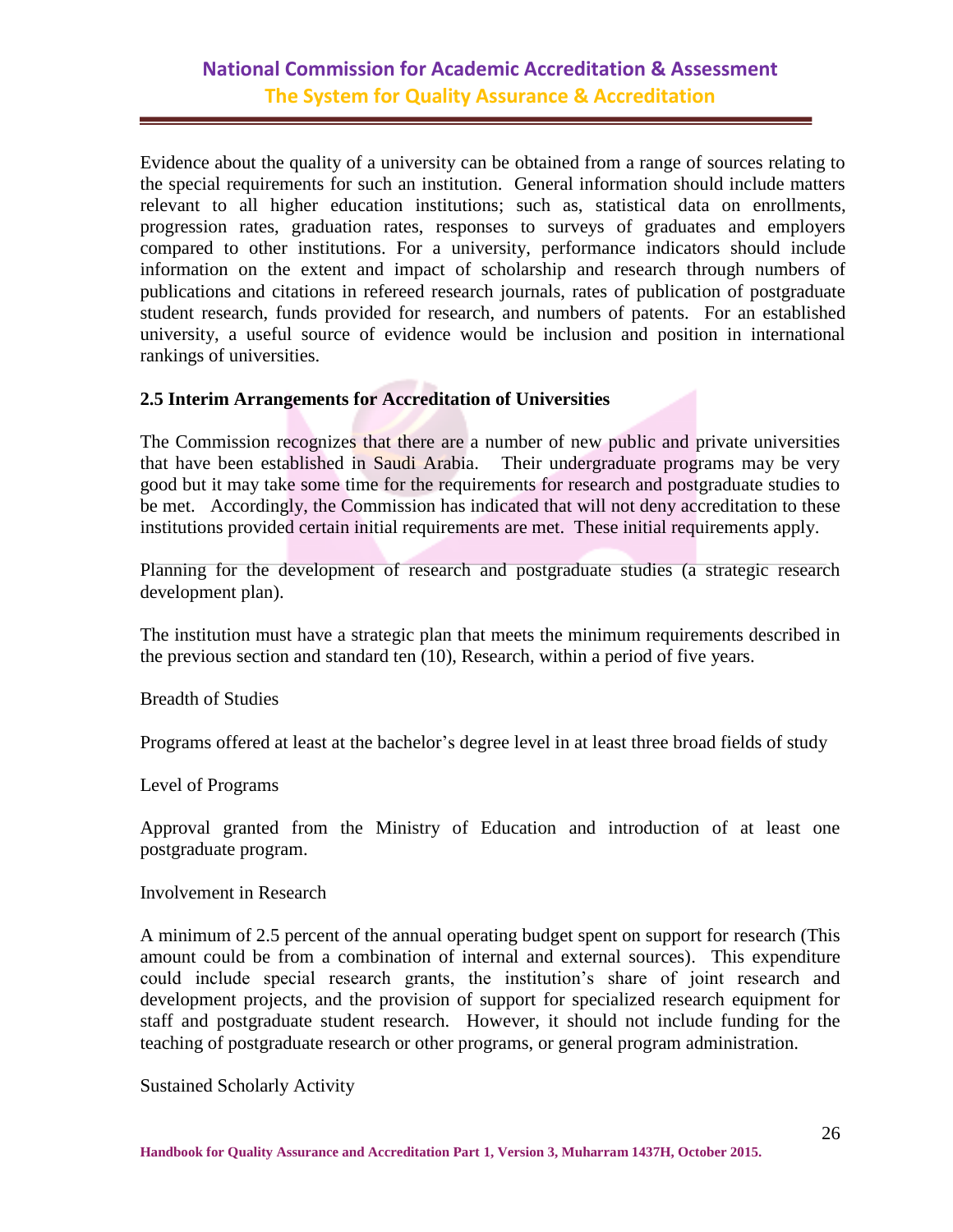Active encouragement of teaching staff to participate in conferences in their field of study, and arrangements for seminars or workshops on current issues and research in every college or department is expected. An annual publication of listings of all faculty refereed publications during the past year should be provided.

#### Indicators

At least 10% of all teaching staff and 75% of staff teaching postgraduate programs are expected to have published articles in refereed journals in their field within the past three years (allowing some consideration for teaching by experienced senior practitioners in the professional field concerned).

Annual collection and analysis of research indicators for each college or department and the total institution, including total research expenditure, research grants received, numbers of academic publications in refereed journals each year, proportions of teaching staff with refereed publications in the last three years.

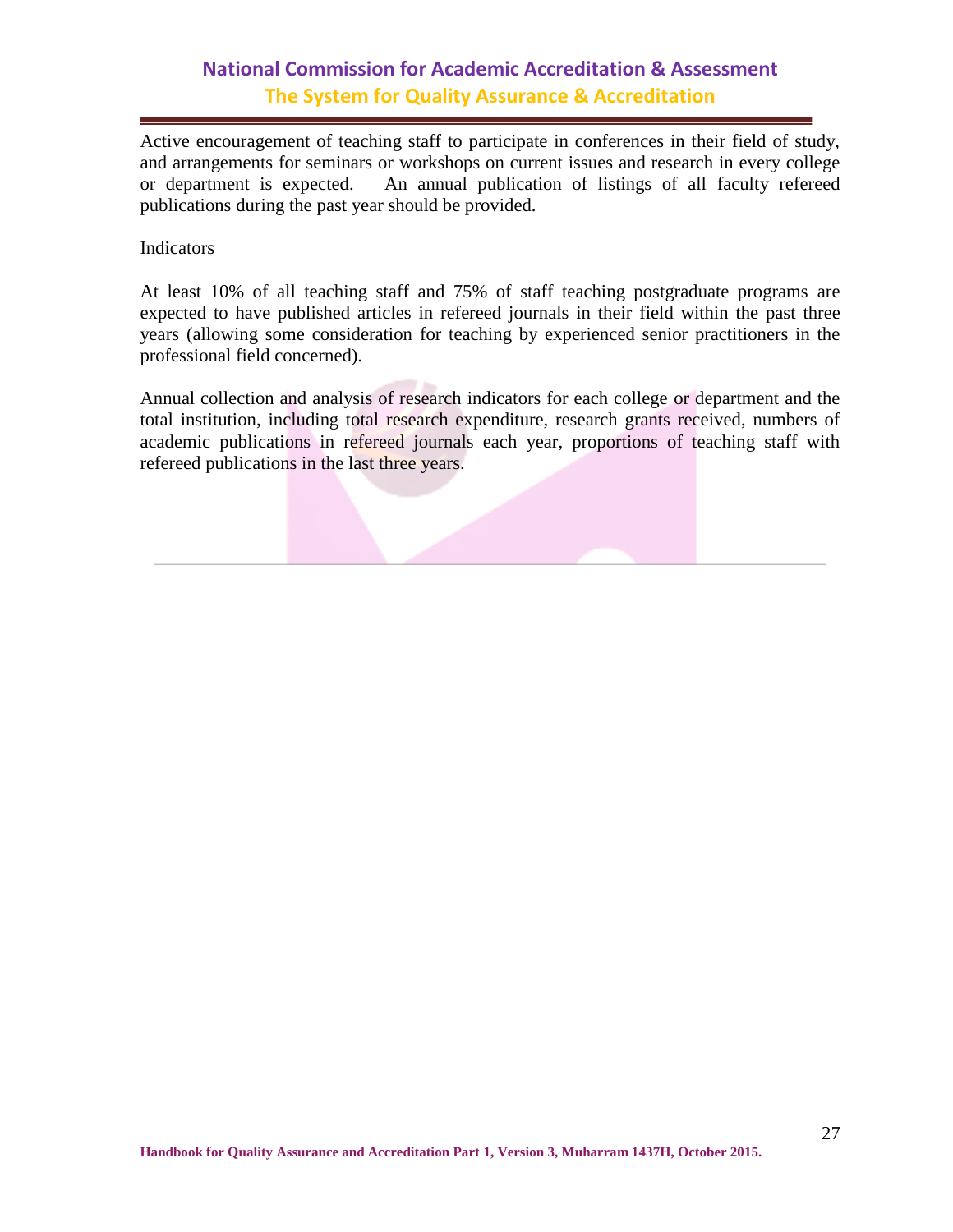### <span id="page-27-0"></span>**ATTACHMENT**

#### <span id="page-27-1"></span>**Concepts and Terminology for Use in Accreditation and Quality Assurance in Saudi Arabia**

To assist in achieving common understanding of important concepts and terms used in the system of accreditation and quality assurance, the NCAAA has determined that for its purposes the terms identified below have the meanings described. The definitions are shown in italics, followed by explanatory notes.

#### **Accountability**

### *The responsibility of an individual, an institution, or an organization to another authority for his or her, or its activities.*

In postsecondary education, an institution is usually "accountable" and must provide reports to a government or government agency that provides it with funds or approves its establishment. Within an institution, faculty and staff are "accountable" to senior management and senior management in turn is responsible to a Board or Council.

In systems of accreditation and quality assurance there is usually a separation of the organizations responsible for institutional accountability and those responsible for independent quality assessment.

#### **Accreditation**

#### *Formal verification by a recognized authority that a program or an institution meets required standards.*

To be accredited, institutions or programs must comply with generally accepted standards of good practice. The Commission has defined the standards it will apply in two documents, *Standards for Quality Assurance and Accreditation in Higher Education Institutions* and *Standards for Quality Assurance and Accreditation in Higher Education Programs*. Reference is also made to several other documents including the *National Qualifications Framework* that describes expected general standards of learning outcomes in four domains of learning and a statement showing the application of these standards to distance education programs. These statements are expressed in general terms applicable to all fields of study.

It is also necessary for programs to meet requirements for professional practice in many professional fields. Institutions are expected to give consideration to the requirements of specialized international accreditors in the field of study concerned. After a program has been in operation for sufficient time for the first group of students to complete their program, a review will be conducted and the program given full accreditation. Accreditation will normally be valid for a period of seven years after which programs will need to be reviewed for reaccreditation.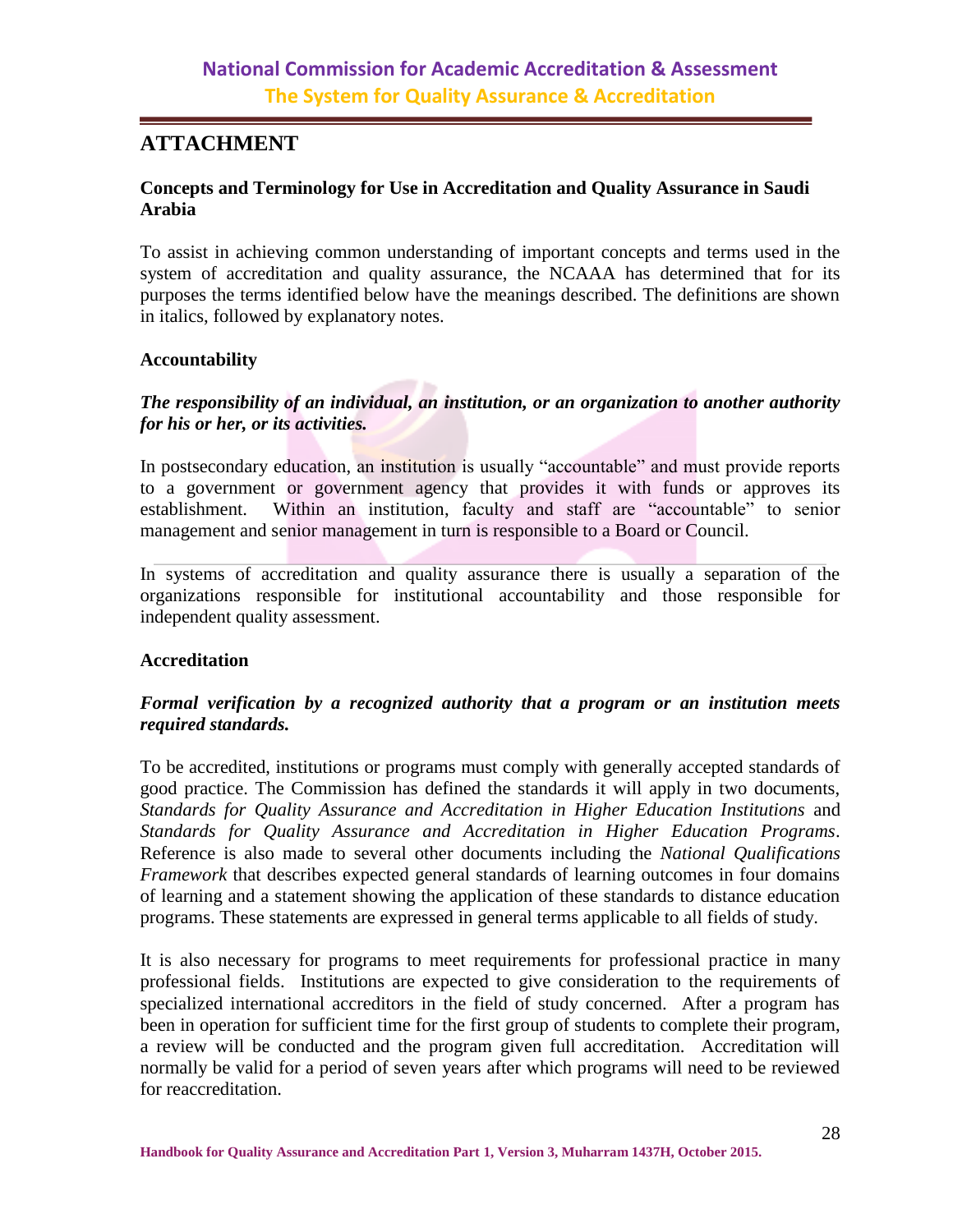#### **Accreditation Management System (AMS)**

#### *A web-based interactive management system specifically designed to organize and manage accreditation documents, statistics, data-bases, and processes.*

The Commission has developed a secure and comprehensive accreditation management system for institutions and programs to access at any time from any internet location. The system is designed to enable institutions and program staff to immediately and continuously prepare and submit documents and evidence that will facilitate the completion of the entire accreditation process. In addition, the system enables the Commission staff to review, support, and monitor progress. Thirdly, the system permits reviewers to securely access the required documents without delay.

#### **Assessment**

#### *A process of measuring performance in relation to established standards or criteria.*

Assessment is commonly applied in two different contexts: the assessment of student's performance on tests or examinations or other assigned tasks in order to measure their achievement of intended learning outcomes; and the process of measuring the quality of performance of elements within an educational institution; student performance assessment and administrative effectiveness.

In the second of these instances the term is used for assessment of quality of teaching, the effectiveness of a program or a course in achieving its objectives, or the effectiveness of many other elements of an institution's operations. Standards of performance for the purposes of these assessments can be derived from different sources, but from the perspective of the Commission in carrying out its accreditation and approval responsibilities the standards, are defined in the documents it has approved for these purposes.

#### **Audit**

#### *An independent review to verify that reports represent a true and correct record of activity, and that recognized standards have been met.*

The term "audit" is widely used for financial audits conducted by an independent authority to certify the accuracy of financial reports and compliance with accounting standards.

In postsecondary quality systems the term is used for external independent reviews of an institution's quality and the processes of quality assurance it has established. These reviews are principally based on reports of self studies carried out by an institution, and, like financial audits, verify the conclusions of those self studies. Although standards of good practice are considered in this process, in a quality audit it is customary to give particular attention to the objectives established by an institution and to report on whether the processes used in an institution are effective in achieving those objectives.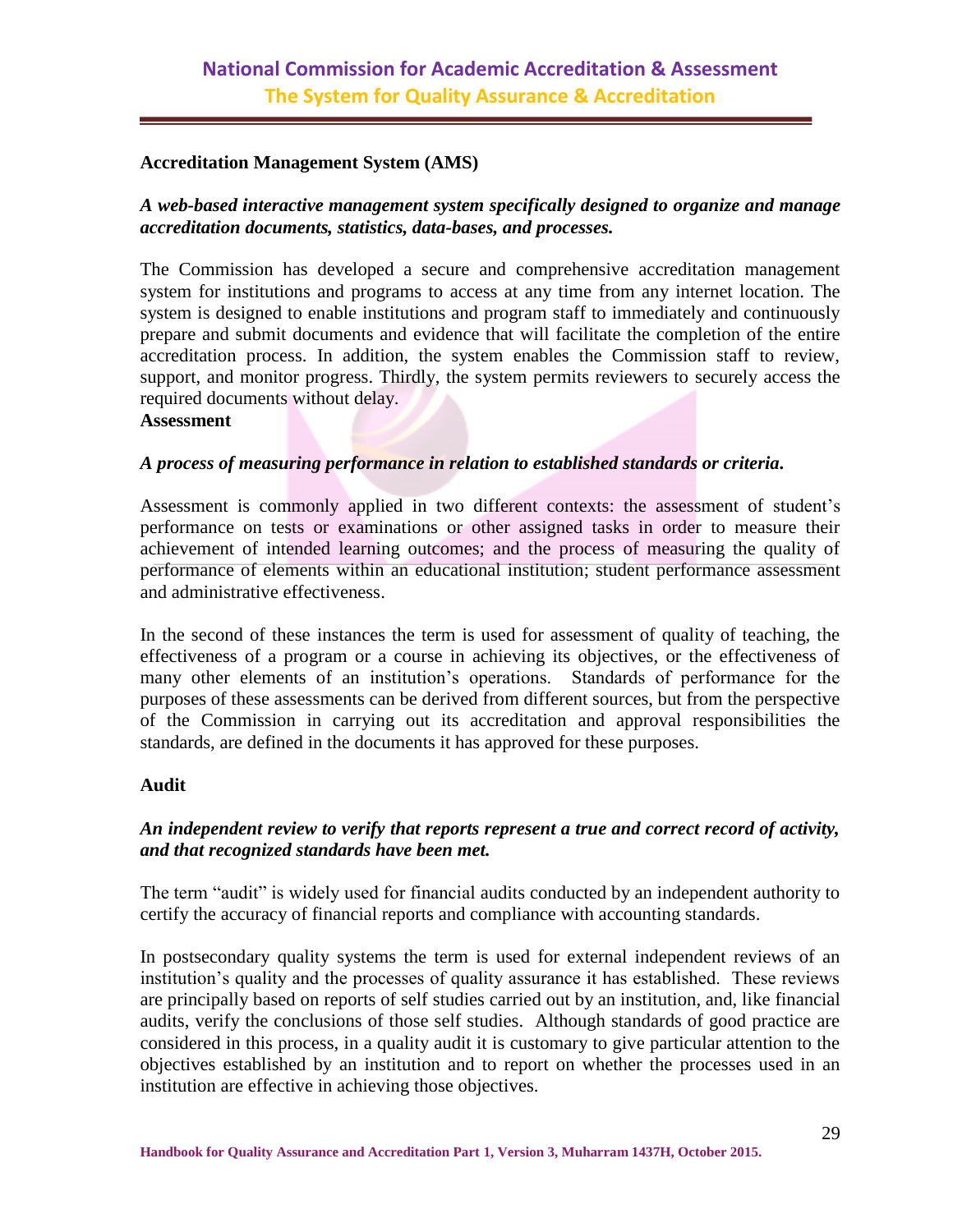#### **Benchmarks**

### *Points of comparison or levels of performance used for establishing objectives and evaluating performance.*

Benchmarks may be current or past levels of performance at an institution or program (for example, the completion rate for students in business studies), performance standards established by an external agency, or standards of performance at another institution or group of institutions selected for comparison (for example, the number of research publications per full-time academic staff member). An institution may select another institution, similar to itself, as a source for benchmarks against which it can compare the quality of its work, or particular parts of an institution against which equivalent groups within its own institution can be compared. It is usually considered desirable in making these comparisons to use indicators (such as those noted above) that can be stated in measurable or specific terms.

#### **Blended Learning**

#### *A program in which students are taught through a combination of regular on campus instruction and distance education or packaged materials.*

Arrangements can be made for blended modes of instruction in a variety of ways including a regular on campus course in which sections of the course are taught using packaged selfcontained materials, or a program in which some courses are taught using distance education methodology and some through on campus lectures, tutorials or other face-to-face methodology. In situations where blended approaches are used appropriate forms of student assistance and support must be provided to support students learning in both forms of instruction.

#### **Conditional Accreditation**

#### *Conditional accreditation refers to an accreditation award for an institution or program that substantially meets the eleven NCAAA accreditation standards, but has some area(s) for improvement that NCAAA believes are sufficiently serious to require correction before full accreditation is granted.*

Normally conditional accreditation is for a three year period. If the correction meets the condition then full accreditation is awarded, however, if the correction is insufficient to meet the condition then the accreditation is withdrawn.

#### **Credits**

#### *Points or hours allocated by an institution to specify the work requirements, or the volume or amount of learning expected for a unit, subject or program of study.*

It is common practice to assign a number of credits to units or courses within a program and to specify a number of credits for a total program. Credits may be associated with program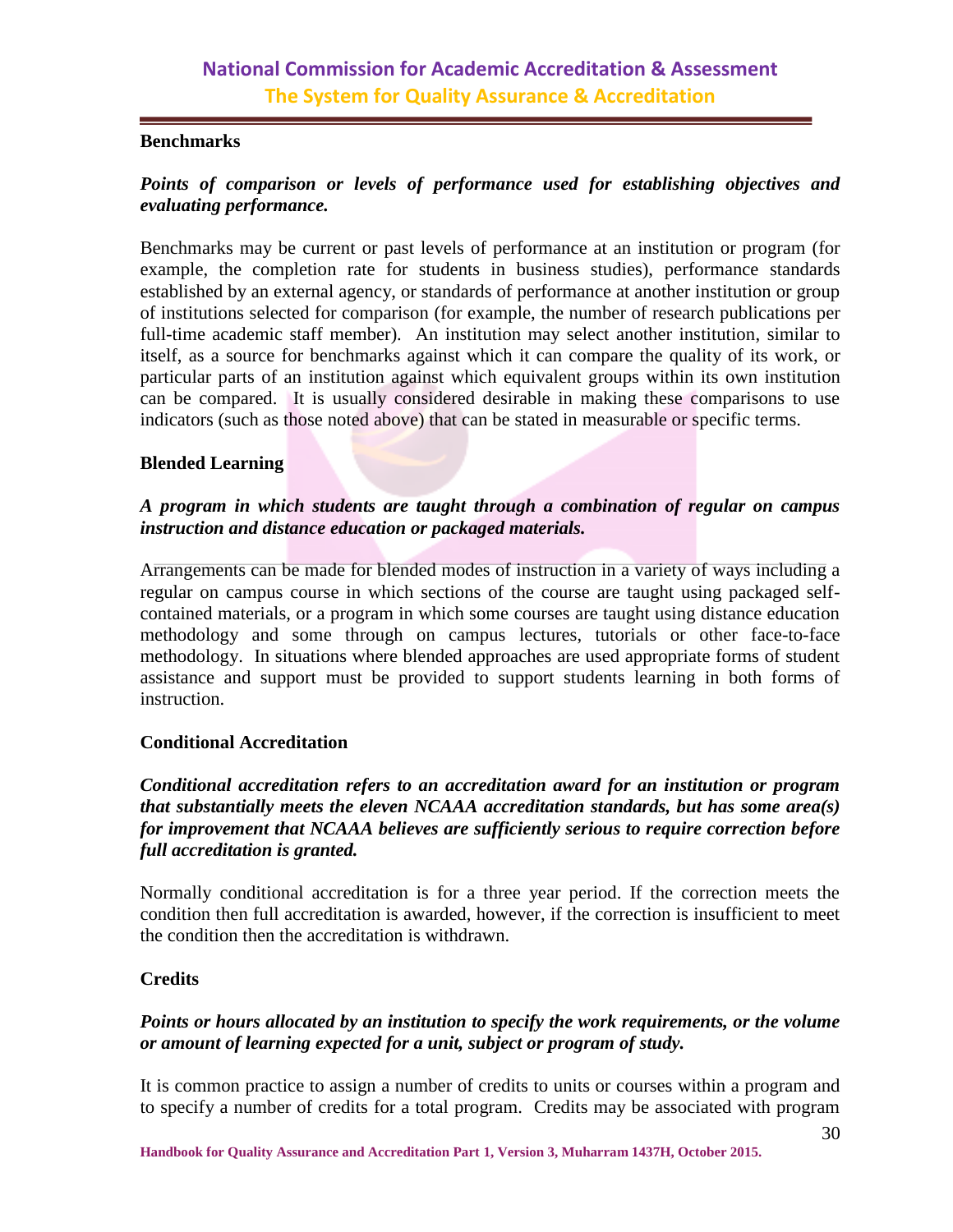inputs such as hours of instruction, laboratory work, or expectations for time spent in selfdirected study. The term "credit hours" is used in these systems based on formulae that give differing levels of recognition for formal instruction, laboratory or tutorial participation, and practical work. In some other systems the term "credit points" is used for the notional amount of learning achieved by an average learner over a period of time. The number of credits allocated for a particular amount of work or learning varies among countries. For example, some countries use the-American based Carnegie credit hour system which allocates 30 credit hours for the amount of academic work normally expected in a full time academic year of study at undergraduate level. Some other countries use 120 points for an equivalent volume of learning. Common practice in the Kingdom of Saudi Arabia is to use 30 credit hours (or slightly more depending on the number of contact hours and mode of instruction) for the work expected in an academic year.

#### **Distance Education**

#### *A mode of teaching and learning in which students undertake a major proportion of their studies on an individual basis at a location or locations away from the campus of an institution.*

Student learning may be supported by print or electronic materials, and a variety of mechanisms are sometimes used for interaction between students, through the internet, video or radio linkages, or periodic study group activities in appropriate locations. Similarly interaction with faculty may take a variety of forms.

A distance education institution is one that offers all its programs by distance education to students who do not attend classes on campus, but instead study in their own locations, often at a time of their own choosing. Where combinations of distance education processes or packaged self-contained materials are used within courses, or for different courses within a program, the terms blended learning or dual mode instruction are frequently used to describe these modes. Dual mode institutions are ones that offer a combination of distance education and campus based programs.

#### **Domains of Learning**

#### *Broad categories of types of learning expected in a program of study.*

Descriptions of the knowledge and skill students are expected to gain in a program are grouped into broad categories called domains. Although the number and titles for these groupings vary, domains commonly include five to seven broad categories that involve different types of learning and strategies for teaching and assessment of learning in those categories. The domains used in the higher education component of the *National Qualifications Framework* for Saudi Arabia are Knowledge, (the ability to recall and present information), Cognitive Skills (the ability to apply concepts and principles in thinking and problem solving), Interpersonal Skills and Responsibility, (the ability to work effectively in groups, exercise leadership, and take responsibility for their own independent learning, and the ethical and moral development that is associated with these abilities), and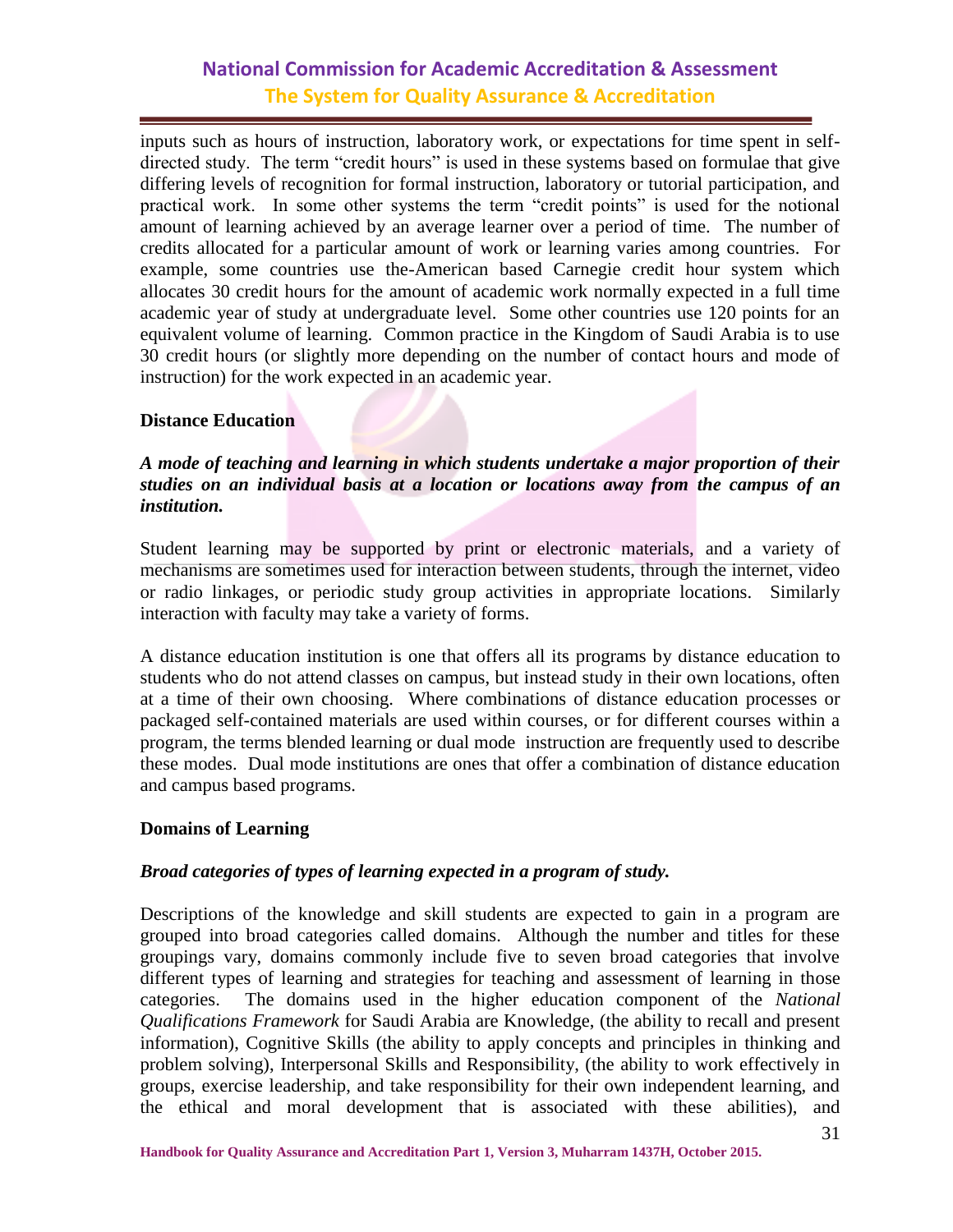Communication, Information Technology and Numerical Skills (including basic mathematical and communication skills and the ability to use communications technology). Psychomotor skills are important in some fields of study and are considered as an additional domain where relevant to the program concerned.

#### **Dual Mode Institution**

#### *Dual mode institutions are institutions that offer some programs to students through distance education and some through traditional campus based instruction.*

It is common for institutions to use electronic materials and learning packages as supplements to the methods of instruction in campus based studies and these may take a variety of forms. Where this is done the approach may have many similarities to distance education methodology. However the terms "dual mode" is normally used for institutions that offer both off campus distance education programs and campus based instruction.

#### **Evaluation**

#### *The process of assessing and assigning value to a facility or activity.*

The term evaluation is sometimes used interchangeably with assessment but it has a slightly different meaning associated with judgments about the quality or value of the matter being considered. The "valuing" component of consideration may be more open-ended and interpretive than an assessment which is normally associated with measurement of performance in relation to fixed and predetermined standards.

#### **External Quality Assurance**

#### *Processes of review and evaluation of institutions and their programs and activities by an independent external person or agency.*

External quality assurance normally involves periodic, independent peer reviews based on reports of internal self studies and designed for the dual purposes of assessing quality and validating the conclusions of internal studies.

#### **Full Accreditation**

*Full accreditation refers to an accreditation award for an institution or program that has successfully demonstrated full or substantial compliance with all NCAAA accreditation standards.*

Full accreditation is awarded by the Commission for a seven year period.

#### **Further Education**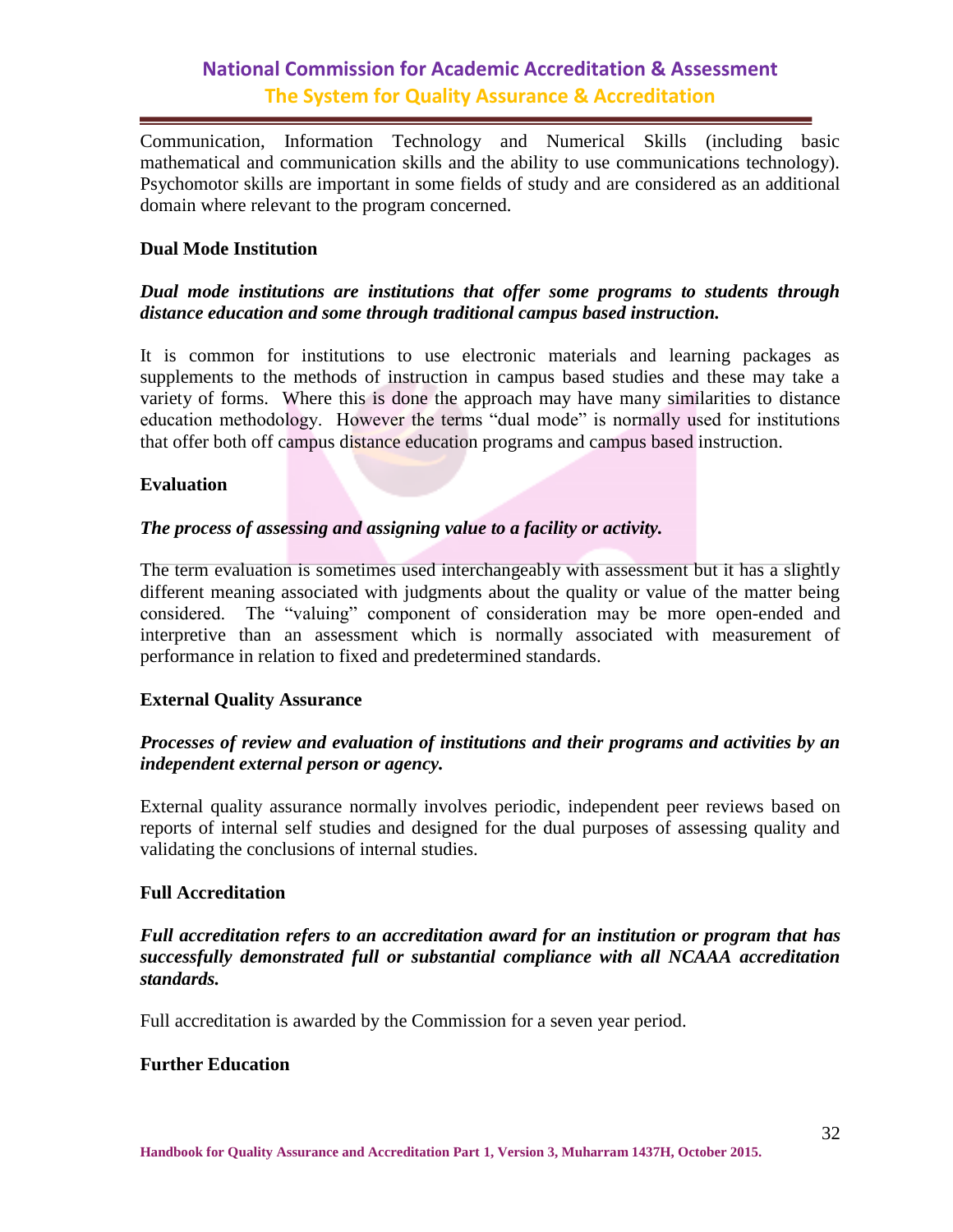#### *Education and training provided for members of the community other than through formal award programs.*

Further education programs do not lead to academic awards or technical qualifications such as a degree or diploma. A certificate may be given on completion of a further education program. Further education programs may be offered through formal classes or a variety of informal means to provide skills and information of value to members of the community.

#### **Goals or Aims**

#### *General statements of desired developments, which apply a mission to broad areas of activity and provide a guide for establishing objectives and detailed planning.*

Goals or aims fall between mission, which defines a broad overall purpose, and specific objectives established as specific targets for achievement. Goals and aims may be broadly stated to give direction to the development of a program or implementation of planning initiatives and they may relate to any aspect of an institution's activities. Effective use of aims or goals in planning normally requires statements of objectives that describe specific measurable outcomes by a specified time.

#### **Higher Education**

### *Formal programs of education provided for students at postsecondary level, normally leading to an academic degree or diploma.*

The term higher education is used for postsecondary education programs designed to provide generalized knowledge and skill in a field of study and to develop the ability to apply that learning to professional practice and the advancement of knowledge through research.

Higher education may be provided through a university or a higher education college. The term "University Education" simply means higher education provided through a university. It may have a greater emphasis on research than a similar program offered in a college because of the greater expectation for research in universities. However, the nature of education provided in both kinds of institution should be the same.

#### **Inputs**

#### *The resources available to and used by an institution to provide its programs.*

Inputs include financial resources, facilities and equipment, faculty, and students. Indicators of quality of faculty as an input could include the number of faculty and their levels of qualifications and staff/student ratios. Quality assurance systems have relied heavily on input indicators as measures of quality, using things such as financial resources, qualifications of faculty, extent of library collections and availability of computer equipment. These are important as enabling provisions relating to the quality of research and student learning outcomes.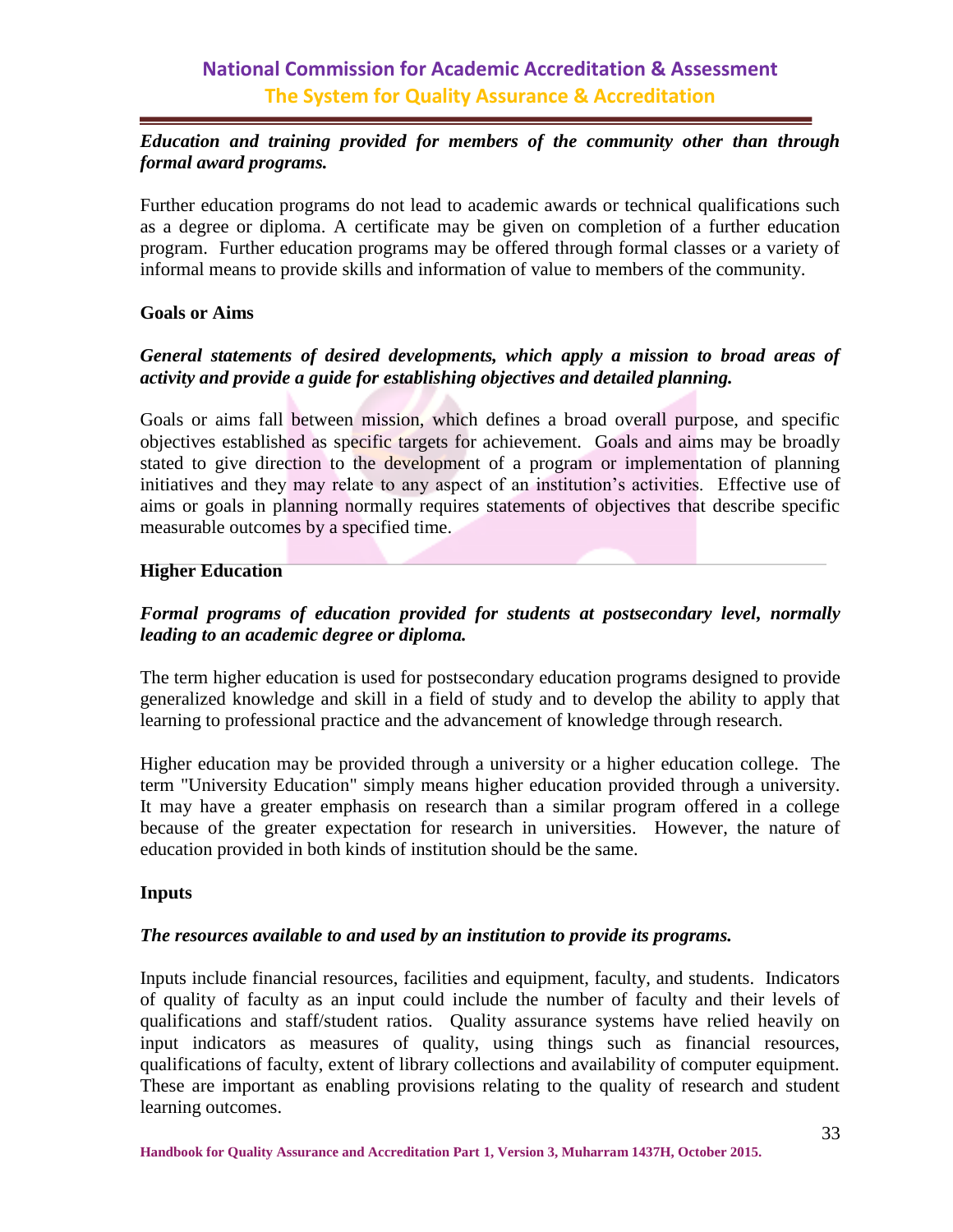#### **Institutional Approval**

#### *The approval of an institution based on recognition that its resources, processes and learning outcomes meet required standards for an institution of its type and the level of its programs.*

Approval of an institution will normally specify the fields of study the institution is able to offer and the levels at which this can be done. The final license issued to permit the institution to operate will specify the levels and range of programs it is permitted to offer. For example, a college may be approved to offer programs in business studies and engineering up to the level of bachelor, and in applied science up to the level of diploma by appropriate governing authorities. A university focusing on those particular fields may be approved to offer programs up to doctoral level in science, engineering, and business and up to master's level in social sciences.

Institutional approval indicates that an institution is considered to have the capacity to offer programs in designated fields of study up to the level specified. The final license will formally specify what is authorized. Each program offered within these limits must be accredited, to ensure that the program meets required quality assurance standards.

#### **Internal Quality Assurance**

#### *Processes of quality assurance carried out within and by or for a higher education institution.*

Internal quality assurance includes the processes of monitoring and review that an institution manages itself, but also its use of external reviewers from other institutions, from industry, the professions, or from other accreditation or quality assurance agencies to review and provide advice on its programs and activities. Internal quality assurance is normally comprehensive, addressing inputs, processes, and outcomes, with all areas of an institution's activities, including faculty, staff, and students in all parts of the institution.

#### **International Accreditation**

#### *Accreditation of an institution or of its programs by an accreditation agency established in another country.*

A number of institutions have arranged for evaluation and accreditation of their colleges or programs by international accrediting agencies as part of their quality assurance arrangements. This has proved valuable in stimulating rigorous internal reviews and enhancing quality, and in establishing their reputation. These activities are not required as part of the accreditation and quality assurance system in Saudi Arabia, but when they are carried out they are considered part of the institution's internal quality assurance and review processes, and the work done and conclusions reached will be considered and taken into account during the reviews conducted by the Commission.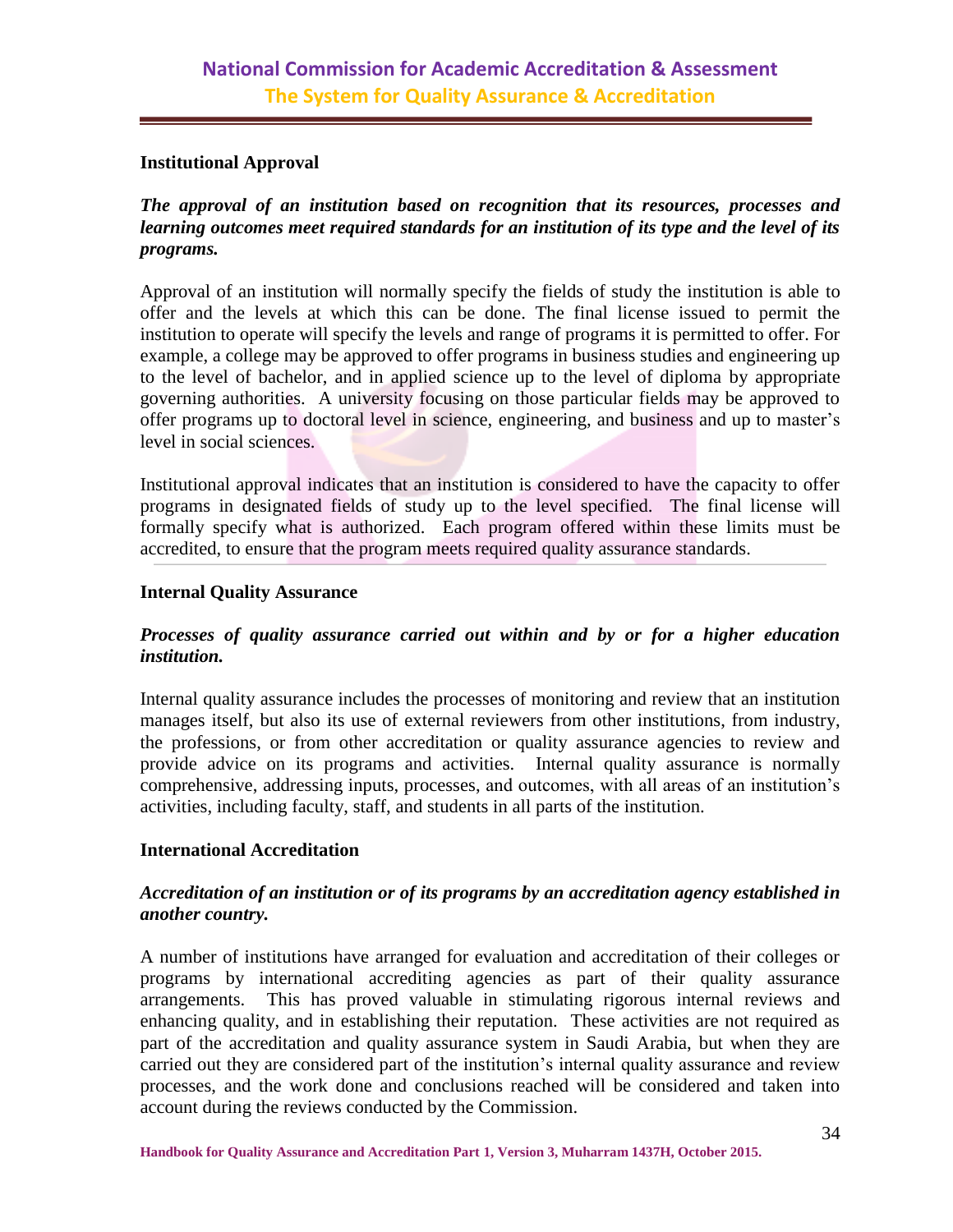#### **Key Performance Indicators (KPIs)**

#### *Selected performance indicators regarded as particularly important for the purpose of assessing performance.*

An institution may identify a list of KPIs that it regards as particularly important in assessing performance. KPIs, with their benchmarks, analysis, interpretations, and subsequent action plans for improvement form an assessment cycle that may scientifically verify a given standard is met. NCAAA provides a list of KPIs reflecting national issues or policy objectives for use by all institutions (see publication, D4).

#### **Learning Outcomes**

#### *The learning that results from participation in a course or program.*

The term learning outcomes is commonly used to refer to the learning that results from a course or program undertaken by students. Learning outcomes are the result of the learning and teaching process. Reference is often made to "Intended Learning Outcomes" to mean the learning objectives a course or program is designed to develop and students are to learn.

A learning outcome describes what a student knows and can do in measurable terms that are demonstrated and evaluated by direct and indirect assessments. Often performance indicators are included in a learning outcome. A well written learning outcome with performance indicators can also be used as a KPI.

The NCAAA has identified broad categories or types of learning outcomes in five groups or domains: knowledge, cognitive skills, interpersonal skills and responsibility, communication, IT and numerical skills, and psychomotor skills. It has described in general terms the level of knowledge and skill expected for different qualifications. There are differences in how these learning outcomes are developed by students and an important aspect of program and course planning is to plan for teaching processes and forms of assessment that will be appropriate for these different types of intended learning outcomes.

#### **Level**

#### *The intellectual standard and complexity of learning expected as students progress through a program of study.*

The degree of difficulty or complexity of learning increases as students advance through a program and these increases are defined by descriptions of the learning outcomes that are expected. Levels may be defined for years of study—first year, second year, third year, and so on, or for academic awards such as a diploma, bachelor's, master's, and doctorate.

#### **License**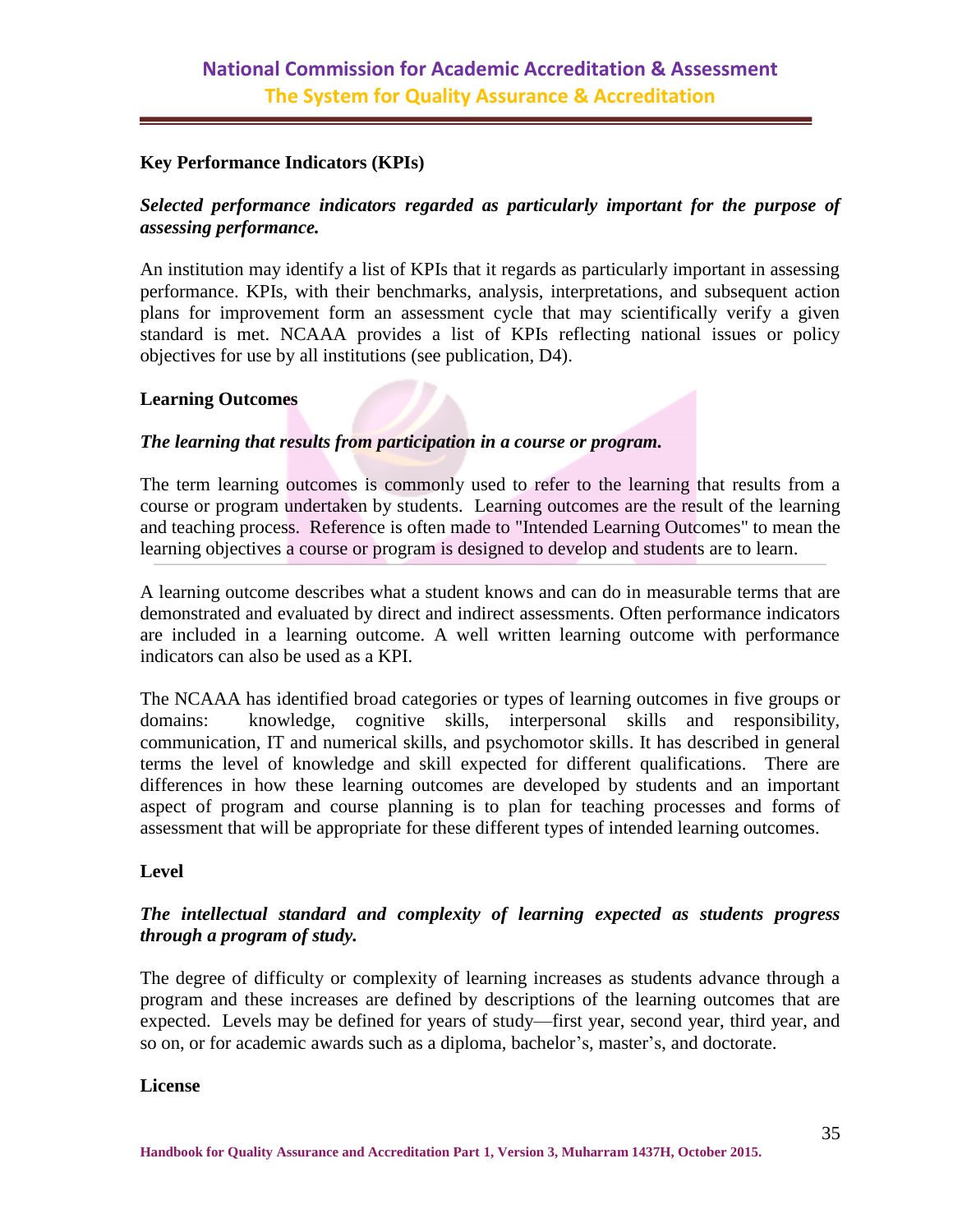#### *Formal approval, normally by a government or a government agency, to operate or carry out certain activities.*

A license may be given to an institution formally authorizing it to commence operation and offer programs in fields and at levels specified in the license. If the license is revoked the institution must cease to operate. A different type of license may also be given to individuals permitting them to engage in certain activities. A license may be granted to individuals who have completed professional programs and who wish to practice in that profession.

Licensing and accreditation are closely linked. The granting of a license for an institution to operate normally follows or is conditional on assessment of its inputs and quality through a governmental approval process or an accreditation recognition process. The granting of a license for a person to practice in a profession normally follows accreditation of the program that such a person has completed.

#### **Major Change in a Program**

#### *A major change in a program is one that affects the basis for its accreditation.*

It is expected that adjustments will be required in programs and courses from time to time in response to changing circumstances and results of course and program evaluations. Such changes are highly desirable to ensure that programs are to be kept up to date. If there is a major change to an accredited program it could affect the program's accreditation status and any such change should be approved by an institutions senior academic committee and notification to the Commission at least one full semester before it is introduced. The Commission can then assess the impact of the change on accreditation.

Examples of major changes would be the addition or deletion of a major track within a program, (i.e. accounting or international finance majors within a commerce or business degree), the addition or deletion of a core course (i.e.. mathematics in an engineering degree), a change in title that implied a new or different field of study or qualification in a different profession, re-orientation or development of a program to prepare students for a different occupation or profession, a change in the length of a program, or a new exit point within a longer program (i.e. the granting of a diploma within a bachelors degree program) The Commission should also be notified if a succession of minor programs has a cumulative effect that is equivalent to a major change as described above.

#### **Mission**

#### *A brief general statement setting out the principal policy objectives for development of an institution.*

While stated in general terms a mission statement should be sufficiently precise to serve as a guide to planning and decision making at all levels of the organization, and should be used as a basis for decision making (i.e., "To develop an international reputation for the quality of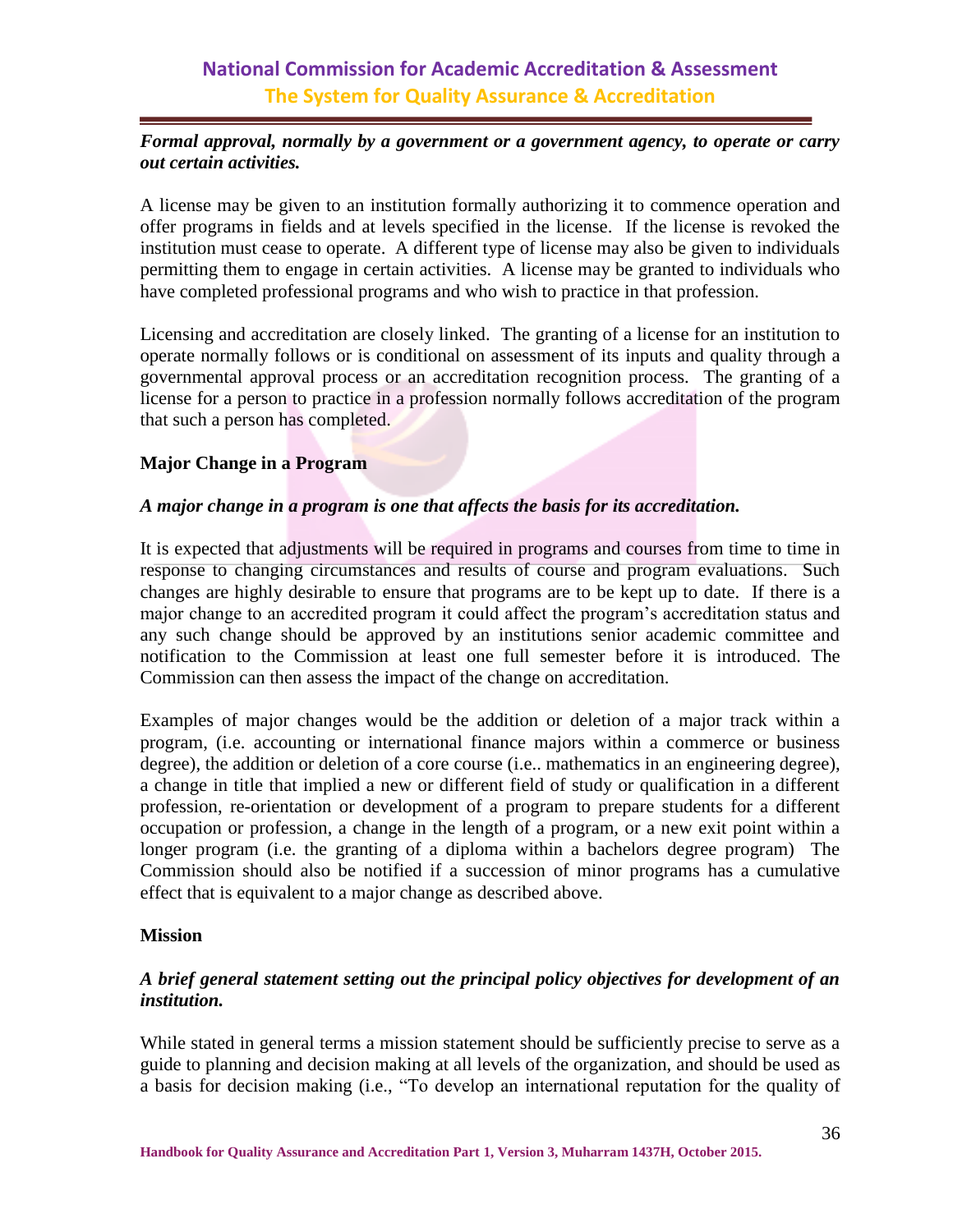applied research and technology transfer, and for the creativity and entrepreneurial skill of graduates.").

#### **Mode of Instruction**

#### *The form of instruction such as lecture, tutorial, laboratory, individual assignment, etc.*

Organization for instruction is normally based on planned modes of instruction with credit hour allocations based on the amount of contact time in each of these modes. Examples are lectures, tutorials, or laboratories. The term should not be confused with teaching strategies which are the techniques used by an instructor operating within one or more of those modes to present information, develop problem solving skills or habits of responsibility. Different strategies can be incorporated into various modes of instruction as part of educational planning to develop desired learning outcomes.

#### **Objectives**

#### *Specific statements that apply the mission and goals to particular areas of activity and indicate intended results.*

Objectives should be stated in specific measurable terms setting out intended levels of performance that are to be achieved within stated time periods. Objectives may relate to intended learning outcomes and may be referred to as learning, course or program objectives. Objectives may also be set for program or institutional developments not necessarily related to learning outcomes. Objectives may be expressed as specific performance levels on indicators. (For example, "That by 2008, 80% of final year undergraduate students will have achieved a score of at least xxxx on xxxx English language test.) Objectives may be criterion referenced (based on defined levels of performance) or norm referenced (based on comparisons of performance with other groups or institutions).

#### **Outcomes**

#### *The results of teaching, learning and research processes of an institution.*

This term is usually used for qualitative descriptions of what is produced by an institution or in a program as a result of its processes. For example, reference to student learning outcomes normally means the quality of their learning and what they know and are able to do as a result of completing the programs in which they were enrolled. Similarly, research outcomes usually relate to the quality and impact of research rather than simply a count of the numbers of publications or research projects completed.

#### **Outputs**

#### *The products of an institutions activities, normally expressed in quantitative terms.*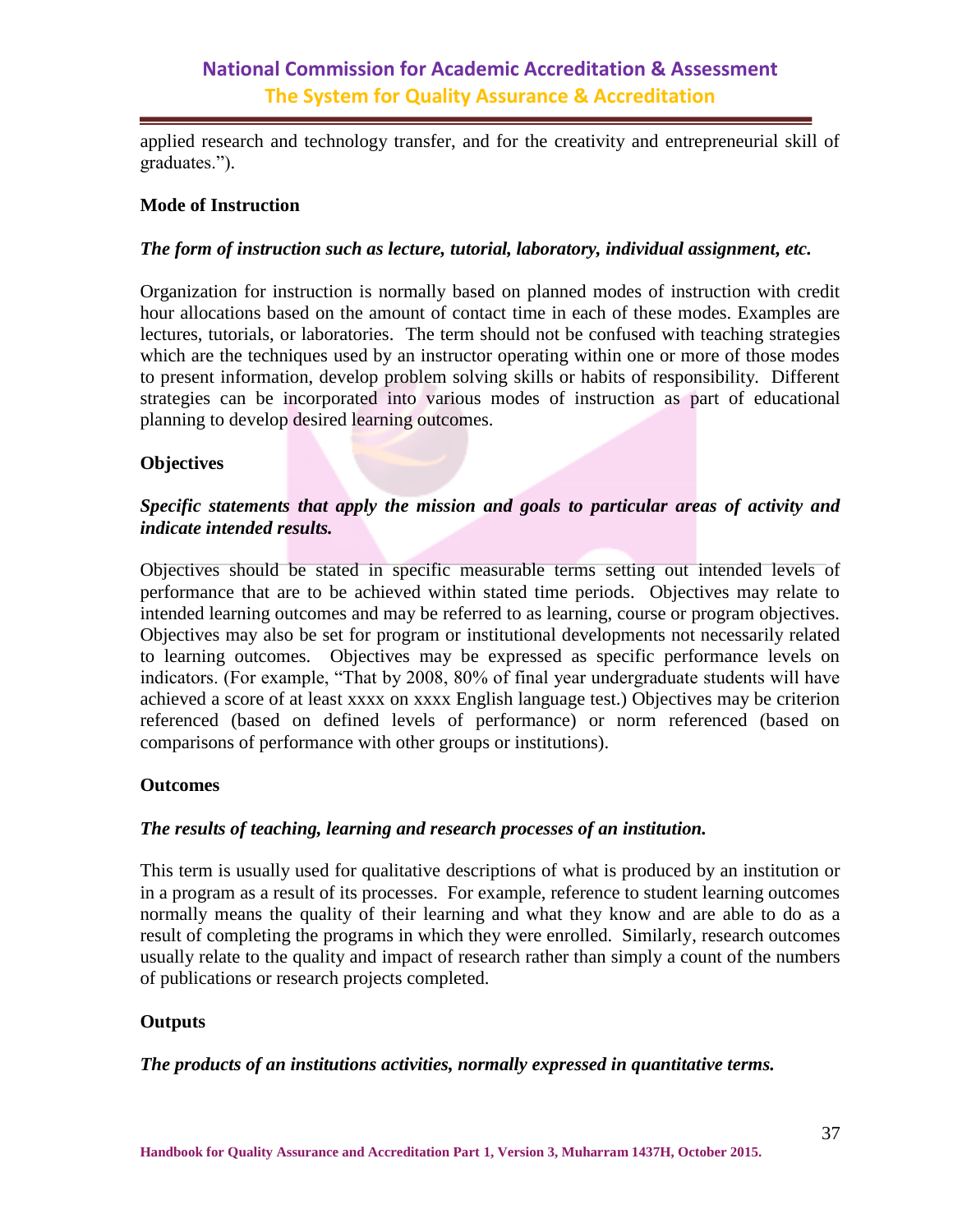Outputs usually refer to quantitative measures of what is produced by an institution, such as the number of graduates or the number of faculty research publications.

#### **Partner Institution**

#### *An institution with which a higher education institution has established a formal, contractual relationship for provision of services.*

The exact nature of partnership arrangements can vary. In some cases a partnership may simply involve provision of a number of support services to a local institution. In others arrangements are made for the academic awards of the partner institution to be granted for studies undertaken in a local institution under supervision. However, regardless of whether the awards are granted by a local institution or by an overseas provider, the requirements for operating an institution or teaching a program in Saudi Arabia must be fully met.

#### **Peer Review**

#### *Evaluation and report on a program, institution or part of an institution by expert evaluators from similar institutions or professions who are specialists in the field concerned or with the organization and management of higher education institutions.*

A core element in this concept is that the evaluators are peers, with experience in similar programs or institutions, who understand the nature, purposes, and challenges faced by an institution. It is important that their understanding is recognized by the institution under review. It is also essential that those involved be completely independent of the institution being reviewed so there is no real or perceived conflict of interest and are carefully trained for their task and committed to assisting in improvement. They should be sensitive to the mission and objectives of the institution and programs involved and familiar with international standards for the type of program or institution under review.

#### **Performance Indicators**

#### *Specific (and normally pre-selected) forms of evidence used by an institution or other agency to provide evidence about quality of performance.*

Performance indicators should be specific and directly aligned to the aims and objectives to which they relate. Direct measures of objectives, such as the quality of student learning are sometimes difficult to assess. Consequently, indirect performance indicators are often used to support direct performance indicators, such as student evaluations of programs, employment outcomes, and employer surveys. Indirect indicators can be subject to other influences. The term triangulation is sometimes used where several indicators are used to provide evidence about an objective from different points of view. For example, evidence about quality of faculty could be obtained from several indicators, such as levels of qualifications, research output, and student ratings of teaching effectiveness.

#### **Postsecondary Education**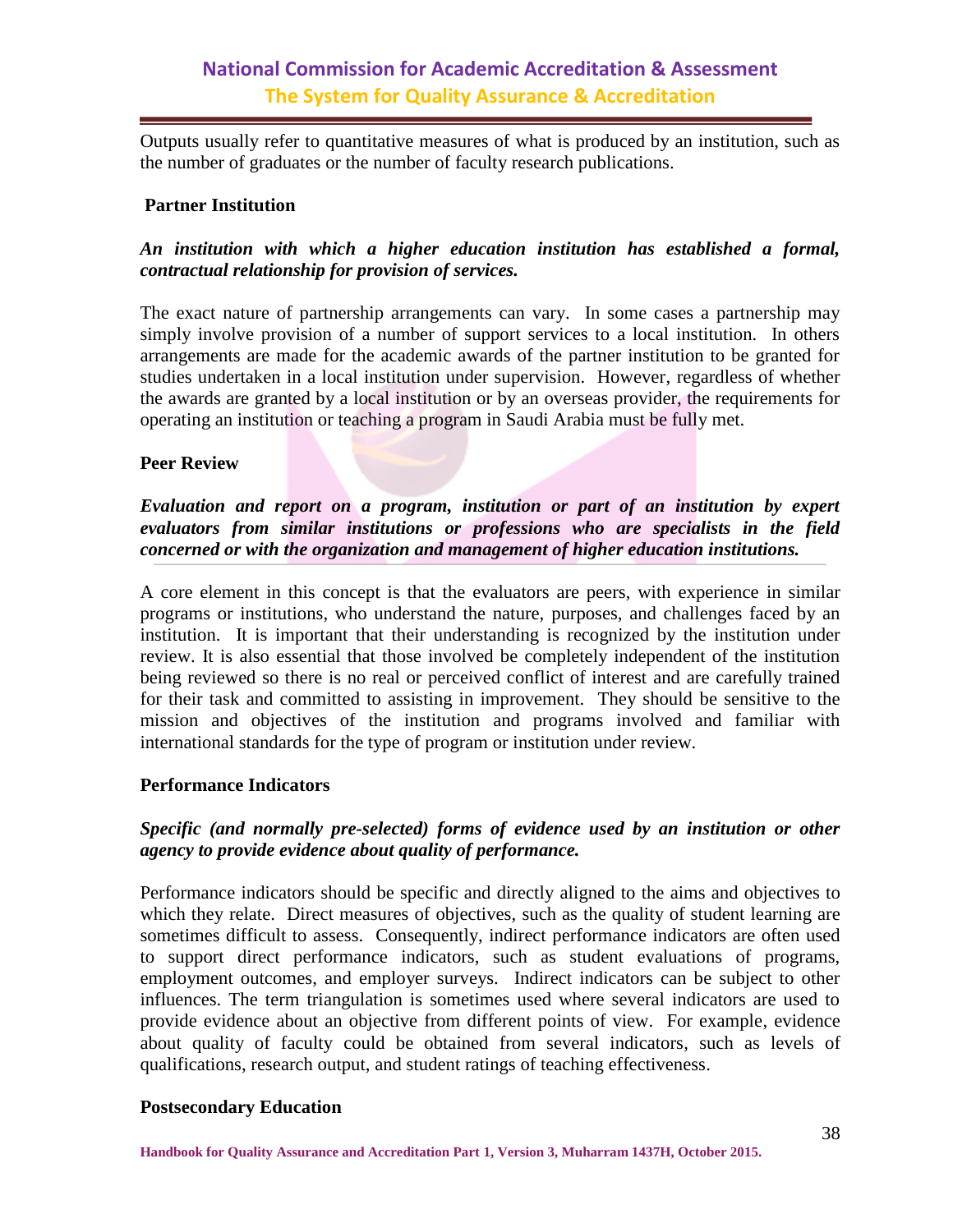#### *Education provided at levels and standards beyond completion of secondary school or equivalent.*

Postsecondary education is sometimes used to describe this stage as a third stage in education systems; beyond primary (first stage) and secondary (second stage) education.

Postsecondary programs fall into two broad categories, higher education and technical or vocational training. Vocational training is sometimes offered also at levels equivalent to senior secondary education.

#### **Postgraduate Education**

#### *Education provided at advanced levels of complexity and intellectual demand for students who have completed requirements for a first degree and wish to proceed to more advanced studies.*

Postgraduate studies normally lead to an academic award of postgraduate diploma, master's degree or doctorate. A second bachelor's degree or other award in a related or different field of study is not regarded as postgraduate.

#### **Processes**

#### *The administrative arrangements, policies, and organizational procedures carried out by an institution in planning, reviewing, and delivering its programs.*

Processes or process is what is done in an institution to use the inputs available to it to produce its outputs and outcomes. The term includes teaching processes, assessment procedures, and processes for managing research and community activities as well as a wide range of other activities that have direct or indirect impact on educational programs.

#### **Professional Accreditation**

#### *The accreditation of a program to prepare students for a profession, certifying that it develops the knowledge and skills needed to practice in the profession concerned at the standard of proficiency required.*

Professional accreditation is designed to ensure that in addition to meeting general academic standards, programs develop the specific knowledge and skills to practice the profession concerned in the community. In most countries this applies in professional fields, such as medicine and other health-related fields, engineering, accounting, psychology, law, and many others. In some countries this form of specialized professional accreditation may be given by professional associations recognized by the government for this purpose, or by government agencies.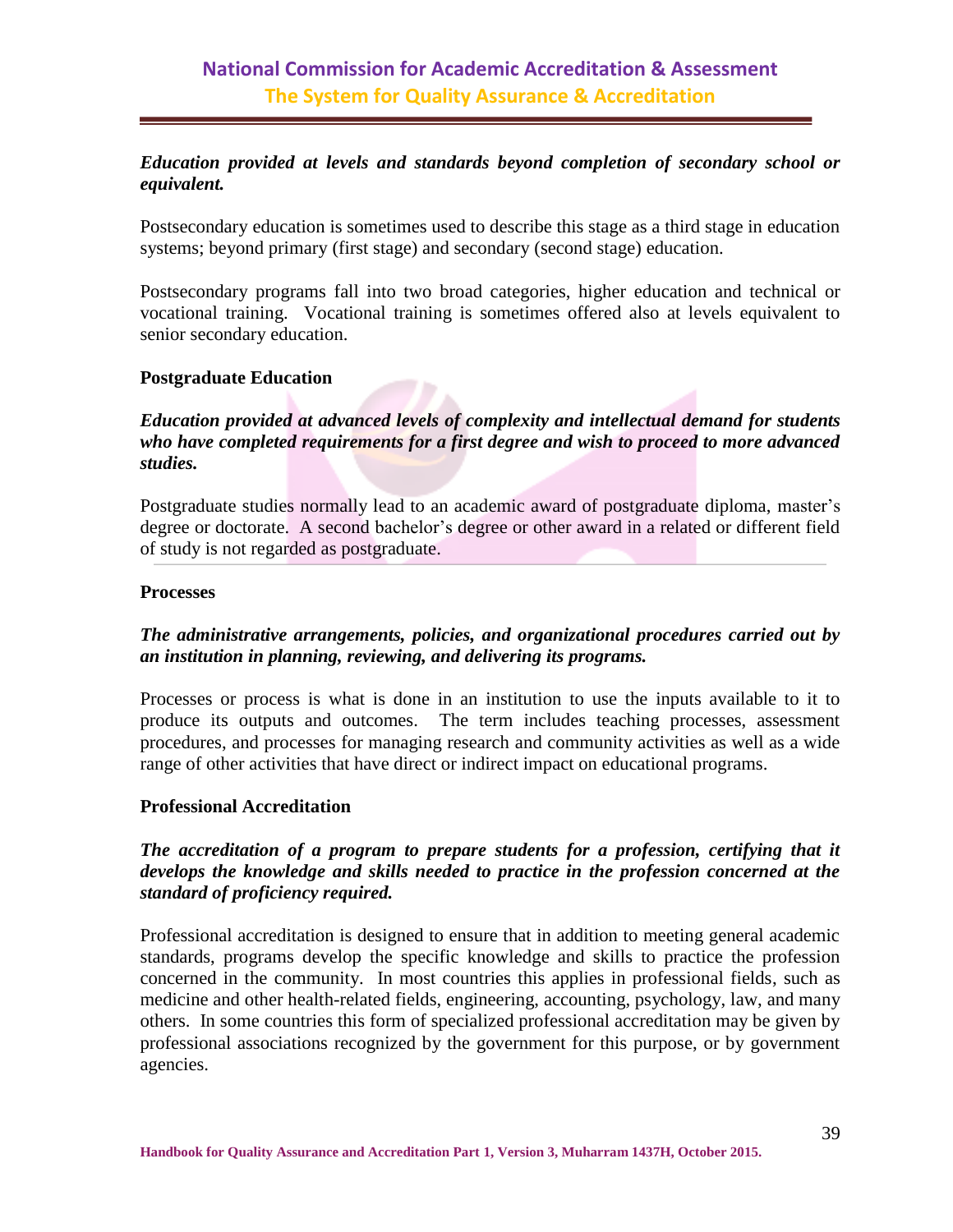This form of accreditation differs from academic accreditation, which certifies that a program meets academic standards and conforms to requirements of a qualifications framework. In practice, both academic and professional accreditation is normally required for professional fields although the two may be combined in a single accreditation process.

#### **Program**

#### *A coherent course of study followed by students in an academic or professional field or leading to a professional qualification, the successful completion of which qualifies them for an academic award.*

A program is regarded as an integrated package of courses and activities leading to a qualification, but the distinction between what is regarded as a single program or a cluster of related programs is difficult to define and may be best explained through examples.

A bachelor's degree program to prepare a student as a civil engineer would be regarded as a different program from one to prepare a mechanical engineer, even though there may be some courses that are common to both. Similarly, if a student had completed the bachelors degree program and wished to take a postgraduate program leading to a master's degree or a doctorate in the same general field that would be regarded as a separate program. The test in these examples relates to there being a qualification that is regarded as being complete in itself, and in the case of a professional program, qualifying the person who has taken the program for professional practice in the field. The distinction does not necessarily relate to organization of an institution or college into departments. In the particular example given, it is likely that a civil engineering department would offer both the undergraduate and the postgraduate programs. It would also be possible if an institution wished to organize itself in that way for a single department to offer programs in both civil and mechanical engineering.

The title of an academic award is not necessarily a useful guide to what should be regarded as a program. For example, general titles such as Bachelor of Arts, or Business, or Science, could include many different programs. In an Arts degree there could be programs in history and or social sciences, in psychology, in social work, or many others. A Business degree could include separate programs for accountants, for economists, or for management and administration, and these would be different programs leading to quite different occupational skills.

While the programs that have been used in these examples should be regarded as separate entities, and should be accredited as such, groups of related programs can be considered together in the accreditation process provided it is possible for external review panels to include the necessary expertise.

#### **Program Accreditation**

*Accreditation of a program of study certifying that it meets standards required for the delivery of a program in that field at the level concerned.*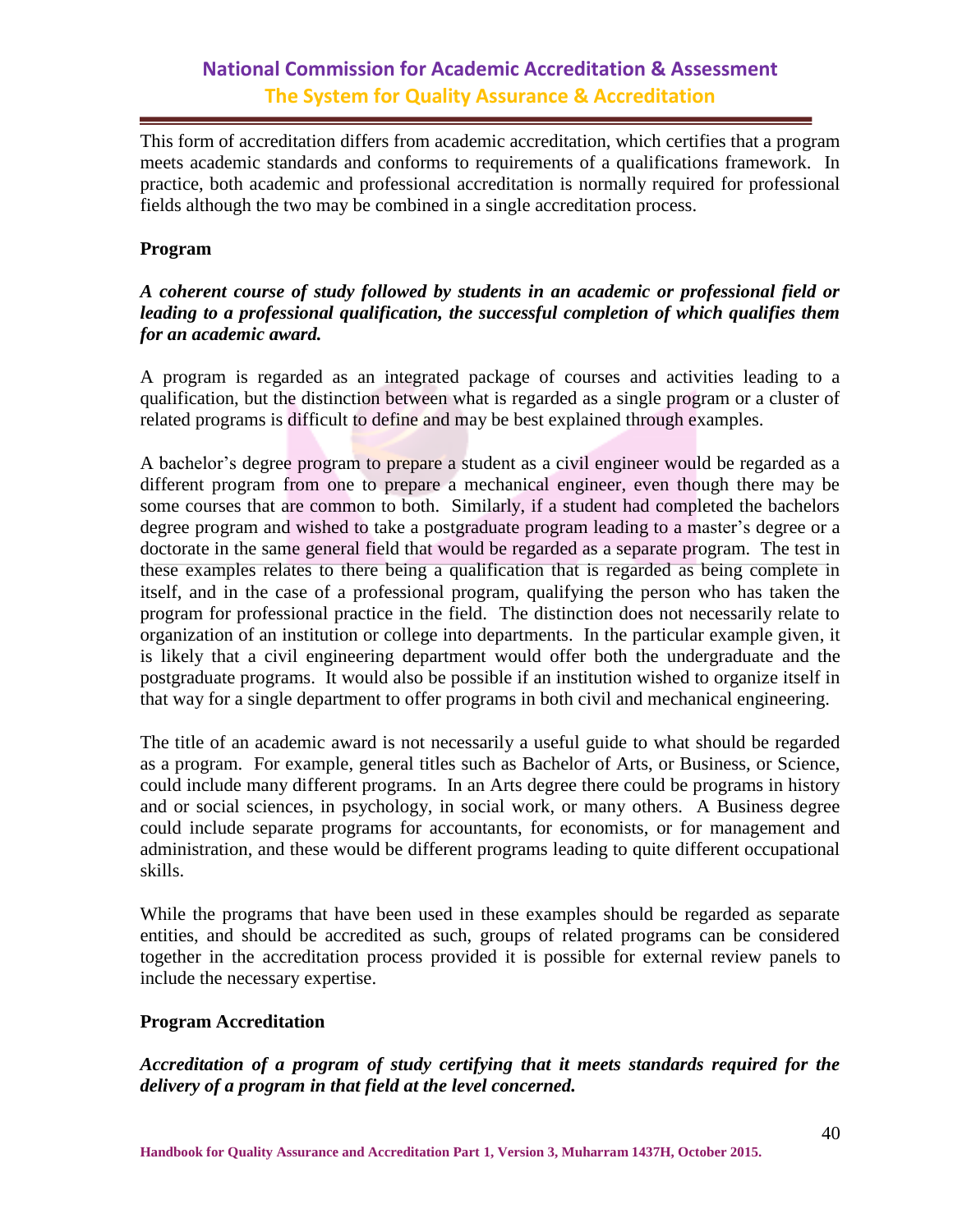Accreditation of a programs involves a judgment that the quality and standards are appropriate for the award to which it leads. The assessment of standards takes into account both the nature of teaching and learning in different fields of study, and the level, complexity, and quantity of learning required for the award. The general standards of learning outcomes for programs that lead to awards, such as bachelor's, master's or doctorate, are defined in the *National Qualifications Framework* and must be met in all programs leading to these awards, regardless of the type of institution offering the program. In addition to meeting the requirements of the NQF a program must meet the standards set out in the NCAAA, *Standards for Quality Assurance and Accreditation of Higher Education Programs*, and in a professional program, must provide the particular knowledge and skill required for practice in the field concerned.

#### **Provisional Accreditation**

*Accreditation granted on a temporary basis for a new institution or program after assessment of plans for development.* 

NCAAA does not offer provisional accreditation.

#### **Qualifications Framework**

#### *A document setting out the nature, amount, and levels or standards of learning required for academic or technical awards.*

Qualifications frameworks specify increasing levels of mastery of knowledge and skills that are required for academic, vocational, or technical awards.

Learning expectations are described in broad areas or domains, such as knowledge and the ability to recall information, cognitive skills such as the mastery of concepts, principles and theories and ability to apply them in problem solving and critical thinking, skills in communication and information technology, capacity for self directed learning, and ability to work effectively and constructively in group situations. Qualifications frameworks may also incorporate student attributes relating to values and cultural awareness that reflect national culture and educational policy.

In many cases, the broadly defined frameworks are associated with more detailed specification of the particular knowledge and skill required for specific professional fields or disciplines of knowledge. These may be used as basic reference points for programs leading to professional accreditation and for the registration or licensing of graduates to practice in professional fields such as medicine, engineering, accounting, law, or education.

#### **Quality**

*The value, worth, or standard of an institution or program in relation to generally accepted standards for an institution or program of its type.*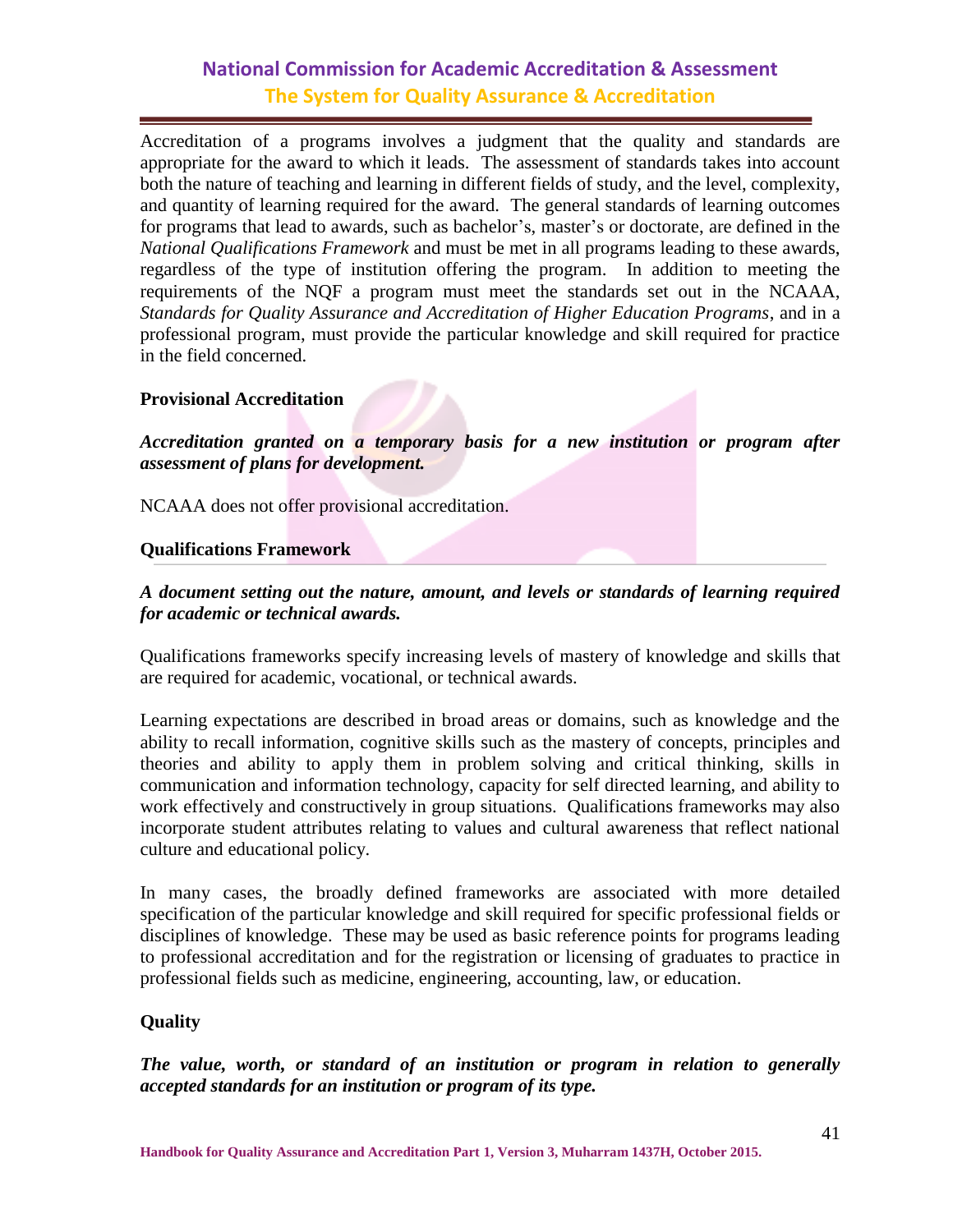Assessments of quality are generally based on performance in relation to generally accepted standards of good practice, but also "fitness for purpose", which recognizes that there are differing requirements for different types of institutions or programs, and important differences in mission that are relevant to consideration of an institution's quality. Consideration is also given to "fitness of purpose" taking into account the appropriateness of the mission of an institution for the environment within which it operates.

The term "quality" is a relative idea that is comparable to "value," "worth," or "standard" in other contexts. To be of use in planning and evaluation in postsecondary education, the term should be related to some defined characteristics, and to some levels or benchmarks of performance.

When used as a general term, without specification of any particular characteristics of the system (for example as in "the quality of higher education" or "the quality of an institution"), it will be taken to refer to a range of elements including, but not limited to the level of student achievement, the ability and qualifications of faculty, the standard of facilities and equipment, the effectiveness of teaching, planning and administrative processes, and the relevance of programs. In the system of quality assurance and accreditation in Saudi Arabia, reference in assessing quality should be made to the standards identified by the NCAAA in eleven areas of activity.

In any specific situation some aspects of performance may be of relatively high quality, others of relatively low quality, and the balance may depend on the mission and priorities of an institution. Consequently an overall assessment must take into account value judgements about the selection and relative importance of characteristics for consideration, and an understanding of what should be regarded as good practice in relation to each of them.

"Quality" is sometimes defined by quality agencies as meaning the single dimension of "fitness for purpose," an approach that gives particular prominence to the importance of diversity between institutions in mission and objectives. Under this definition the standard of performance is meant to be subsumed within the concept of fitness for the purposes (or mission and objectives) defined by institutions.

Because of potential confusion arising from differing interpretations and a need for clear guidance for institutions about criteria for evaluations of quality, most quality agencies make specific reference to "general criteria of good practice" in defining criteria for evaluation, and provide guidelines or reference documents that spell out matters for consideration and descriptions of what is regarded as good practice.

#### **Quality Assurance**

*Processes of assessment, evaluation, and follow-up relating to quality of performance, which serve two distinct purposes:*

*To ensure that desired levels of quality are maintained and improved; and*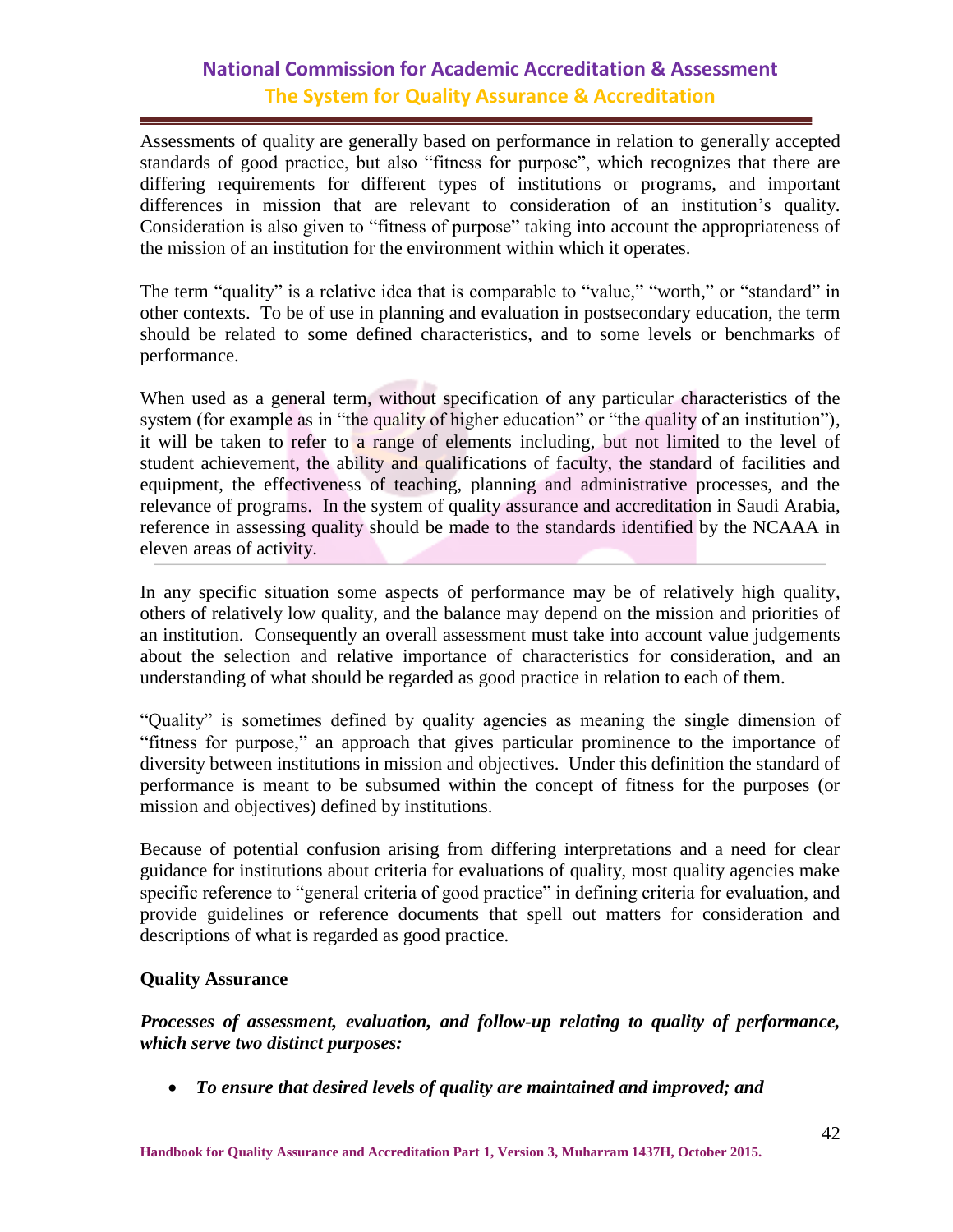*To assure stakeholders that quality is being maintained at levels comparable to good practice in highly regarded institutions elsewhere in the world. Stakeholders in this context include students, the government, and the wider community, including parents, professional associations, and industry.*

Quality assurance normally involves both internal and external processes. Mechanisms for quality assurance are expected within each institution on a continuing basis as part of normal program provision and usually involve some external input. The public credibility of claims of quality requires periodic external validation by an independent authority and the independent external advice is also an important element in strategies for improvement.

#### **Quality Improvement**

*Changes in inputs, processes, and outcomes that improve the quality of performance, usually across the whole range of an institution's activities. The term may be used to describe the strategies used by an institution or other organization to bring about these changes and verify their results.*

While principal responsibility for quality improvement necessarily rests with an institution delivering programs, actions taken by an outside authority through support services, incentives, or regulations may assist in a number of ways, and may also be described as quality improvement strategies. The term "quality enhancement" used in some quality assurance systems is considered to have the same meaning as "quality improvement".

#### **Responsible Ministry**

#### *The Ministry responsible for the establishment, regulation, or supervision of a higher education institution.*

A number of different Ministries have responsibility for postsecondary institutions in their field of activity, and have established regulations for their activities. They may provide funding support, assist with quality improvement, and normally have systems for accountability, including annual reporting arrangements. In its assessments of quality for purposes of accreditation and quality assurance, the Commission considers both the activities of the institutions and the results of their interactions with the responsible Ministry with which they are involved.

#### **Substantial Equivalence**

#### *A judgement that a unit, subject or other component of a program is equal in quality and equivalent in scope to one offered elsewhere.*

This concept is particularly important when consideration is being given to allocation of credit for studies done at another institution, either within the country or elsewhere. The details of what is taught and the approach taken in teaching vary according to the needs and background of different groups of students and the environment in which they live.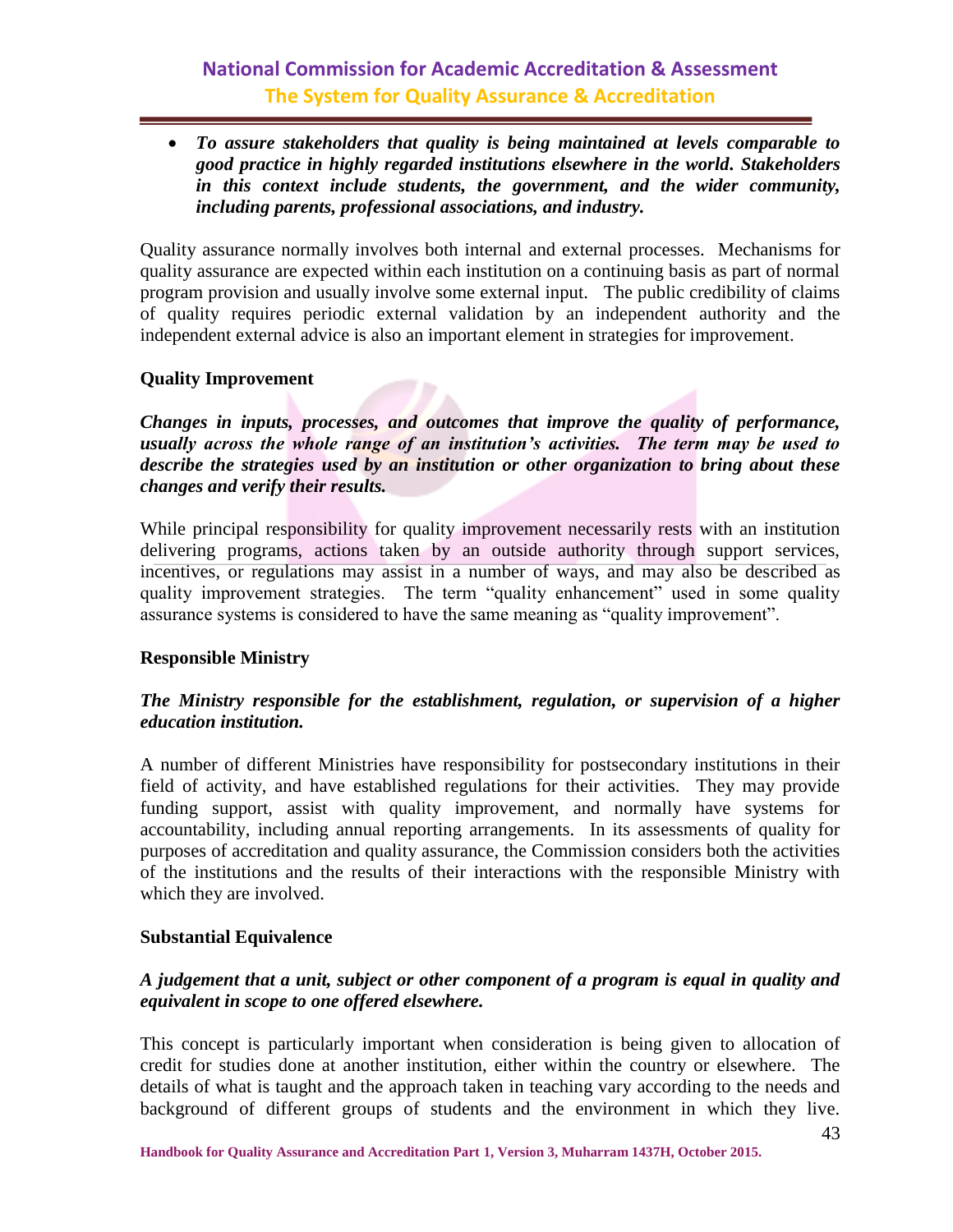Adaptations to meet these needs should not become a barrier to recognition for credit provided essential skills and understandings are developed and standards maintained.

#### **Student Attributes**

#### *Special characteristics of students developed as a result of the particular policies and teaching strategies of an institution.*

The development of particular student attributes is often an important part of the mission of an institution. For example, an institution may adopt procedures to ensure students are particularly self-reliant, more creative and entrepreneurial, or more effective than would normally be the case in group situations. The term is normally reserved for attitudes, skills, and habits of behaviour or personality characteristics that are exhibited in students' behaviour in outside situations rather than for purely academic learning outcomes which may refer to abilities rather than actual behaviour.

#### **Teaching Strategies**

#### *The strategies used by an instructor to develop student learning.*

Teaching strategies are the specific techniques used to develop student learning in various domains. Strategies may include; for example, question sequences to develop or apply concepts to new situations, value clarification, use of advance organizers to assist with memorization and recall of information, case studies, and group problem solving tasks, simulations, role playing and so on. The term should not be confused with "modes of instruction," a term used to describe the form of organization for teaching or the delivery of training, such as lecture, tutorial, or laboratory.

#### **Technical Training**

(See Vocational and Technical Training below)

#### **Tertiary Education**

#### *Education programs offered beyond the level of secondary school.*

Tertiary education is education at the third level that is beyond the first level (primary school), and second level, (secondary school). Tertiary education is offered in two broad categories, higher education which normally leads to academic degrees in a university or higher education college, and technical or vocational education and training designed to provide the knowledge and skills required for employment in specified trades and industries.

#### **Value-Added**

*The process of adding value (normally applied to the value of students knowledge and skill) as a result of the teaching and learning activities of an institution or program.*